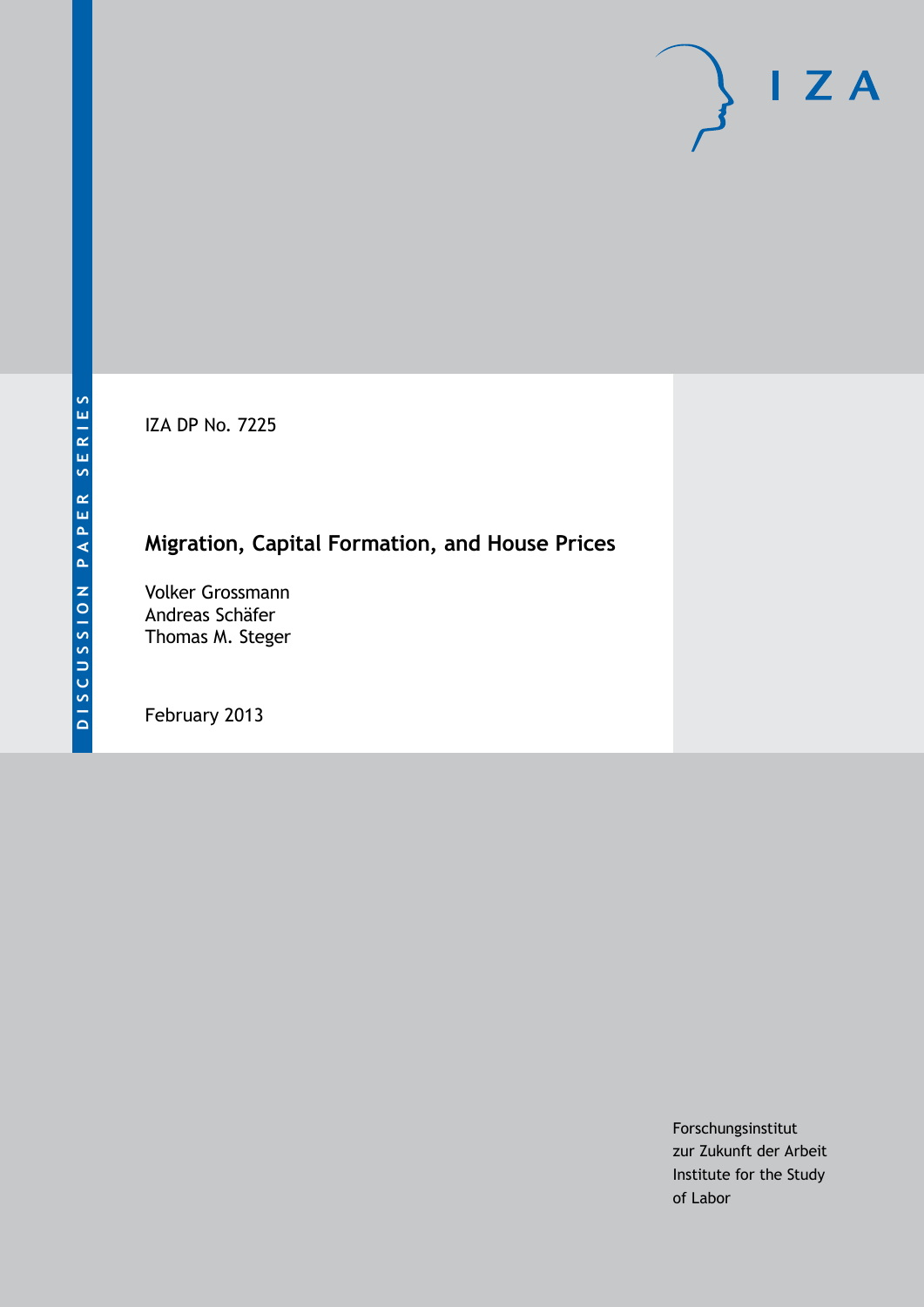# **Migration, Capital Formation, and House Prices**

### **Volker Grossmann**

*University of Fribourg, CESifo and IZA*

### **Andreas Schäfer**

*University of Leipzig*

#### **Thomas M. Steger**

*University of Leipzig and CESifo*

Discussion Paper No. 7225 February 2013

IZA

P.O. Box 7240 53072 Bonn Germany

Phone: +49-228-3894-0 Fax: +49-228-3894-180 E-mail: [iza@iza.org](mailto:iza@iza.org)

Any opinions expressed here are those of the author(s) and not those of IZA. Research published in this series may include views on policy, but the institute itself takes no institutional policy positions. The IZA research network is committed to the IZA Guiding Principles of Research Integrity.

The Institute for the Study of Labor (IZA) in Bonn is a local and virtual international research center and a place of communication between science, politics and business. IZA is an independent nonprofit organization supported by Deutsche Post Foundation. The center is associated with the University of Bonn and offers a stimulating research environment through its international network, workshops and conferences, data service, project support, research visits and doctoral program. IZA engages in (i) original and internationally competitive research in all fields of labor economics, (ii) development of policy concepts, and (iii) dissemination of research results and concepts to the interested public.

IZA Discussion Papers often represent preliminary work and are circulated to encourage discussion. Citation of such a paper should account for its provisional character. A revised version may be available directly from the author.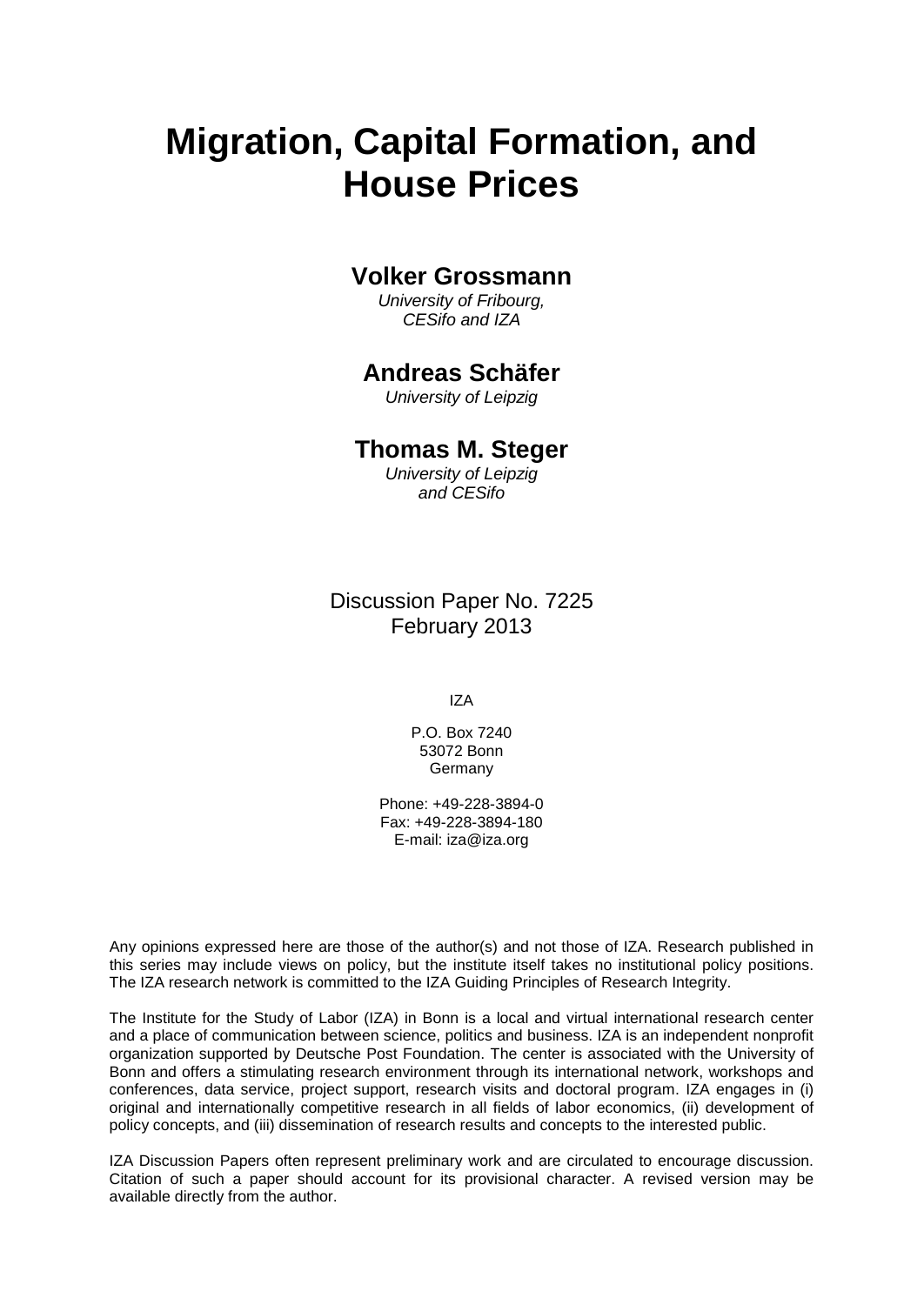IZA Discussion Paper No. 7225 February 2013

# **ABSTRACT**

# **Migration, Capital Formation, and House Prices**

We investigate the effects of interregional labor market integration in a two-sector, overlapping-generations model with land-intensive production in the non-tradable goods sector (housing). To capture the response to migration on housing supply, capital formation is endogenous, assuming that firms face capital adjustment costs. Our analysis highlights heterogeneous welfare effects of labor market integration. Whereas individuals without residential property lose from immigration due to increased housing costs, landowners may win. Moreover, we show how the relationship between migration and capital formation depends on initial conditions at the time of labor market integration. Our model is also capable to explain the reversal of migration during the transition to the steady state, like observed in East Germany after unification in 1990. It is also consistent with a gradually rising migration stock and house prices in high-productivity countries like Switzerland.

JEL Classification: D90, F20, O10

Keywords: capital formation, house prices, land distribution, migration, welfare

Corresponding author:

Volker Grossmann University of Fribourg Department of Economics Bd. de Pérolles 90 1700 Fribourg **Switzerland** E-mail: [volker.grossmann@unifr.ch](mailto:volker.grossmann@unifr.ch)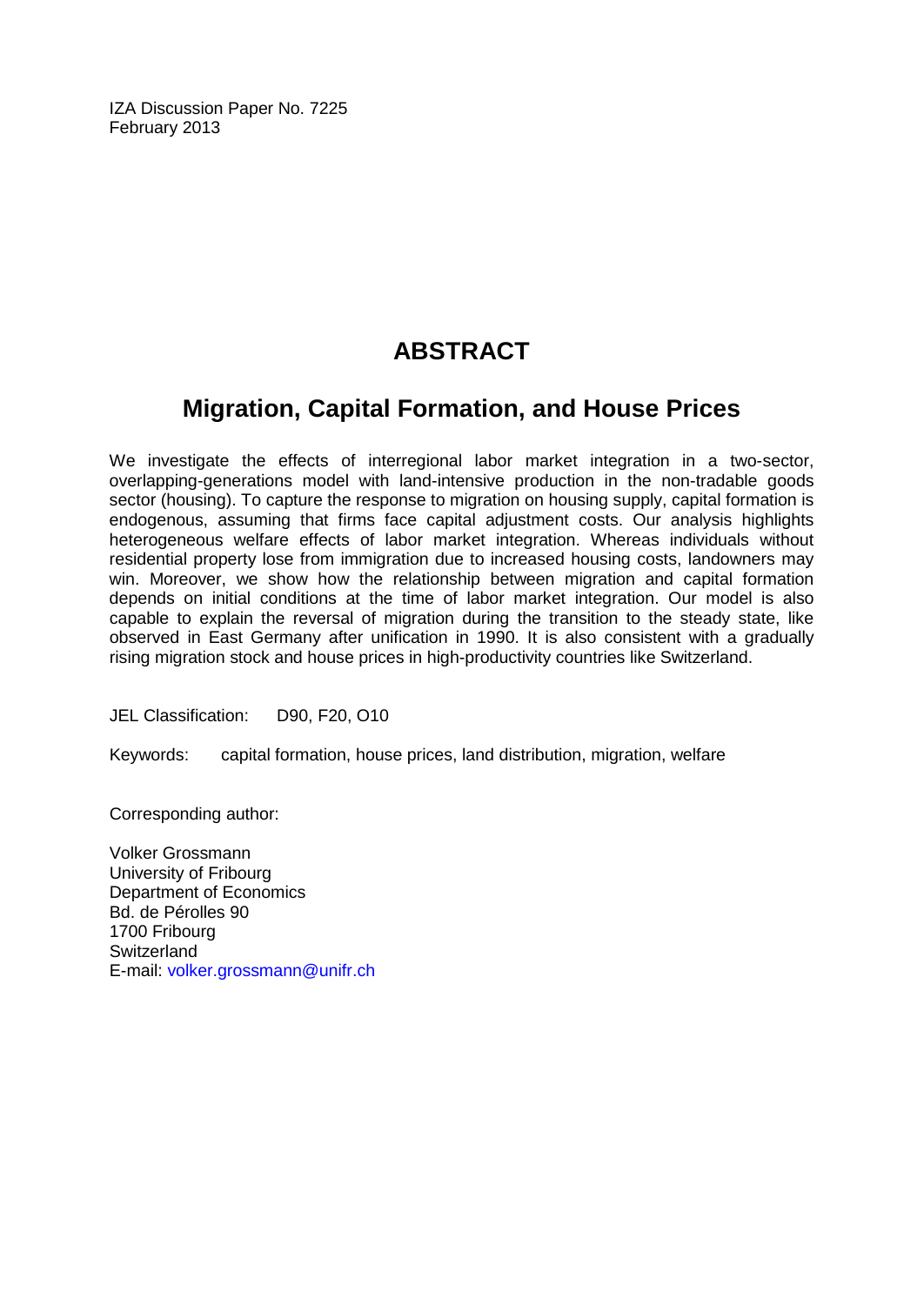# 1 Introduction

Immigration leads to both higher prices for non-tradable goods like housing and higher rental rates of land. Increased housing costs may reduce welfare of natives and trigger supply responses like residential investment. This paper investigates the effects of interregional labor market integration in a neoclassical two-sector, overlapping-generations model with land-intensive production in the non-tradable goods sector. To capture the response to migration on housing supply, capital formation is endogenous, assuming that firms face capital stock adjustment costs.

The goal of the paper is twofold. First, we investigate welfare effects of changes in the population density in response to labor market integration by emphasizing changes in the price of housing and the price of land. Welfare effects of interregional labor market integration are heterogeneous and depend on the ownership distribution of land. Whereas individuals without residential property lose from immigration due to increased housing costs, landowners may win. In other words, the effects of an unequal distribution of land property are aggravated by immigration. Such distributional concerns have typically been neglected in the previous literature on labor market integration. They potentially help to understand and address reservations to immigration of certain groups in the host economy's population.

Second, we examine whether, and under which circumstances, the relationship between interregional flows of migration and regional changes in the stock of physical capital is positive or negative. Historically, there are examples for both possibilities. For instance, the first era of globalization in the 19th century was characterized by simultaneous capital and labor flows from Europe to the US (e.g., O'Rourke and Williamson, 1999; Solimano and Watts, 2005). Moreover, at least in an early phase of the enlargement process of the European Union (EU), labor was migrating from Southern and Eastern EU members to Western EU countries like Germany or the UK. However, temporarily, capital was flowing in the other direction or was accumulated faster in some emigration countries. Our analysis shows how initial conditions and the time passed after labor market integrated determines whether we observe that emi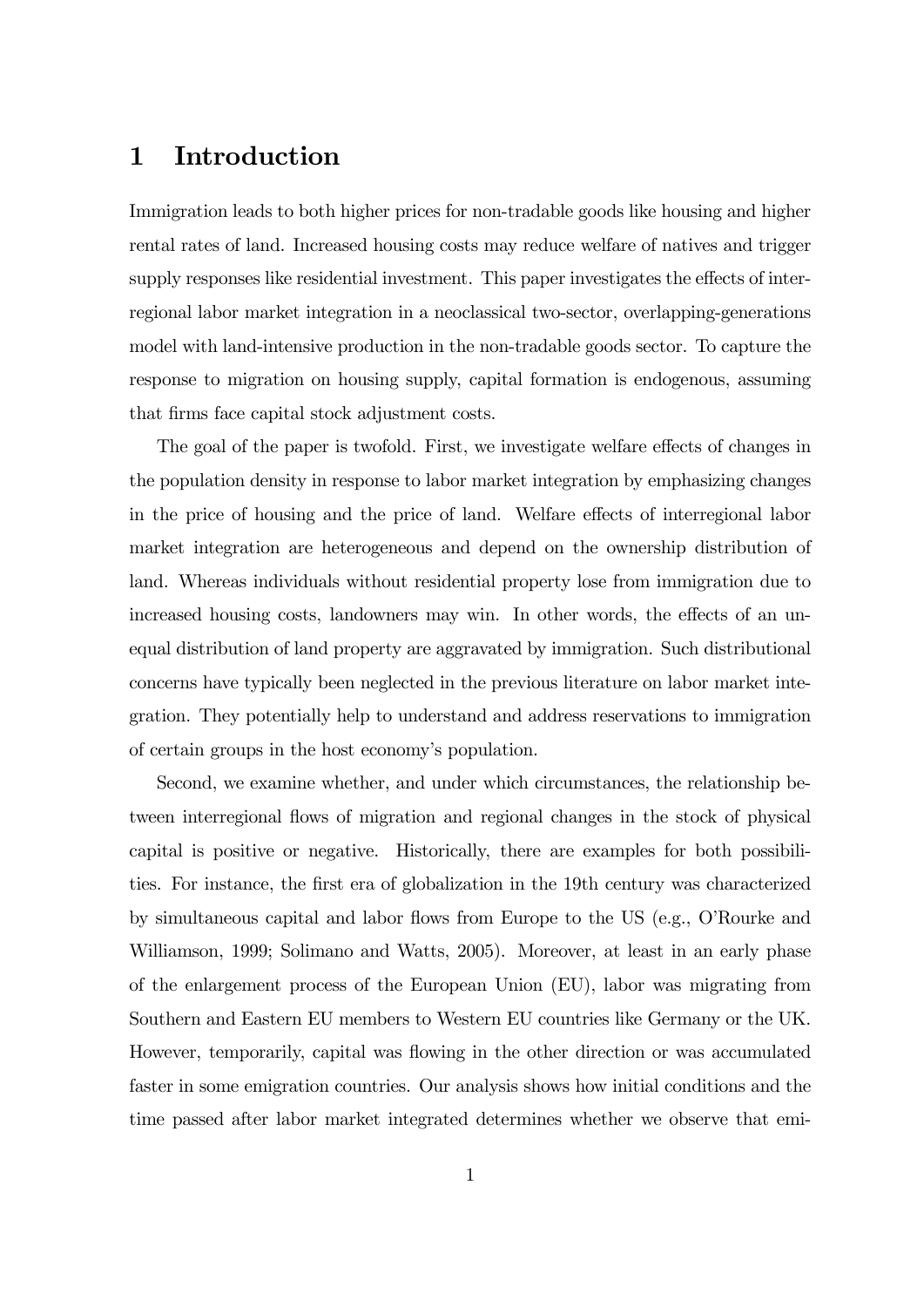gration goes along with accumulation or decumulation of capital. If the initial capital stock is close to the pre-integration steady state level, we observe emigration (immigration) and capital decumulation (accumulation) at the same time, consistent with factor flows in the first era of globalization, for instance. The exact pattern also depends on productivity differences and the initial population density. However, if the capital stock is initially low, an emigration outflow may occur at the same time as the capital stock accumulates. For instance, this is consistent with an investment boom observed in East Germany and labor migration at a large scale from East to West shortly after the German reunification in 1990 (e.g., Burda, 1996).

In the case where the initial level of capital is low, our analysis also suggests that house prices fall, associated with declining population density shortly after labor market integration. Consequently, the migration pattern is reversed in later phases. Thus, our model also provides a candidate explanation for the phenomenon of "reverse migration", i.e., aggregate (net) outward migration followed by aggregate (net) inward migration later on. For instance, reverse migration is observed in some regions in East Germany after 1990 (e.g., Schäfer and Steger, 2012) and in Poland after becoming an EU member in 2004.1 Typically, scholars employ models with increasing returns to scale to explain non-monotonic time paths of a region's population size (e.g., Schäfer and Steger, 2012), whereas standard neoclassical models do not explain reverse migration (e.g., Braun, 1993; Burda 2006). Our model is capable to generate non-monotonic transitions despite resting on constant returns to scale.

The key novelty of the paper is to simultaneously examine the implications of migration on the dynamics of housing costs and land prices as well as their consequences on capital formation and welfare. In addition to analyzing welfare effects and explaining

<sup>1</sup>Poland experienced significant migration outflows most of the time in the post-WWII period which continued in the process of the EU enlargement. However, recently, the trend has been reversed. According to United Nations (2010), there has been a positive net migration inflow of about 56,000 between 2007 and 2011. Another example of reverse migration is Ireland. According to United Nations (2010), Ireland experienced a net migration outflow of about 177,000 between 1980 and 1995, with a subsequent net migration inflow until 2010 of 383,000. However, we do not associate an integration shock with non-monotonic adjustment over time with this phenomenon. It may rather be due to productivity advances and inward FDI in response to changes in the tax law. Thus, we will not discuss the Irish case further.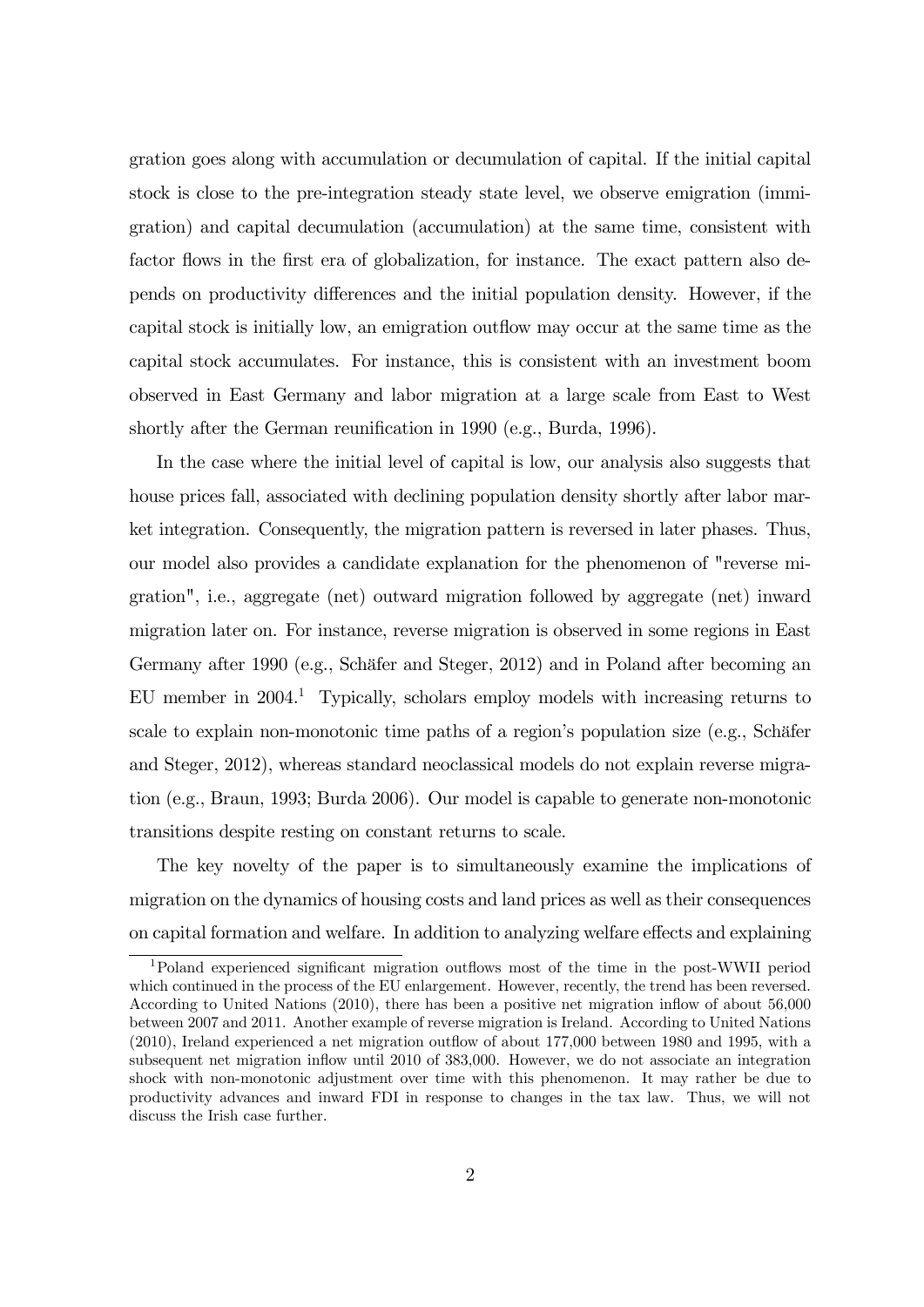stylized facts, this enables us to suggest novel implications for structural estimations of the determinants and effects of migration. Whereas a large literature on the dynamic effects of migration has emphasized the impact on the level and distribution of wages, we deliberately abstain from modeling productivity or wage effects of migration in most parts of our analysis.<sup>2</sup> Rather, we shift the focus to the (relative) price for landintensive, non-tradable goods and the rental rate of land. For instance, Saiz (2003, 2007) and Nygaard (2011) find substantial effects of immigration on rental rates and house prices in the US and UK, respectively. Our theory is consistent with such price effects of migration.

There is a sizable literature on the relationship between capital formation and interregional labor mobility.3 One emphasis is on increasing returns, which are absent from our model.<sup>4</sup> Closer to our paper, Rappaport  $(2005)$  and Burda  $(2006)$  study neoclassical one-sector models with capital adjustment costs, exogenous interest rates and interregional labor mobility. However, their focus is on wage convergence rather than on the effects of migration on housing costs and land prices as in our two-sector model. Rappaport (2005) argues that higher labor mobility, which triggers increased outflows of workers, does not necessarily increase the speed of income convergence. For a given capital stock, emigration leads to increased wages in the source country. However, emigration also drives down the shadow value of capital and therefore slows

<sup>&</sup>lt;sup>2</sup>This is motivated by the mixed empirical evidence on wage effects of migration, indicating small effects. For instance, Friedberg (2001) and Dustmann, Fabbri, and Preston (2005) show that immigration to Israel and the UK, respectively, only slightly reduces wages of low-skilled workers. It may even moderately raise wages of high-skilled workers. For the US, Borjas (2003) reports significant negative wage effects of immigration for low-skilled workers. By contrast, Ottaviano and Peri (2012), by taking into account the substitutability between migrants and natives of similar education and experience levels, do not find any negative effect. Grossmann and Stadelmann (2012) employ international data and find a negligible impact of bilateral skilled migration on bilateral (log) differences of GDP per capita, total factor productivity, and wages of skilled workers.

<sup>&</sup>lt;sup>3</sup>For an extensive literature survey, see Felbermayr, Grossmann and Kohler  $(2012)$ .

<sup>4</sup>Faini (1995) contrasts models of exogenous and endogenous growth, arguing that income convergence is not necessarily less likely in the case of learning-by-doing effects. Reichlin and Rustichini (1998) employ an endogenous growth model with learning-by-doing effects to show that immigration enhances interregional wage differences due to a scale effect, benefitting the receiving destination. On the other hand, migration may change the skill composition of the workforce in a way which may also benefit the source economy. Schäfer and Steger (2012) emphasize how equilibrium selection and dynamics depend on both expectations and initial conditions in a multi-region model where increasing returns give rise to multiple equilibria.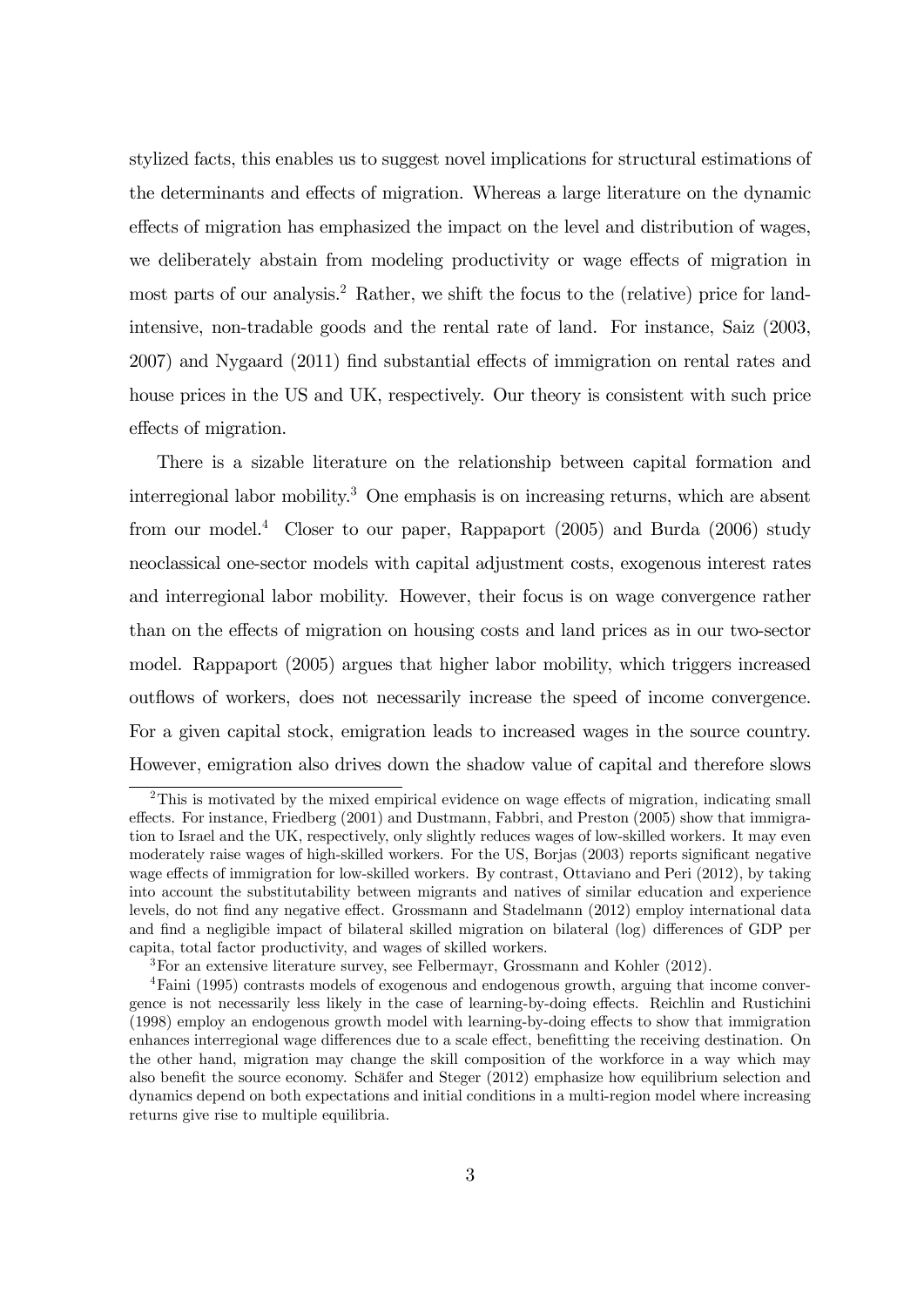down capital investment. The latter effect results in delayed income convergence. Burda (2006) studies the dynamics of labor migration and capital accumulation under factor adjustment costs. In his model, per capita income of the East German economy converges to the West German level as labor moves towards West Germany and capital accumulates in the East.

The paper is organized as follows. Section 2 presents the basic model in which individuals earn labor income only. Section 3 derives the dynamic system for the basic model, solves for the steady state, provides analytical results, and discusses implications for empirical estimations of the determinants and effects of migration. In section 4, we numerically simulate the transition path to the steady state in response to labor market integration conditional on productivity differences and . Section 5 extends the basic model to examine distributional effects of labor market integration when individuals differ in their ownership of land. Section 6 discusses how our model can replicate the recent experience of Switzerland after its major integration shocks in the last decade and may help to understand the ongoing public debate on immigration. The last section concludes.

### 2 The Basic Model

Consider a simple overlapping generations model with two-period lives of a perfectly competitive, small open ("domestic") economy. There are two sectors, a tradeable goods sector and a non-tradable goods sector. Labor can be employed in both sectors and reallocated without any frictions. There is international capital mobility at an (exogenous) interest rate  $r > 0$ . Moreover, there is a large ("foreign") economy from or to which migration may take place. We distinguish the cases of interregionally immobile and mobile labor and thereby investigate the effects of labor market integration. Time is discrete and indexed by  $t = 0, 1, 2, ...$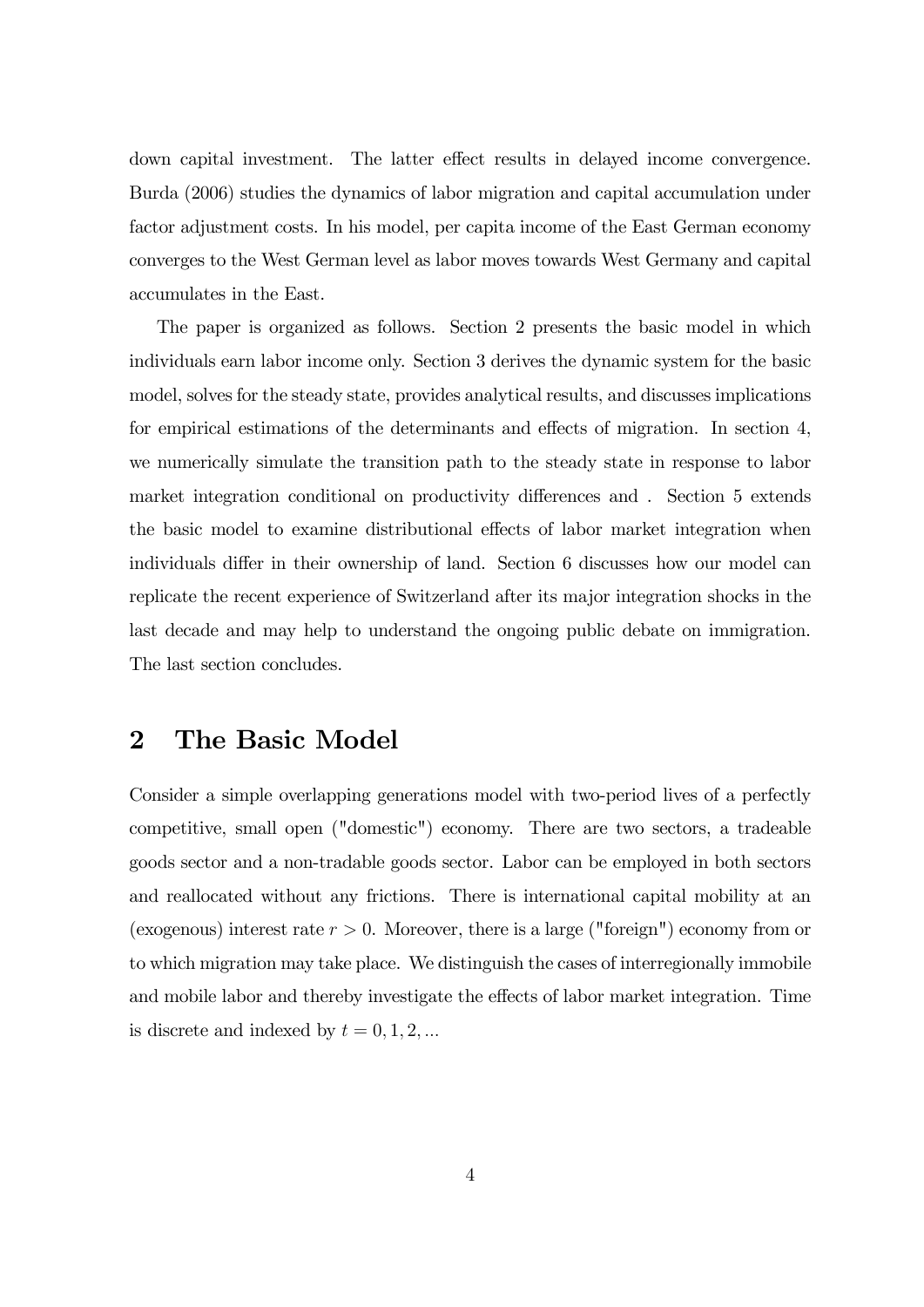#### 2.1 Firms

In the non-tradable goods sector, denoted by superscript  $N$ , there is a mass one of firms. For instance, this sector could be interpreted as housing sector. It produces with labor, physical capital and a fixed factor which we refer to as land in the following. Output  $Y^N$  in period t is given by

$$
Y_t^N = b \left( L_t^N \right)^\alpha \left( K_t \right)^\beta Z^{1-\alpha-\beta},\tag{1}
$$

 $b > 0, \alpha, \beta \in (0, 1), \alpha + \beta < 1$ , where K is the amount of physical (residential) capital,  ${\mathcal L}^N$  the amount of labor employed in the non-tradable goods sector, and  $Z$  is land input (which equals land supply).<sup>5</sup> The capital stock evolves according to

$$
K_{t+1} = I_t + (1 - \delta)K_t,
$$
\n(2)

where I is gross (housing) investment in terms of the tradable good,  $\delta > 0$  is the depreciation rate and  $K_0 > 0$  is given. There are (convex) capital-adjustment costs in the non-tradable goods sector (see Abel, 1982; Hayashi, 1982). The typical firm, taking goods and factor prices as given, solves the following dynamic problem:

$$
\max_{\{L_t^N, I_t, Z\}_{t=0}^{\infty}} \sum_{t=0}^{\infty} \frac{p_t^N Y_t^N - w_t L_t^N - p_t^Z Z - I_t \left[1 + \theta \left(\frac{I_t}{K_t}\right)^{\eta}\right]}{(1+r)^t} \text{ s.t. } (1), (2), \quad (3)
$$

 $\theta, \eta > 0$ , where  $p^N$  denotes the price of the non-tradable good, w is the wage rate, and  $p^Z$  is the price of land, respectively.

There is also a mass one of firms in the tradable goods sector, denoted by superscript T, which we choose as numeraire (i.e., output price  $p^T \equiv 1$ ). For simplicity, firms

 ${}^{5}$ The time index t is sometimes omitted, provided that this may not lead to confusion.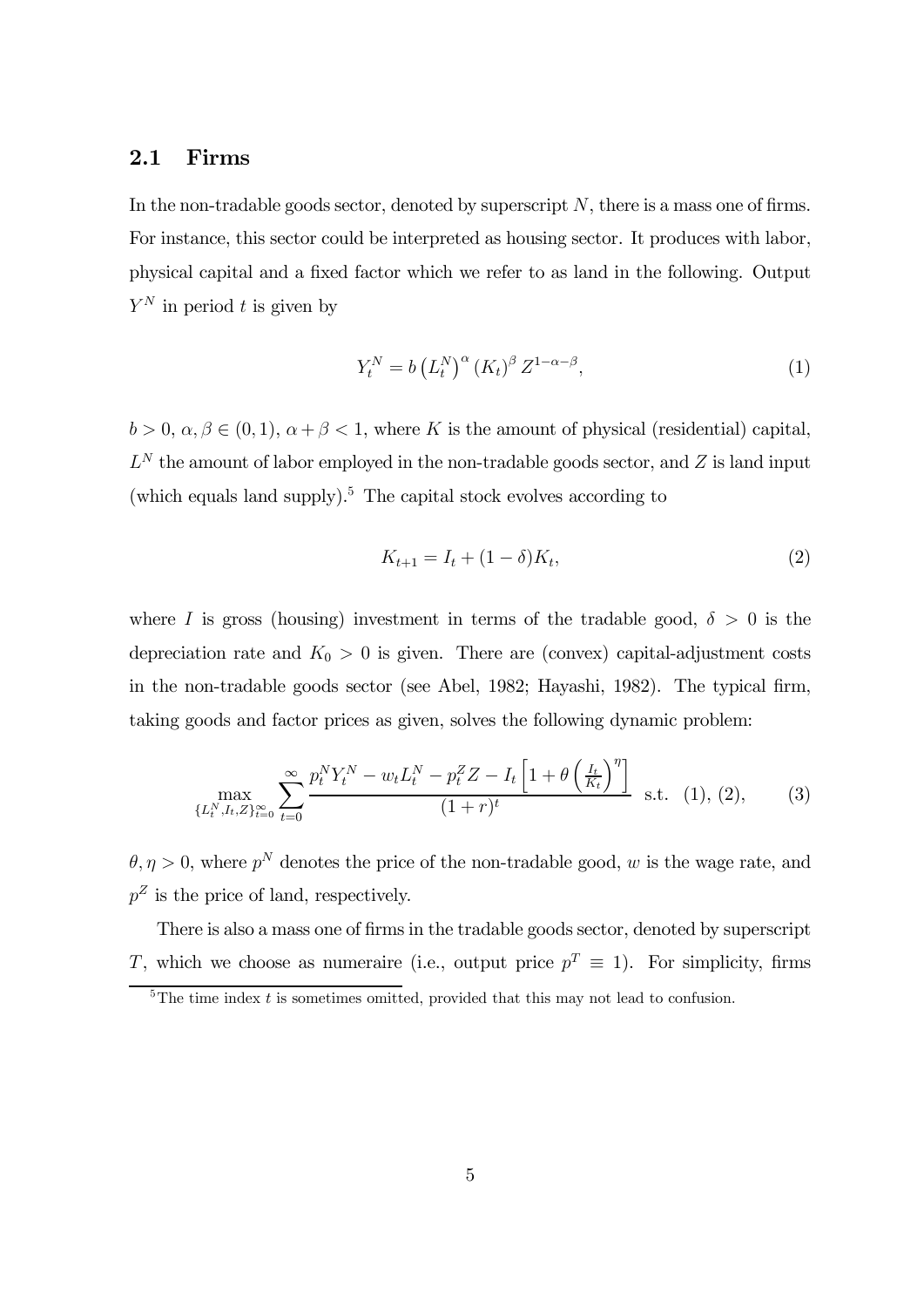produce with labor as the only input.<sup>6</sup> Output  $Y^T$  is given by

$$
Y_t^T = a L_t^T,\t\t(4)
$$

 $a > 0$ , where  $L^T$  denotes the amount of labor employed in the tradable goods sector. Since the labor market is perfect, the wage rate equals the (constant) labor productivity in the tradable goods sector,  $w = a$ . Moreover, as labor is homogenous, also the distribution of wages within the economy is unaffected by migration.

For simplicity, we assume that firms in the non-tradable goods sector are owned by foreigners. In the basic model, the same applies to the fixed factor, land. In an extension of the model in section 5, we examine the consequences of migration for welfare of natives when land is owned by natives.

#### 2.2 Households

Each individual lives for two periods ("working-age" and "retirement") and has one child when old, i.e., the size of the native population remains constant over time. Let  $c_{1,t}^T$  and  $c_{1,t}^N$  denote the amount of tradable and non-tradeable goods consumed by a working-age individual born in t, respectively. Analogously,  $c_{2,t+1}^T$  and  $c_{2,t+1}^N$  are consumption levels during retirement. Life-time utility of an individual born in period  $t$  is given by

$$
U_t = u(c_{1,t}^T, c_{1,t}^N) + \rho \cdot u(c_{2,t+1}^T, c_{2,t+1}^N),
$$
\n<sup>(5)</sup>

where  $\rho \in (0, 1)$ . The instantaneous utility function reads  $u(c^T, c^N) = \gamma \log(c^T) + (1 \gamma$ ) log  $(c^N)$  with  $\gamma \in (0,1)$ . In the first period, each individual supplies one unit of labor when young to the sector with the highest wage and chooses how much to save (or borrow). Moreover, individuals decide at the beginning of the first period whether to stay or to migrate to the large economy, seeking to maximize utility.

For simplicity, in the case of integrated labor markets, we abstain from imposing

 ${}^{6}$ In section 6, we modify the production technology such that output of the tradable good is produced with both labor and capital unter constant returns. First, however, in the basic model, we want to shut down any channel through wage effects.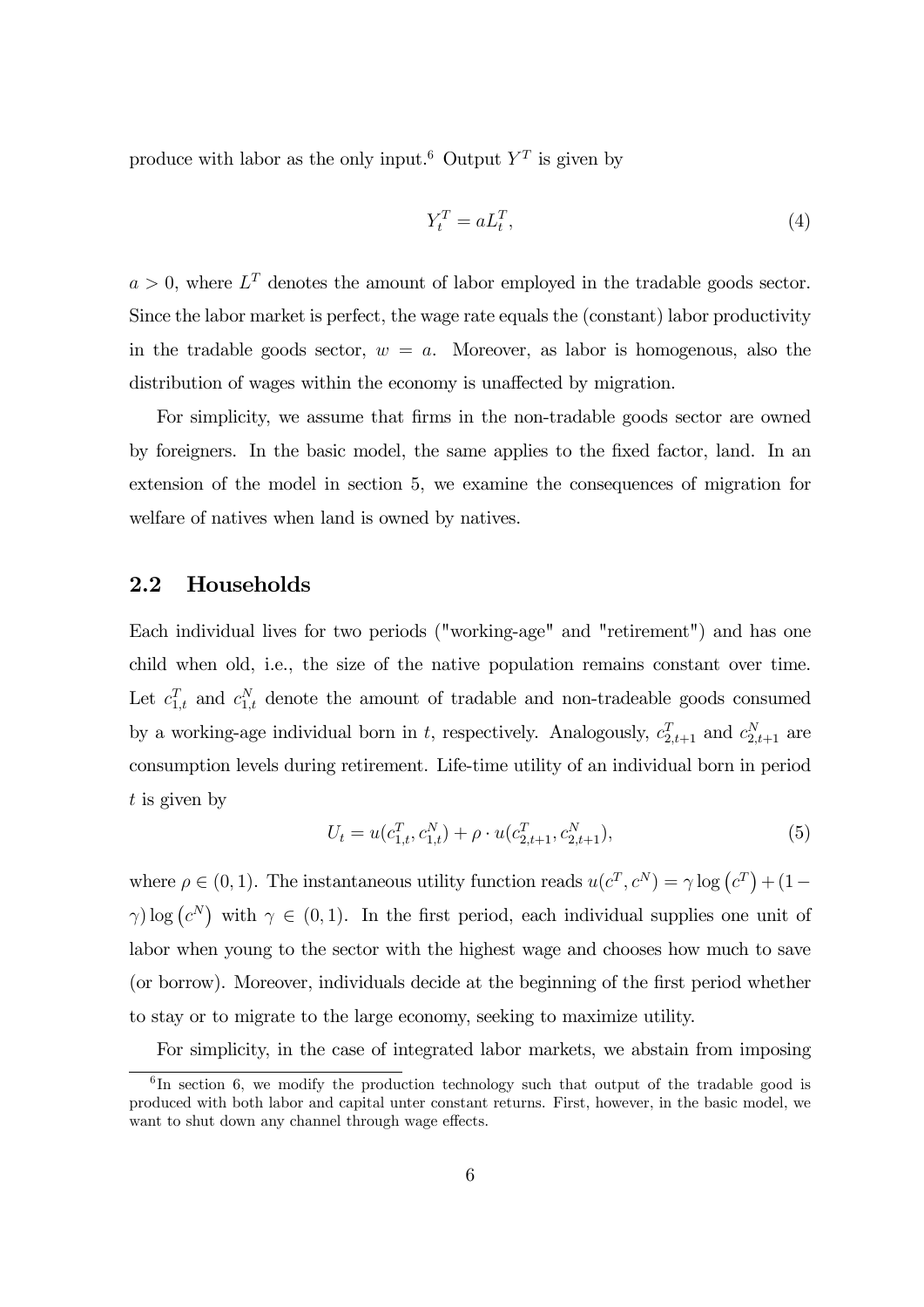limits to labor flows exogenously via assuming psychological migration costs, institutional migration barriers, monetary moving costs or labor adjustment costs of firms. We rather want to focus on endogenously changing house prices in response to migration to limit migration flows despite persistent wage differentials. Thereby, migration flows are endogenously smoothed along with adjustments in the capital stock. In any period, equilibrium utility of (similarly endowed) individuals is equalized across regions.

Recalling that  $p^T = 1$ , each individual solves

$$
\max_{c_{1,t}^T, c_{1,t}^N, c_{2,t+1}^T, c_{2,t+1}^N} U_t \quad \text{s.t.} \quad c_{1,t}^T + p_t^N c_{1,t}^N + \frac{c_{2,t+1}^T + p_{t+1}^N c_{2,t+1}^N}{1+r} \le W_t,
$$
\n
$$
(6)
$$

where  $W$  is the present discounted value of income from the perspective of a young individual. Since in the basic model individuals receive labor income only, we have  $W = w = a.$ 

The number of workers (i.e., the number of young individuals) in period  $t$  is denoted by  $L_t$ . Thus, total population size in period t is given by  $S_t := L_t + L_{t-1}$ . The number of initially old natives,  $L_{-1} > 0$ , is given. In the case where labor is not interregionally mobile,  $L_t = L_{-1}$  and  $S_t = 2L_{-1}$  for all  $t \ge 0$ , since each period the same number of individuals is born. Denote the population density by  $D^S := \frac{S}{Z}$ , where  $D_{-1}^S > 0$  is given.

#### 2.3 Foreign Economy

The foreign economy is assumed to be in steady state and is large in the sense that migration from or towards the domestic economy has no effect on the population density in the (large) foreign economy, denoted by  $D^{S*}$ . It is therefore time-invariant. Similarly, domestic saving decisions do not change the international interest rate,  $r$ . Productivity levels in the tradable and non-tradable goods sector of the foreign economy,  $a^*$  and  $b^*$ , may differ from the domestic levels,  $a$  and  $b$ . In all other respects than productivity levels and the population density, the domestic and the foreign economy are identical initially.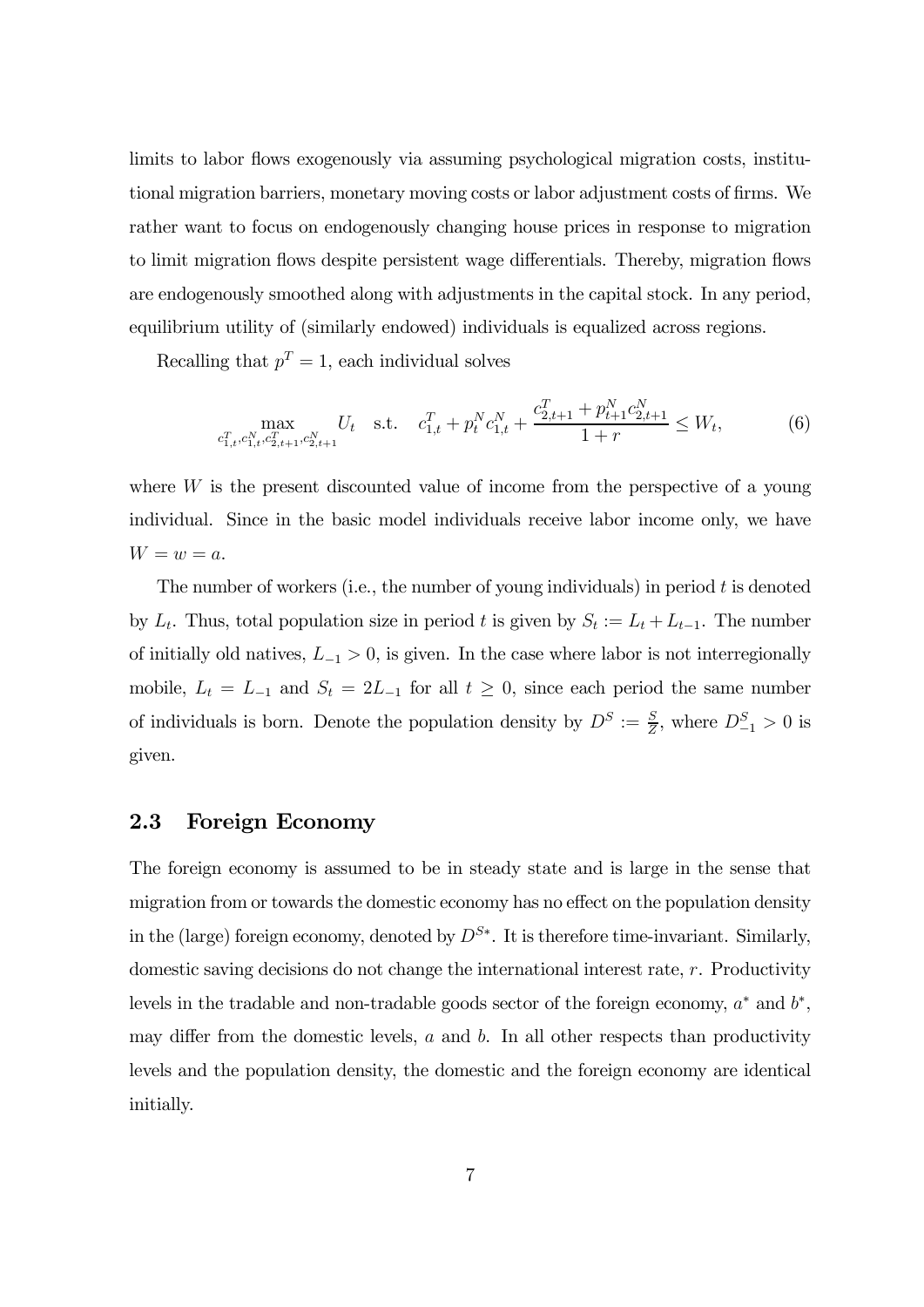# 3 Equilibrium Analysis

For simplicity, we assume that the following standard relationship between the interest rate and the discount rate holds:

$$
\rho(1+r) = 1.\tag{7}
$$

**Lemma 1.** The goods demand structure of an individual born in  $t$  is given by

$$
c_{1,t}^T = c_{2,t+1}^T = \frac{\gamma}{1+\rho} W_t,
$$
\n(8)

$$
c_{1,t}^N = \frac{1 - \gamma W_t}{1 + \rho p_t^N}, \ c_{2,t+1}^N = \frac{1 - \gamma W_t}{1 + \rho p_{t+1}^N}.
$$
\n(9)

Individual welfare reads

$$
U_t = (1+\rho)\log\left(\frac{\gamma^{\gamma}(1-\gamma)^{1-\gamma}}{1+\rho}W_t\right) - (1-\gamma)\left[\log p_t^N + \rho\log p_{t+1}^N\right] \equiv V(W_t, p_t^N, p_{t+1}^N). \tag{10}
$$

All proofs are relegated to the appendix. Lemma 1 shows that life-time utility  $V$ is decreasing in the price of non-tradables  $(p^N)$  in both periods of life. Thus, if wages are the only source of income (not being affected by immigration) and if immigration raises house prices, then immigration has an unambiguously negative effect on welfare. Obviously, this could change if immigration had positive wage effects, a channel from which we deliberately abstract in the basic model (see, however, section 6, where we allow for wage effects by assuming that capital is an input also in the tradable goods sector).

Denote by  $V^*$  the (steady state) life-time utility of an individual who lives in the foreign economy. Moreover, denote by  $q$  the shadow price of capital, i.e., the multiplier to capital accumulation constraint (2) in the profit maximization problem (3) of the non-tradable goods sector.

An equilibrium is defined as follows.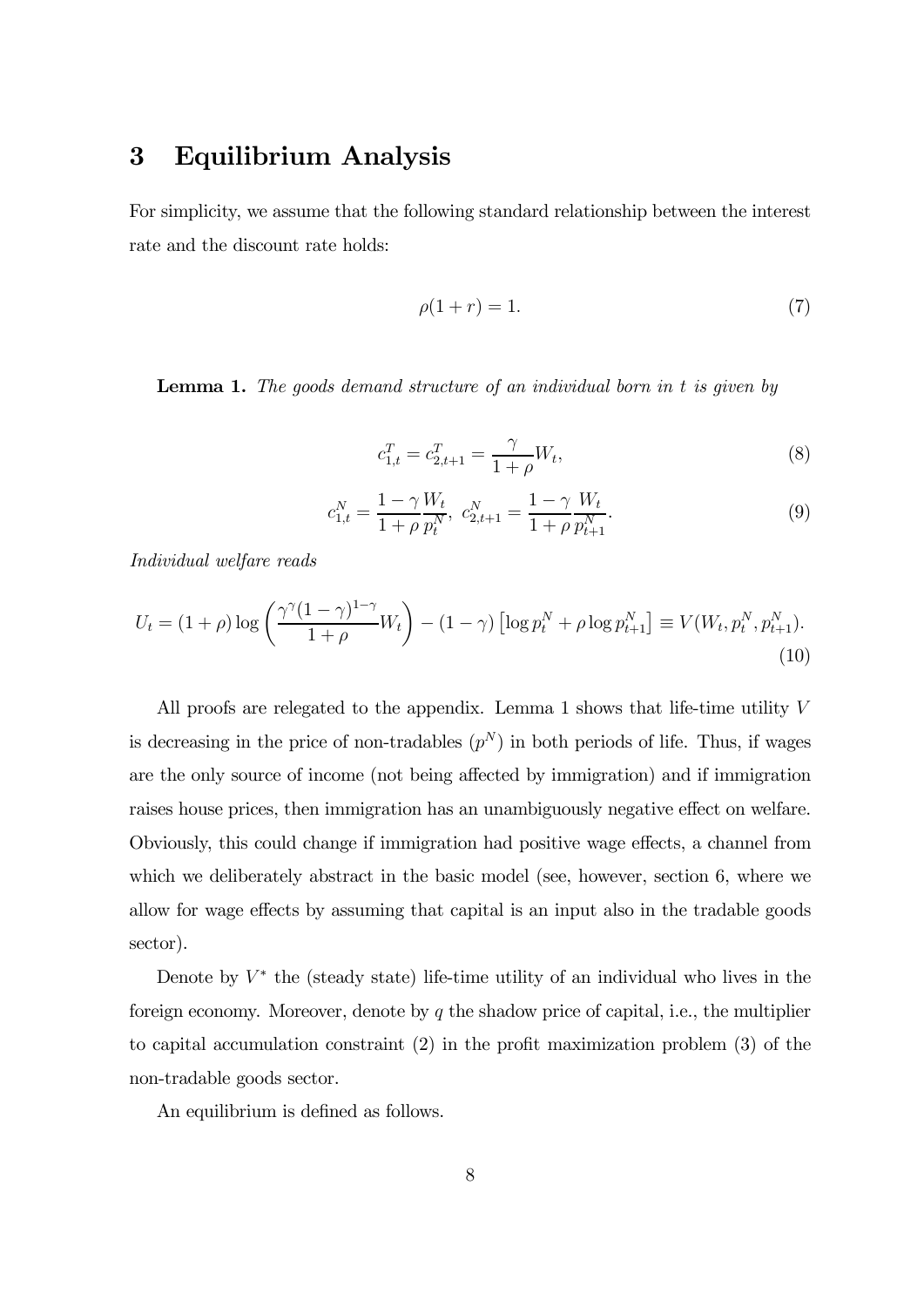**Definition 1.** An equilibrium consists of time paths for quantities  $\{L_t, L_t^T, L_t^N, L_t^N\}$  $K_{t+1}, I_t, Y_t^N, Y_t^T, c_t^N, c_t^T\}_{t=0}^{\infty}$  and prices  $\{p_t^N, q_t, w_t, p_t^Z\}_{t=0}^{\infty}$  such that the capital stock evolves according to (2) and it holds in any period that

- 1. firms maximize the present discounted value of cash flow;
- 2. households maximize life-time utility;
- 3. if and only if labor is interregionally mobile, life-time utility of domestic residents equals life-time utility in the foreign economy,  $V(w_t, p_t^N, p_{t+1}^N) = V^*$ ;
- 4. the wage rate is equal across sectors;
- 5. the labor market clears,  $L_t^N + L_t^T = L_t$ ;
- 6. the market for non-tradables clears,  $Y_t^N = c_{1,t}^N L_t + c_{2,t}^N L_{t-1}$ .

Conditions 1, 2 and 5 are straightforward. Equilibrium condition 3 holds since individuals can costlessly migrate if labor is interregionally mobile.7 Condition 4 holds since individuals are perfectly mobile across sectors and seek the sector with the highest wage. Thus, in equilibrium, the wage rate in the tradable goods sector coincides with that in the non-tradable goods sector. To understand condition 6, recall that the nontradable good cannot be used for investment purposes. Also note that, in period  $t$ ,  $c_{1,t}^N L_t$  is the total goods demand for non-tradables of young agents and  $c_{2,t}^N L_{t-1}$  is the total goods demand for non-tradables of old agents.

#### 3.1 Exogenous Increase in Population Density

We now solve for the equilibrium. We start with the simple case where the population density,  $D^S := \frac{S}{Z}$ , is exogenous before we turn to endogenous migration. Define  $D^K :=$  $\frac{K}{Z}$  and  $D^I := \frac{I}{Z}$ , as the (residential) capital stock per unit of land ("capital density")

<sup>&</sup>lt;sup>7</sup>Also recall that life-time income equals the wage rate in the basic model,  $W = w$ . Taking into account fixed migration costs in terms of utility loss,  $\zeta$ , would not change the conclusions of our paper. In this case, the no-arbitrage condition would read  $V(w_t, p_t^N, p_{t+1}^N) - V^* = \zeta$ .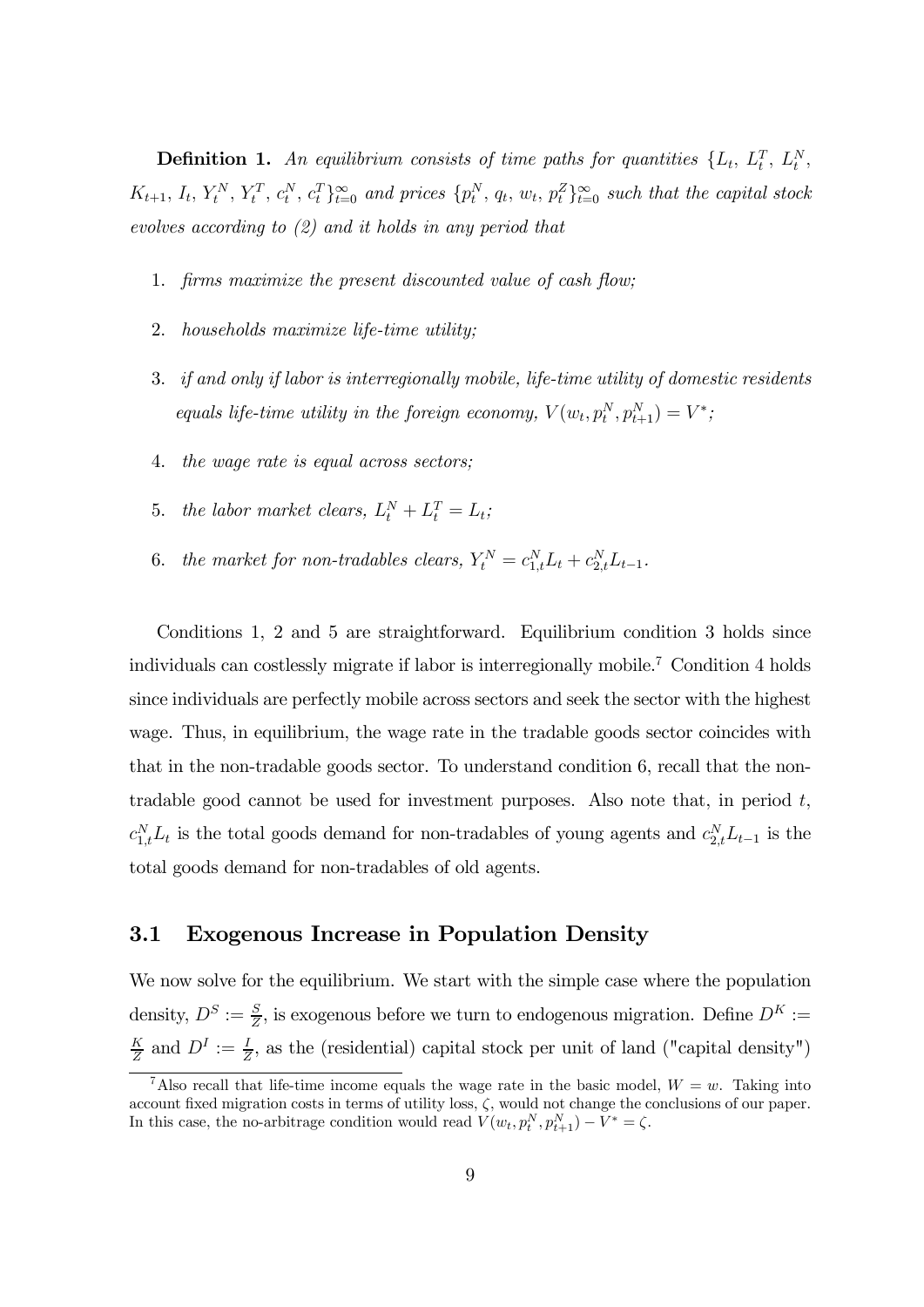and gross investment per unit of land ("investment density"), respectively. Note that  $D_0^K = \frac{K_0}{Z} > 0.$ 

**Proposition 1.** Suppose that the sequence of population density  $\{D_t^S\}_{t=0}^{\infty}$  is given.

(i) The capital density  $(D_t^K)$ , the investment density  $(D_t^I)$ , and the shadow value of capital  $(q_t)$  jointly evolve over time according to a saddle-point stable system which is given by

$$
D_{t+1}^{K} = D_t^I + (1 - \delta) D_t^K,
$$
\n(11)

$$
\frac{D_t^I}{D_t^K} = \left(\frac{q_t - 1}{(\eta + 1)\theta}\right)^{\frac{1}{\eta}},\tag{12}
$$

$$
q_{t+1} = \frac{1+r}{1-\delta}q_t - \frac{1}{1-\delta} \left[ p_{t+1}^N \beta b \left( \frac{\alpha (1-\gamma)}{1+\rho} \right)^{\alpha} \left( D_{t+1}^S \right)^{\alpha} \left( D_{t+1}^K \right)^{\beta-1} - \theta \eta \left( \frac{D_{t+1}^I}{D_{t+1}^K} \right)^{\eta+1} \right].
$$
\n(13)

The price of non-tradables  $(p_t^N)$  and the price of land  $(p_t^Z)$  are given by

$$
p_t^N = \frac{a}{b} \alpha^{-\alpha} \left(\frac{1-\gamma}{1+\rho}\right)^{1-\alpha} \left(D_t^K\right)^{-\beta} \left(D_t^S\right)^{1-\alpha},\tag{14}
$$

$$
p_t^Z = \phi a D_t^S \equiv \tilde{p}^Z(D_t^S, a),\tag{15}
$$

respectively, where  $\phi \equiv \frac{(1-\alpha-\beta)(1-\gamma)}{1+\rho}$ .

(ii) If  $D^S$  is time-invariant, then, in the long run, the capital density and the price of the non-tradable good are given by

$$
D^{K} = \chi a D^{S} \equiv \tilde{D}^{K}(D^{S}, a), \qquad (16)
$$

$$
p^{N} = \nu \frac{a^{1-\beta}}{b} \left( D^{S} \right)^{1-\alpha-\beta} \equiv \tilde{p}^{N} (D^{S}, a, b), \tag{17}
$$

respectively, where  $\chi \equiv \frac{\beta(1-\gamma)}{(1+\rho)\left[r(1+(1+\eta)\theta\delta^{\eta})+\delta+\theta\delta^{\eta+1}\right]}$  and  $\nu \equiv \left(\frac{1-\gamma}{1+\rho}\right)$  $\int^{1-\alpha} \alpha^{-\alpha} \chi^{-\beta}.$ 

According to Proposition 1, for a given population density,  $D<sup>S</sup>$ , adjustment of the capital density,  $D^{K}$ , to the steady state is gradual. Moreover, both for a given capital stock and in the long run, the price of the non-tradable good,  $p^N$ , rises with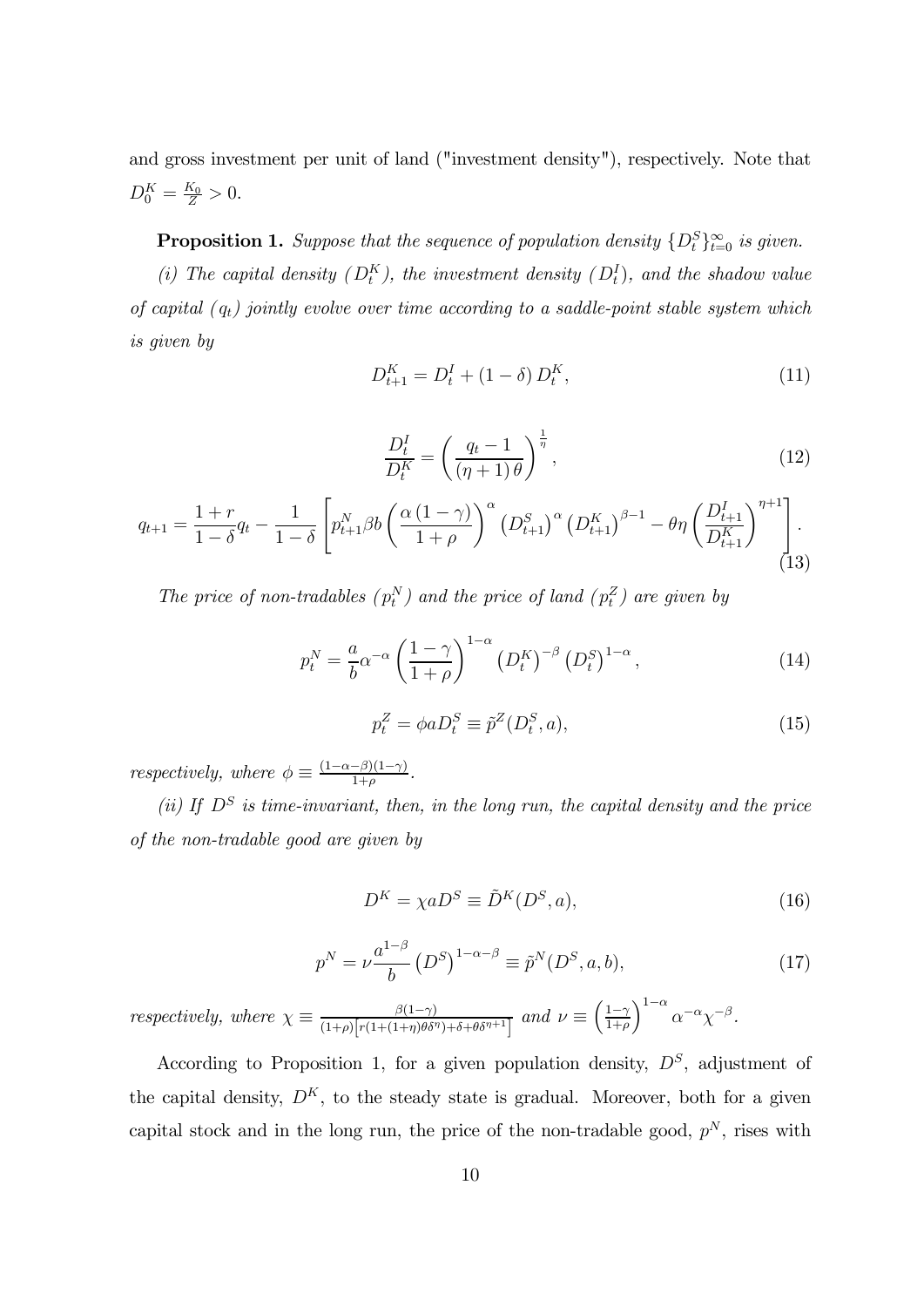$D<sup>S</sup>$ , according to (14) and (17), respectively. This is because immigration leads to a dilution effect with respect to the fixed factor (land) when producing non-tradable goods. The effect of an exogenous increase in population density on  $p^N$  is mitigated if there is a supply response in the form of capital formation (increase in  $D^{K}$ ), according to (14).

According to (15), in any period, the price of land,  $p^Z$ , is independent of the capital density,  $D^{K}$ , and proportional to the population density,  $D^{S}$ . An increase in  $D^{K}$  has two counteracting effects on  $p^Z$ , which cancel out. First, an increase in  $D^K$  raises the value of the marginal product of land for a given price of non-tradables,  $p<sup>N</sup>$ . Secondly, however, as we have just argued,  $p^N$  falls with  $D^K$ , which lowers the value of the marginal product of land. An increase in  $D<sup>S</sup>$  raises the value of the marginal product of land for a given price of non-tradables,  $p^N$ , and through an increase in  $p^N$  (as argued above), thereby raising the price of land.

Finally, the long run capital stock per unit of land,  $\tilde{D}^K$ , is proportional to the population density,  $D^S$ . An increase in  $D^S$  triggers higher employment in both sectors. It therefore stimulates capital investments.

We are now ready to derive comparative-static results for the case where the population density is exogenous.

**Proposition 2.** Suppose that the population density,  $D<sup>S</sup>$ , is exogenous.

(i) An increase in  $D^S$ , and/or an increase in total factor productivity (TFP) in the tradable goods sector (a) leads to both a gradual increase in the capital density,  $D^{K}$ , and an upward jump of the land price,  $p^Z$ , which is constant thereafter. The price of non-tradables,  $p^N$ , jumps upwards and then gradually declines to a level which exceeds the pre-shock level.

(ii) An increase in the TFP-level of the non-tradable goods sector,  $b$ , has neither an impact on capital formation nor on the price of land, but leads to a downward jump of  $p^N$ .

Fig. 1 illustrates the impact of an increase in population density  $D<sup>S</sup>$  (exogenous immigration) on the dynamic two-equation system  $(11)$  and  $(13)$ , starting from an initial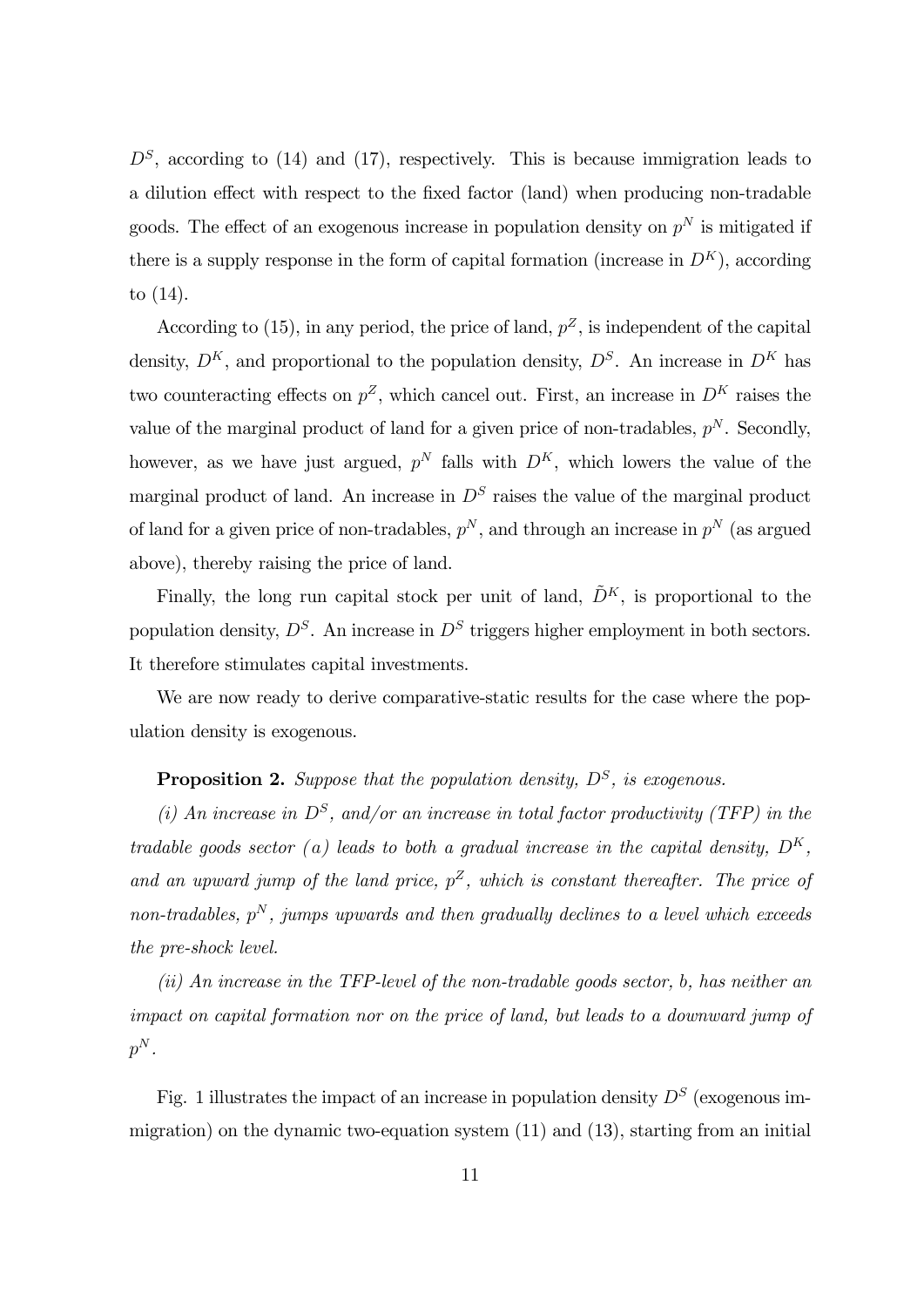steady state. As is easy to see, the locus implied by (11) in  $D^{K}-q$ -space which refers to a time-invariant capital density  $(\Delta D^{K} = 0)$  is unaffected. By contrast, the locus implied by (13), which refers to a time-invariant shadow price of capital ( $\Delta q = 0$ ), shifts to the right. Consequently, for a given initial steady state capital density  $(\tilde{D}_0^K)$ , the shadow price of capital jumps upwards, triggering gradual adjustment on the saddle path to the new steady state (with capital density  $\tilde{D}_{1}^{K} > \tilde{D}_{0}^{K}$ ). The reason is that an increase in  $D<sup>S</sup>$  immediately raises the (relative) price of non-tradables. This gives rise to capital formation which in turn mitigates the initial jump in  $p^N$ . The land price increases due to a higher value of the marginal product of land.



Figure 1: Phase diagram in  $D^{K}-q$ -space and the impact of an increase in population density,  $D^S$ .

Qualitatively, the impact of an increase in productivity of the tradable goods sector  $a$  (increase in the wage rate) is similar. By contrast, an increase in the TFP-level of the non-tradable sector  $(b)$ , by raising supply of non-tradable goods for given inputs, has a negative effect on  $p^N$ . However, for given  $p^N$ , it also raises the marginal productivity of inputs. With respect to capital formation and the price of land, both effects cancel out.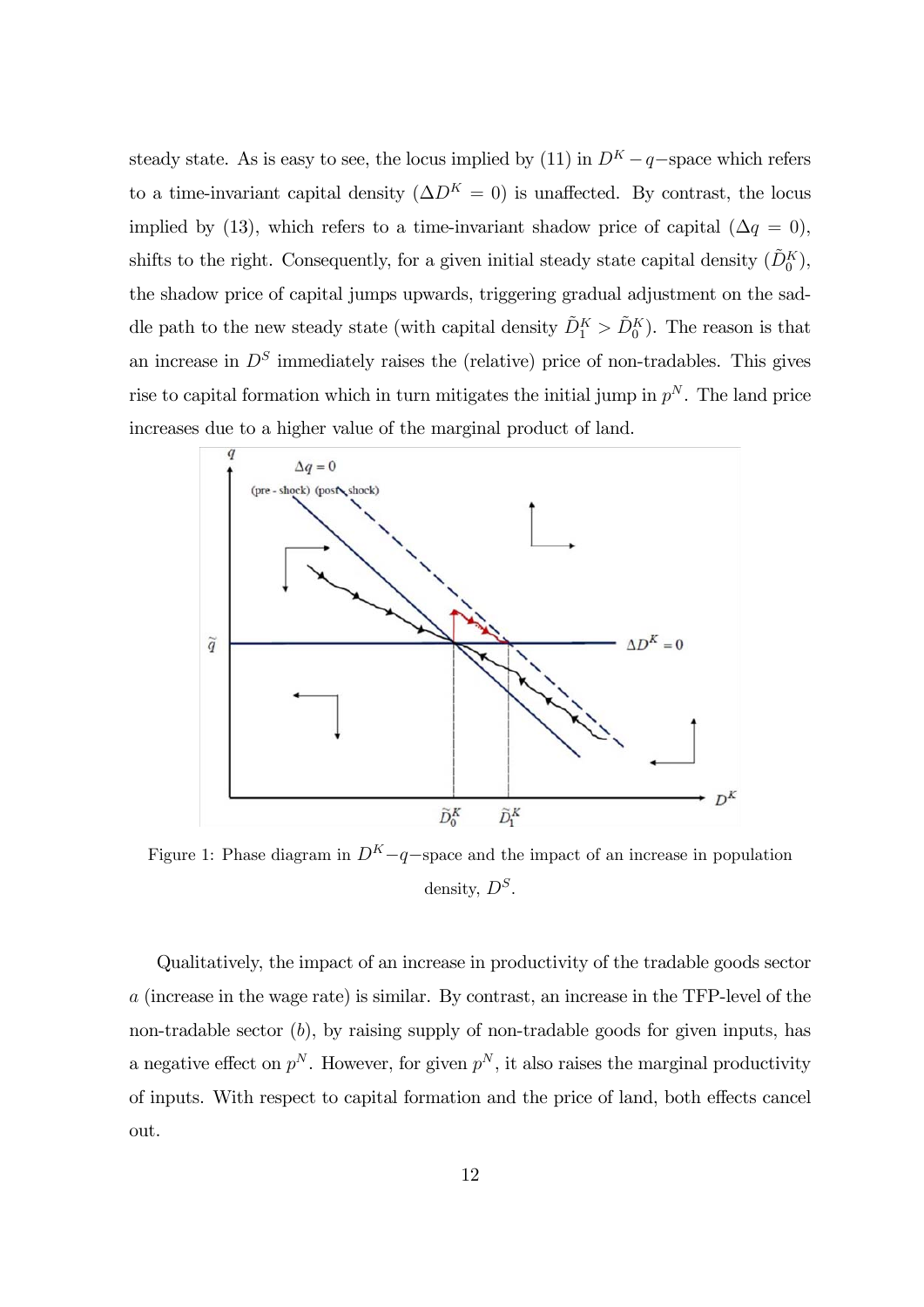#### 3.2 The Effects of Labor Market Integration

We now turn to the case where labor is interregionally mobile (endogenous migration).

**Proposition 3.** Suppose that labor is interregionally mobile.

(i) The sequence  $\{q_t, D_t^K, p_t^N, D_t^S\}_{t=0}^{\infty}$  is jointly determined by (11)-(14) and

$$
(1+\rho)\log\left(\frac{a}{a^*}\right) = (1-\gamma)\left[\log\left(\frac{p_t^N}{p^{N*}}\right) + \rho\log\left(\frac{p_{t+1}^N}{p^{N*}}\right)\right],\tag{18}
$$

where  $p^{N*} = \tilde{p}^N(D^{S^*}, a^*, b^*).$ 

(ii) In steady state, the population density  $\tilde{D}^S$  is given by

$$
\tilde{D}^S = \left[ \left( \frac{a}{a^*} \right)^{\frac{1 - (1 - \beta)(1 - \gamma)}{1 - \gamma}} \left( \frac{b}{b^*} \right) \right]^{\frac{1}{1 - \alpha - \beta}} D^{S*}.
$$
\n(19)

With respect to the steady state, the following comparative-static results hold.

#### Corollary 1. Suppose that labor is interregionally mobile.

(i)  $\tilde{D}^S$  is increasing in the relative productivity level across regions of both sectors,  $\frac{a}{a^*}$  and  $\frac{b}{b^*}$ .

(ii)  $\tilde{D}^S$  is proportional to the foreign population density,  $D^{S*}$ .

An increase in relative productivity across regions of the tradable goods sector,  $\frac{a}{a^*}$ , has two counteracting effects on the steady state labor force of the domestic economy when labor is interregionally mobile. First, since  $\frac{a}{a^*}$  is the relative wage rate (and thus relative income) of individuals across regions, the domestic economy becomes more attractive for potential migrants. Second, as implied by part (i) of Proposition 2, for a given population density, it also raises the price of non-tradables in the domestic region relative to the one in the foreign region; in turn, this lowers the attractiveness of the domestic economy for migrants. The first effect dominates the second one.

An increase in the relative productivity of the non-tradable goods sector,  $\frac{b}{b^*}$ , has no income effect. However, for given labor inputs, it lowers the relative price of non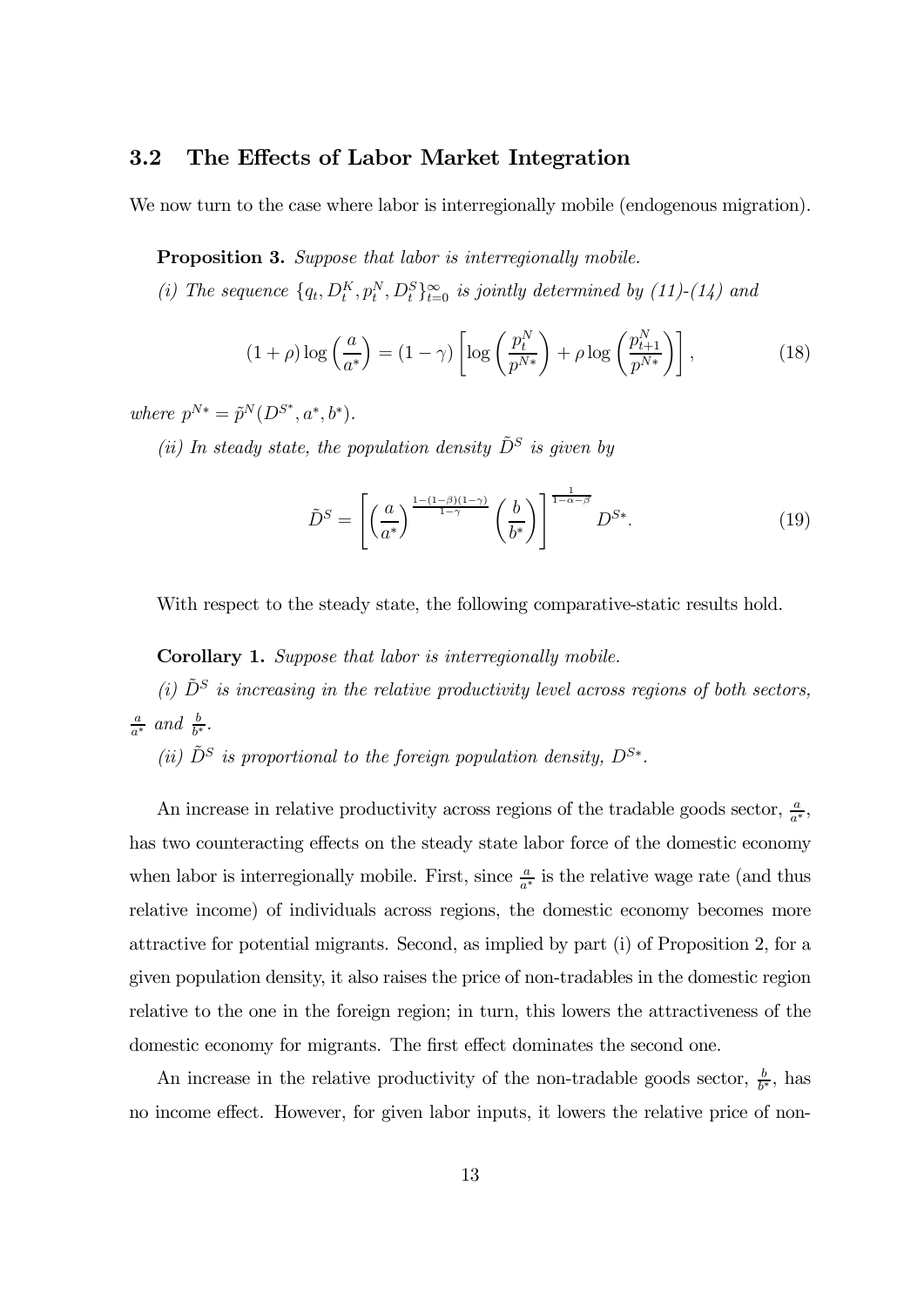tradables across regions, which makes the domestic economy more attractive for immigrants.

Finally, an increase in the foreign population density,  $D^{S*}$ , raises the price of nontradables in the foreign economy,  $p^{N*}$ , and therefore enhances attractiveness of the domestic economy for migrants.

We next examine the dynamic effects of labor market integration on the key variables. We emphasize the role of initial conditions for factor flows, the price of nontradables, and the rental rate of land.

**Proposition 4.** Suppose that, initially, the labor market is closed interregionally. Opening up the labor market leads to the following effects:

(i) If the economy is initially in steady state (i.e.,  $D_0^K = \tilde{D}^K(D_{-1}^S, a)$ ) and  $D_{-1}^S$ ( $>$ ) $\tilde{D}^{S}$ , the long run levels of the capital density ( $D^{K}$ ), the price for non-tradables  $(p^N)$  and the price of land  $(p^Z)$  are higher (lower) than their initial levels.

(ii) If the initial capital density is below its post-integration steady state value (i.e.,  $D_0^K\,<\,\tilde{D}^K(\tilde{D}^S,a))$ , then emigration may go along with capital formation during the transition to the steady state equilibrium.

(iii) The price for non-tradables  $(p^N)$  instantaneously jumps to its new steady state level.

Suppose first that the population density under a closed labor market is initially lower than its steady state value after labor market integration  $(D_{-1}^S < \tilde{D}^S)$ . According to part (i) of Proposition 4, this means that the long run capital density will be higher than its initial level in response to labor market integration. Formally,  $\tilde{D}^{K}(D_{-1}^{S},a)$  <  $\tilde{D}^{K}(\tilde{D}^{S}, a)$ . The same is true for the prices of non-tradables  $(p^{N})$  and land  $(p^{Z})$ . The reason is that the long run values of these variables are increasing in population density (Proposition 1). The opposite holds if  $D_{-1}^S > \tilde{D}^S$ .

Next, suppose  $D_0^K < \tilde{D}^K(\tilde{D}^S, a)$ , as presumed in part (ii) of Proposition 4. If, in addition, the initial population density is not below the post-integration steady state value (i.e.,  $D_{-1}^S \ge \tilde{D}^S$ ), in the long run, we end up with an increased capital density. To prove the result that there may be emigration and capital formation in the same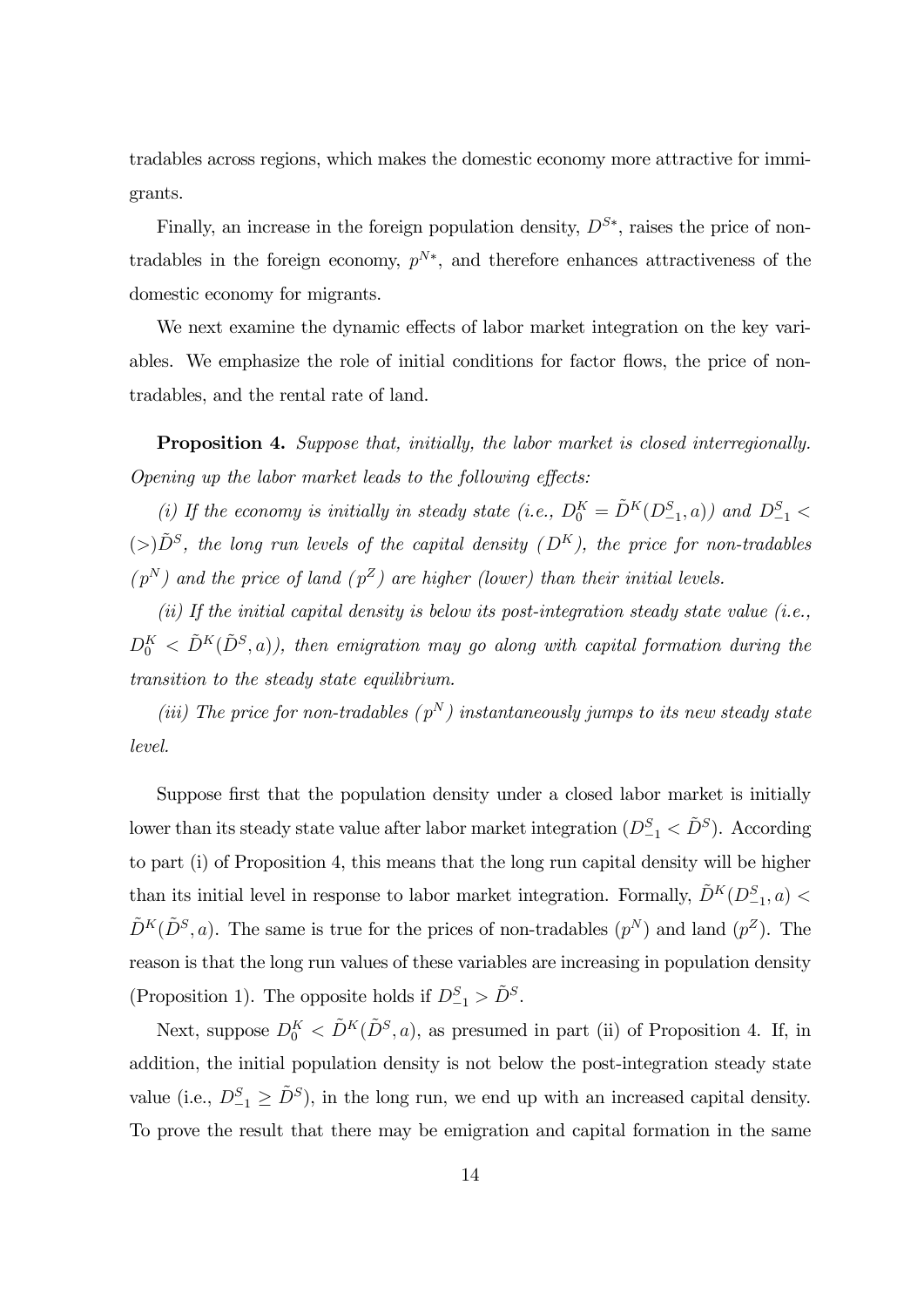period, we need to examine transitional dynamics. As we will see in the numerical analysis of section 4, a low initial capital density triggers outward migration as an immediate response to labor market integration while at the same time the standard neoclassical convergence mechanism induces capital formation. As emigration reduces the shadow price of capital, labor market integration retards investments, however. In the aftermath, as capital further accumulates, there will be reverse migration.

Finally, as also illustrated in section 4, the intuition for part (iii) of Proposition 4 lies in two counteracting and off-setting effects of labor market integration on the price of non-tradables,  $p^N$ . An integration shock leads to an instantaneous jump in  $p^N$ . One period after the integration shock, the labor force and the capital stock evolve in the same direction during the remaining transition. Whereas a rising population density  $(D^S)$  raises  $p^N$ , an increasing capital density  $(D^K)$  lowers  $p^N$ . That both effects exactly cancel is an implication of the fact that the wage rate is time-invariant in the basic model. In section 6, we modify the production technology in the tradable goods sector to relax this property. Note that the effect on  $p<sup>N</sup>$  in the case of endogenous migration is different than in the case of exogenous migration, where a labor inflow first led to a jump in  $p^N$  with gradual decreases due to capital formation thereafter (part (i) of Proposition 2). As will be seen in section 6, this prediction does not apply to the Swiss case, suggesting that an analysis with endogenous migration could be more useful to understand stylized facts.

#### 3.3 Implications for Structural Estimations

Our analysis has emphasized the interaction between migration flows (determining population density) and house prices, taking into account capital formation in the housing sector. The two-way interaction suggests that any empirical analysis of this relationship may run into severe endogeneity problems. We now discuss how our theory could help to address these problems. We start with the determinants of migration flows. The empirical literature on the determinants of migration has emphasized the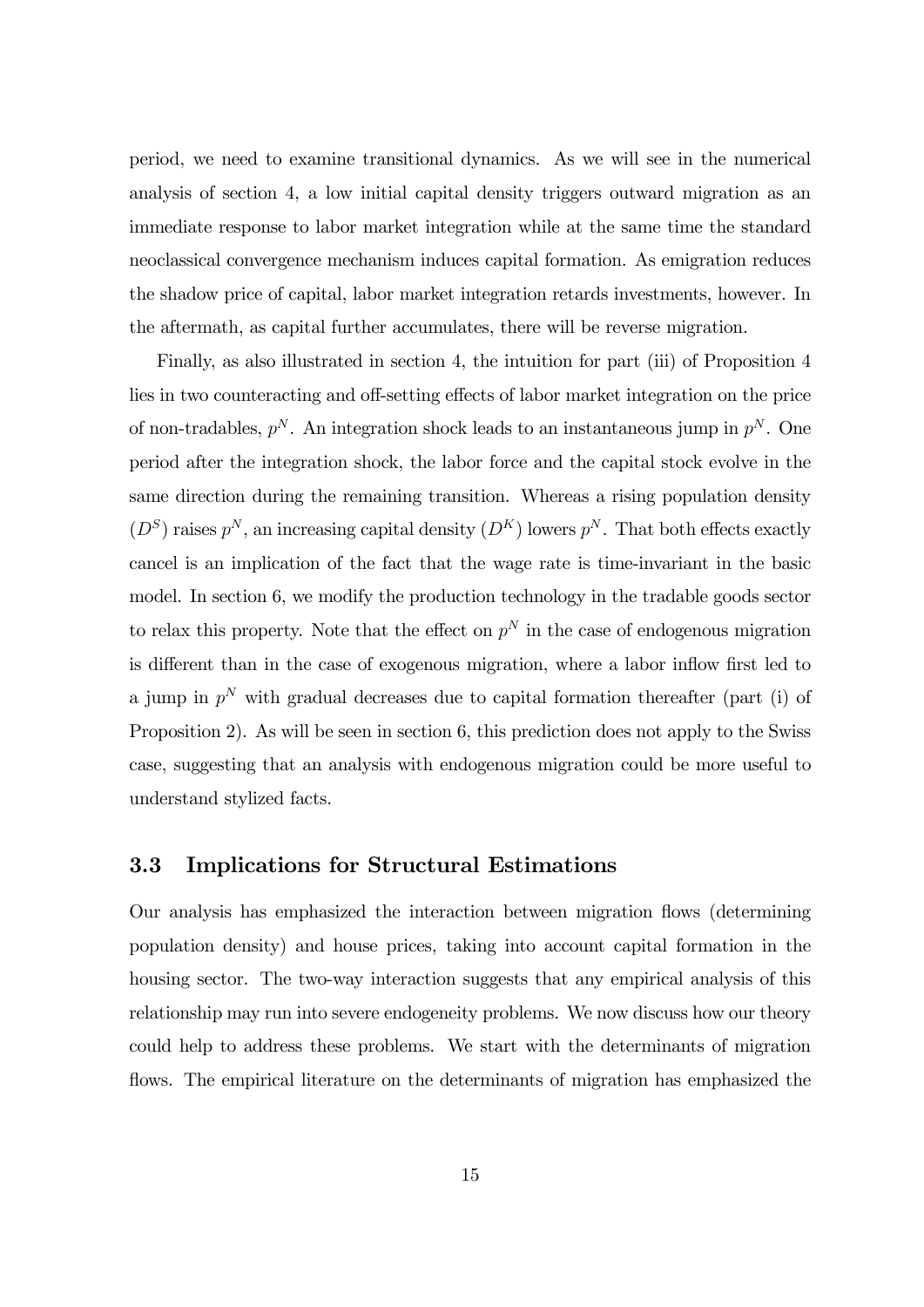role of wage differences across regions (e.g., Grogger and Hanson, 2011).<sup>8</sup> In our basic model, these are rooted in productivity differences in the tradable goods sector. According to our theory, differences in house prices determine migration flows as well, but the causality also runs in the opposite direction. According to the expression for the steady state price of non-tradable goods,  $\tilde{p}^N$ , in (17), differences in sectoral productivity across regions as well as differences in population density affect long-run differences in house prices. The exogenous determinants of both wage rates and house prices are reflected in (19) which gives us the long run population density in a region and can be rewritten as

$$
\log\left(\frac{\tilde{D}^S}{D_{-1}^S}\right) = \lambda_1 \log\left(\frac{a}{a^*}\right) + \lambda_2 \log\left(\frac{b}{b^*}\right) + \lambda_3 \log\left(\frac{D^{S*}}{D_{-1}^S}\right),\tag{20}
$$

where  $\lambda_1 \equiv \frac{1-(1-\beta)(1-\gamma)}{(1-\gamma)(1-\alpha-\beta)}$ ,  $\lambda_2 \equiv \frac{1}{1-\alpha-\beta}$ ,  $\lambda_3 = 1$ . Thus, Proposition 3 predicts that the migration-induced long run growth rate in population density (or the growth rate of the stock of immigrants) of a region depends on the initial difference of (the log of) population density to other regions and on sectoral total factor productivity levels relative to other regions. We are not aware of any empirical study on the determinants of migration which takes into account house price differences across regions through differences in population size. Moreover, Proposition 4 suggests that, during the transition, migration patterns which evolve from labor market integration critically depend on the initial capital density as well.

We now turn to the effects of migration. Our theory suggests a structural equation system which, for instance, could be estimated by two-stage least squares. Measures of change of immigration policy provide exogenous variation to instrument migration flows at the first stage whereas the determinants of migration we just discussed should be used as additional controls. At the second stage, for instance, capital flows could be regressed

<sup>8</sup>Other important determinants of bilateral migration flows are similiar as in gravity-type estimations of trade flows, like distance between countries, whether source and destination share a common language, institutional mobility barriers, and other factors which affect mobility costs (for an overview on this literature, see Felbermayr et al., 2012). Beine, Docquier and Ozden (2011) also stress network effects from past migration as an important trigger of further immigration.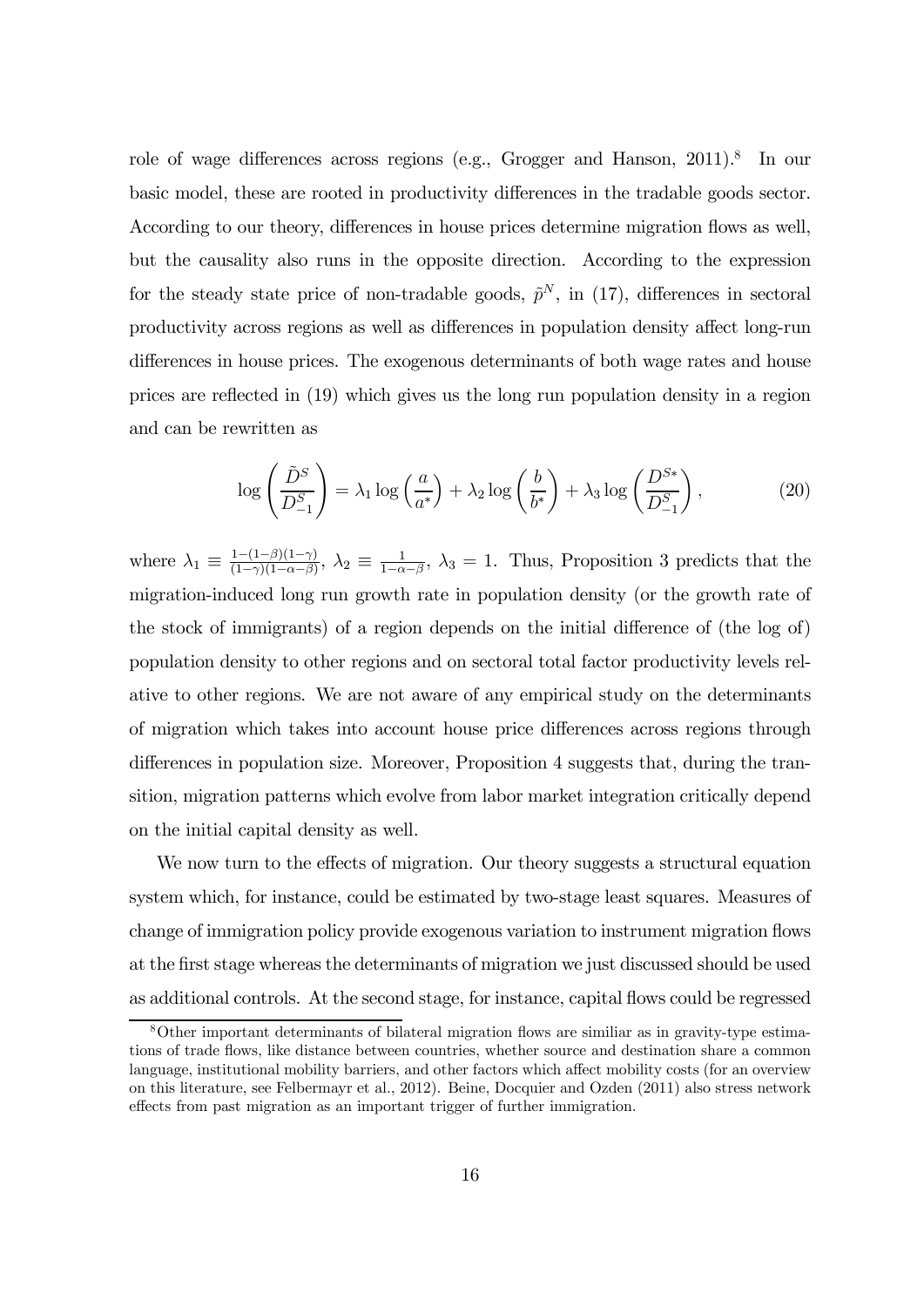on the instrumented migration flows. Our model implies that the causal relationship of immigration (emigration) flows to capital inflows (outflows) is unambiguously positive, although capital formation and emigration could occur at the same time, according to part (ii) of Proposition 4. This is because emigration slows down capital formation which takes place due to convergence forces, when the capital density is low initially. Similarly, the causal effect of immigration (emigration) on the price of land,  $p^Z$ , and the price of housing,  $p^N$ , is positive (negative).

## 4 Numerical Analysis

We now turn to numerical analysis in order to illustrate the role of initial conditions for the relationship between capital formation and migration in response to labor market integration, already indicated in the discussion of Proposition 4. Moreover, we investigate the evolution of the price for non-tradables, the price of land, the shadow price of capital, and gross investment over time.

#### 4.1 Calibration

We employ the following baseline calibration. Assuming an annual real interest rate of 2 percent and a length of a generation of about 35 years suggests that  $r = 1$ ; thus  $\rho = 0.5$ , according to (7). Empirical evidence points to a budget share on housing of about one third (e.g., Johnson, Rogers and Tan, 2001), which suggests  $\gamma = \frac{2}{3}$ . Moreover, we set  $\delta = 0.5$ , which reflects an annual depreciation rate of about 2 percent in a period of 35 years. We also employ the standard quadratic specification of capital stock adjustment costs, which means that we set  $\eta = 1$ . In addition, we assume  $\theta = 0.5$ which implies that, in a steady state with  $\frac{I}{K} = \delta = 0.5$ , one unit of gross investment requires  $1 + \theta \left(\frac{I}{K}\right)^{\eta} = 1.25$  units of the tradable good. For output elasticities in the non-tradable goods sector, we set  $\alpha = 0.5$  and  $\beta = 0.3$ . Finally, we normalize the foreign (exogenous) population density to  $D^{S*} = 1$ <sup>9</sup>

 $9W$ e do not have to calibrate the land size, Z. All endogenous variables can be expressed relative to  $Z$ . This can be seen from the dynamic system in Proposition 1 and 3.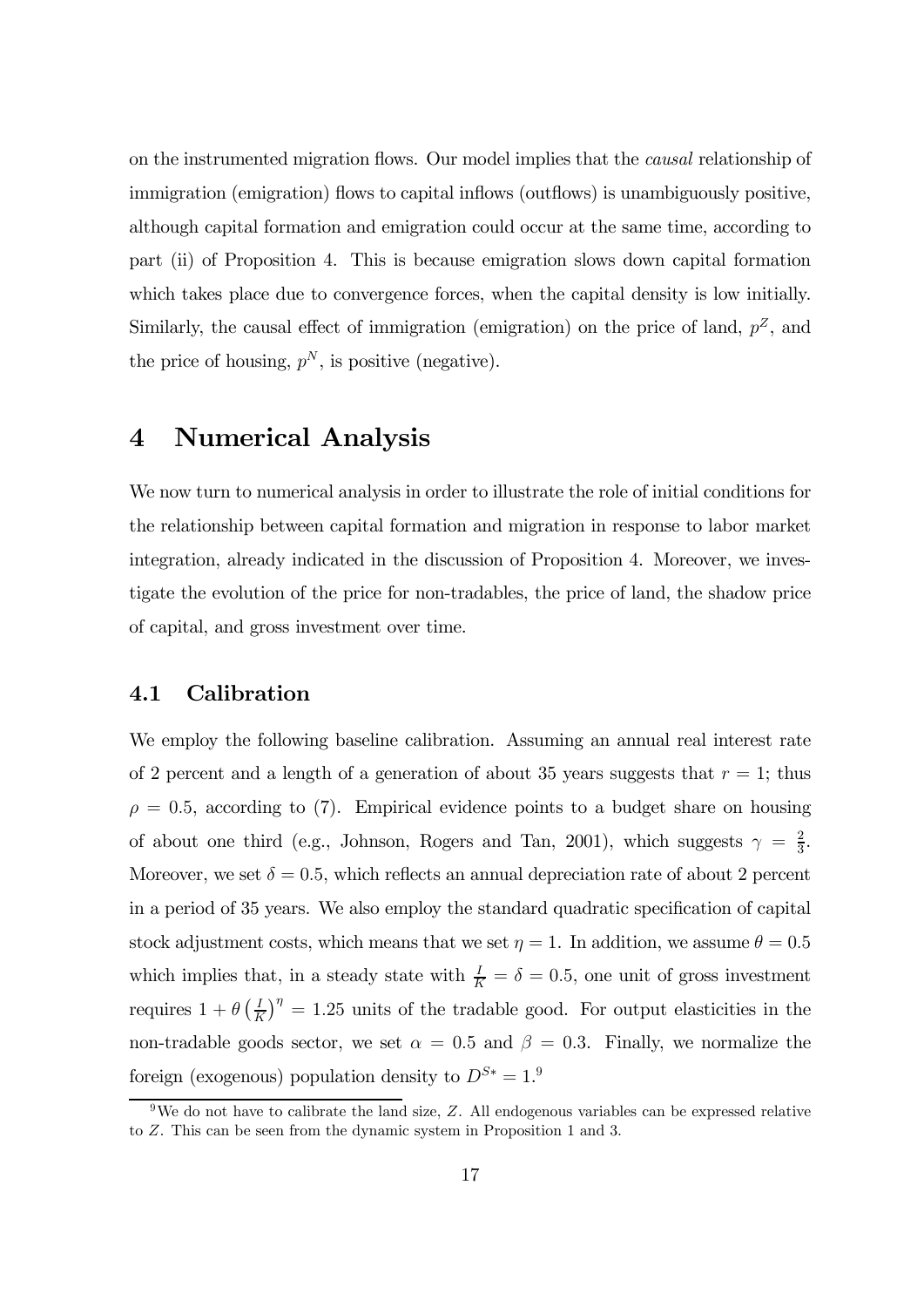#### 4.2 Labor Market Integration

We now visualize the effects of labor market integration on the evolution of the population density,  $D^S = \frac{S}{Z}$ , the capital density,  $D^K = \frac{K}{Z}$ , the investment density,  $D^I = \frac{I}{Z}$ , the shadow price of capital, q, the price of land,  $p^Z$ , and the price of non-tradables,  $p^N$ .



Figure 2 (a): The impact of labor market integration in period  $t = 0$  on a high-productivity economy which initially has the same population density as abroad and is in steady state. Note:  $a = b = 5.5$ ,  $a^* = b^* = 5$ ,  $D_0^K = \tilde{D}^K(D_{-1}^S, a)$ , and  $D_{-1}^S = D^{S*} = 1 < \tilde{D}^S$ .

In Fig. 2 (a), the economy is initially in its pre-labor-market-integration steady state, which corresponds to the case in part (i) of Proposition 4. Moreover, we assume that, initially, the population density coincides with that of the foreign economy,  $D_{-1}^S$  =  $D^{S*} = 1$ . Productivity levels are, however, 10 percent higher compared to the foreign economy, i.e.  $\frac{a}{a^*} = \frac{b}{b^*} = 1.1$ . That is, the initial population density is below its post-integration long run level,  $D_{-1}^S < \tilde{D}^S$ , and the initial capital density reads  $D_0^K$  $\tilde{D}^K(D_{-1}^S,a)$ . This constellation may be interpreted as the case of an advanced country which opens up the labor market. As we will argue in section 6, an appropriate example which can be discussed in the light of our model is the case of Switzerland which opened the labor market to the EU in the 2000s.

Now, when the labor market is opened up in period  $t = 0$ , the population density,  $D<sup>S</sup>$ , jumps upwards and then gradually increases along with the capital density. The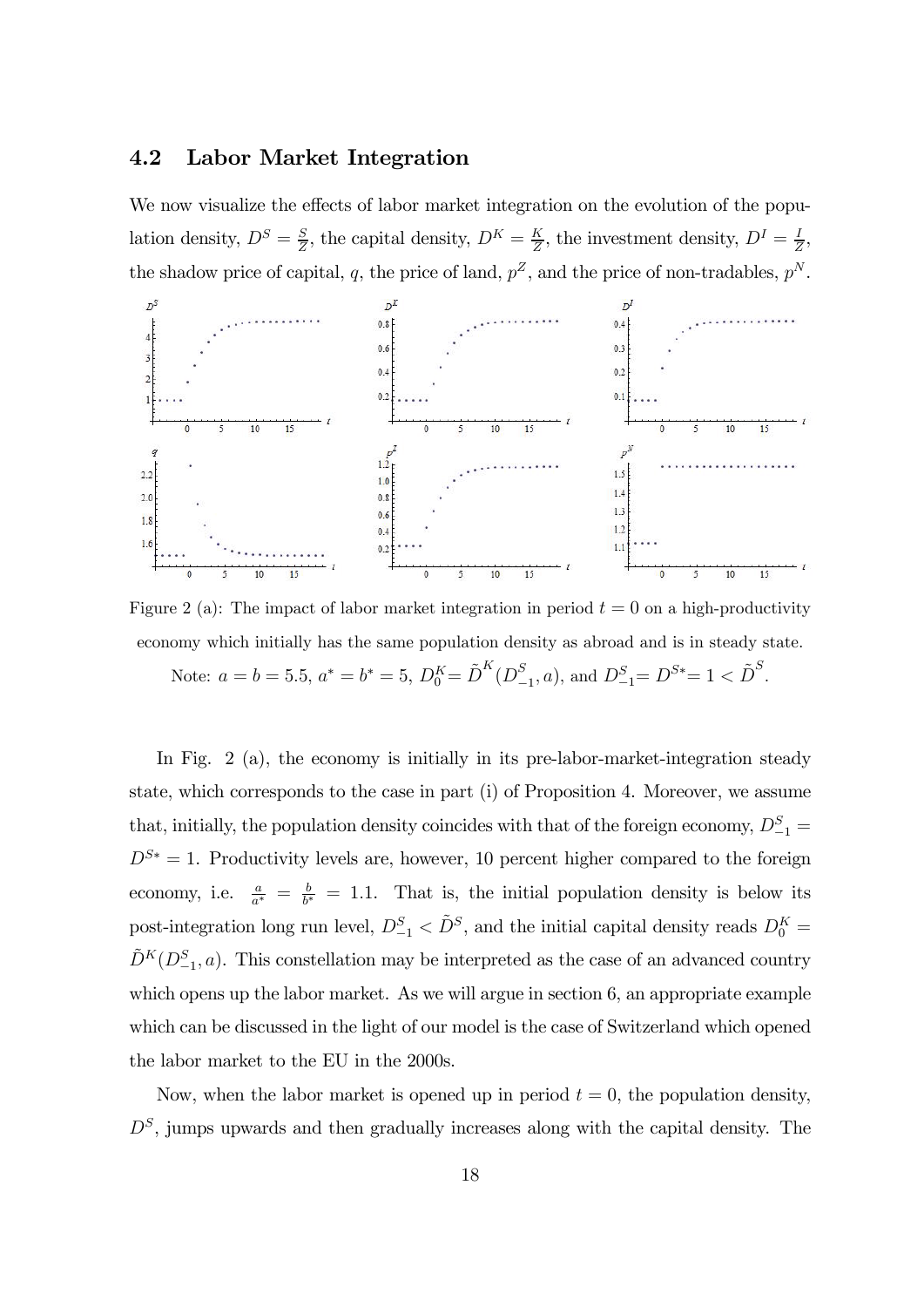migration inflow, induced by a comparably high domestic wage rate, raises the demand for non-tradables and triggers an increase in the price of non-tradables,  $p^N$ , as well as an increase in the price of land,  $p^Z$ . The upward jump in  $p^N$  represents a drag on further migration inflows. In line with part (iii) of Proposition 4,  $p<sup>N</sup>$  instantaneously jumps to its new steady state level, as displayed in the last panel of Fig. 2 (a). Also the shadow value of installed capital,  $q$ , goes up, fostering higher investment. Consequently, the capital stock rises.



Figure 2 (b): The impact of labor market integration in period  $t = 0$  on a high-productivity economy which initially has the same population density as abroad and is in steady state. Note:  $a = b = 5$ ,  $a^* = b^* = 5.5$ ,  $D_0^K = \tilde{D}^K(D_{-1}^S, a)$ , and  $D_{-1}^S = D^{S*} = 1 > \tilde{D}^S$ .

In Fig. 2 (b), as before, the economy is initially in its pre-labor-market-integration steady state and  $D_{-1}^S = D^{S*} = 1$ . Productivity levels are now about 10 percent lower compared to the foreign economy, i.e.  $\frac{a}{a^*} = \frac{b}{b^*} \cong 0.9$ . That is, the initial population density is below its post-integration long run level,  $D_{-1}^S > \tilde{D}^S$ , and the initial capital

density reads  $D_0^K = \tilde{D}^K(D_{-1}^S, a)$ . When the labor market is opened up in period  $t = 0$ , the population density,  $D<sup>S</sup>$ , jumps downwards and then gradually declines along with the capital density. The migration outflow, induced by a comparably low domestic wage rate, reduces the demand for non-tradables and triggers a decrease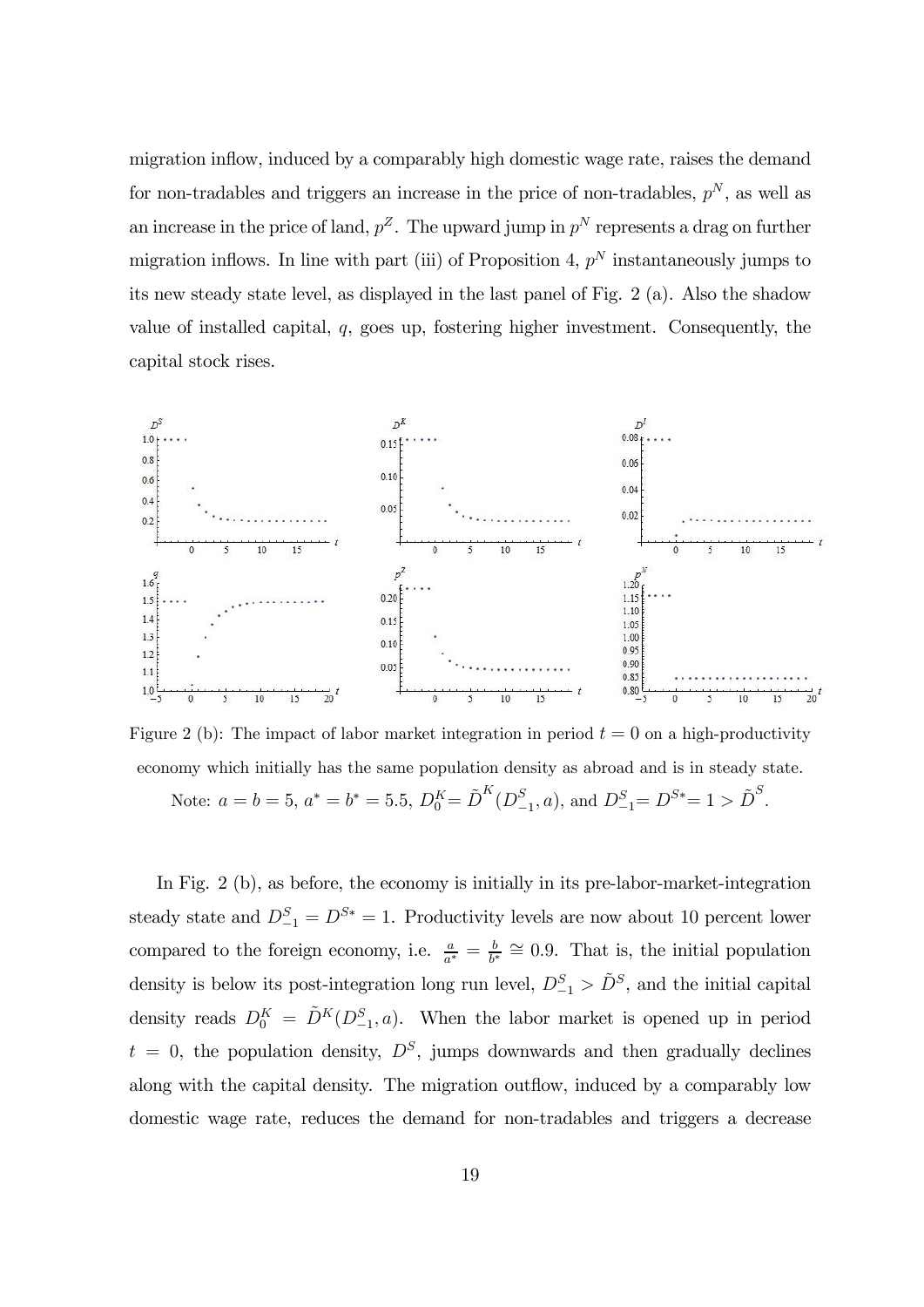in the price of non-tradables,  $p^N$ , as well as a decrease in the price of land,  $p^Z$ . The downward jump in  $p^N$  represents a drag on further migration outflows. Also the shadow value of installed capital,  $q$ , goes down, fostering lower gross investment such that net investment turns negative. Consequently, the capital stock declines. In sum, if the initial capital stock is at the pre-labor-market-integration steady state level, we observe emigration (immigration), lower (higher) house and land prices, and capital decumulation (accumulation) at the same time.



Figure 3: Solid lines show dynamic responses assuming labor market integration at  $t = 0$ for an initially capital-poor economy with the same population density as abroad. Dotted

lines show dynamic responses assuming that labor markets remain closed. Note:

$$
a = a^* = b = b^* = 5, D_0^K < \tilde{D}^K(\tilde{D}^S, a), D_{-1}^S = \tilde{D}^S.
$$

We now assume that domestic productivity levels are equal to the foreign economy, i.e.,  $a = a^*$  and  $b = b^*$ . Eq. (19) then implies that the post-integration long run population density coincides with that of the foreign economy,  $\tilde{D}^S = D^{S*} = 1$ . The initial population density is also equal to this value  $(D_{-1}^S = D^{S*})$ , while the capital density is lower than the post-integration value,  $D_0^K < \tilde{D}^K(\tilde{D}^S, a)$ . The solid time paths of Fig. 3 illustrate economic development provided that the labor market is opened up at  $t = 0$ . The dotted lines show, in contrast, economic development under the alternative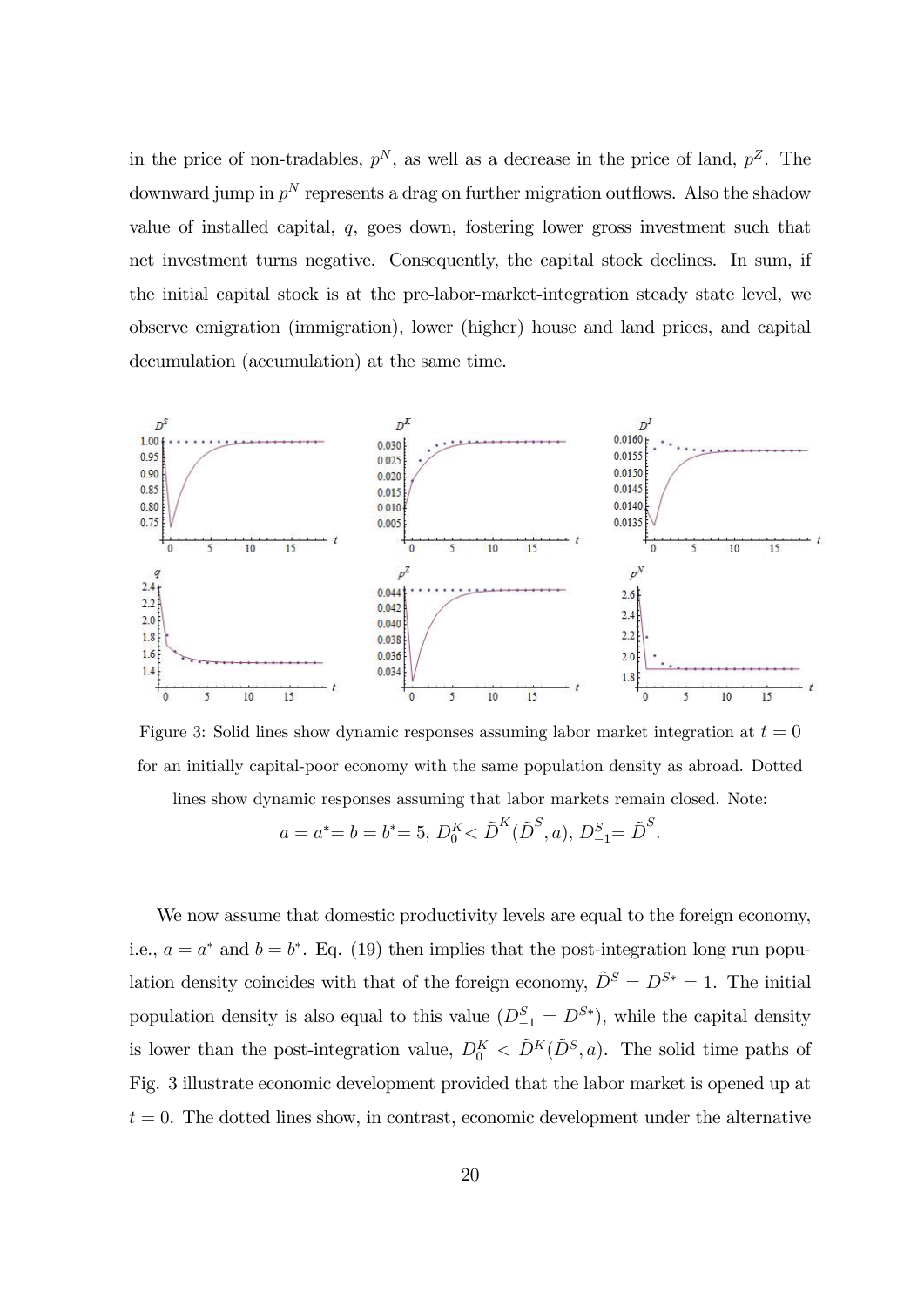assumption of closed labor markets. Fig. 3 (solid lines) illustrates part (ii) of Proposition 4, i.e., the possibility that emigration may go along with capital accumulation after labor markets integrate. We see that the population density considerably falls below  $D^{S*} = \tilde{D}^S$  immediately after the integration shock. Therefore, also the shadow value of capital drops, leading to a lower investment density,  $D<sup>I</sup>$ . Nevertheless, as q is still above its steady state level, which reflects the standard neoclassical convergence force, there is still capital accumulation. Over time, and after the immediate response of  $D<sup>S</sup>$ to integration, population density rises along with capital accumulation. This explains why the land price,  $p^Z$ , rises after its initial drop. The price of the non-tradable good,  $p<sup>N</sup>$ , again jumps immediately to the new steady state level. As argued in the discussion of part (iii) of Proposition 4, the effect of the gradually increasing  $D^S$  and  $D^K$  on  $p^N$ cancel out such that  $p^N$  remains unchanged below its pre-integration level during the transition. This case provides a candidate explanation for reverse migration, which coincides, for instance, with the recent experience in Poland and East Germany. Turning to the alternative scenario of closed labor markets (dotted lines), we see that  $D<sup>S</sup>$ remains constant,  $D<sup>I</sup>$  is much higher, compared to the case of labor market integration and resulting emigration, such that capital gets accumulated more quickly. The land price,  $p^Z$ , does not drop and the price for non-tradables,  $p^N$ , declines gradually, which reflects the absence of emigration.<sup>10</sup>

It is worth noting that reverse migration cannot be explained by standard neoclassical models (Rappaport, 1995; Burda, 2006). Technically, the difference between our model and standard neoclassical models of migration and capital mobility based on some form of convex adjustment costs for both capital and labor is that, in our model, labor is a jump variable determined by the no-arbitrage condition  $V(w_t, p_t^N, p_{t+1}^N) = V^*$ (see Definition 1) and not a sluggish state variable (e.g., Braun, 1993; Rapapport, 2005).

 $10$ Notice that this does not contradict Proposition 4 (iii), which assumes that the labor market is opened up such that (18) holds. This is not the case for the scenario represented by the dotted lines in Fig. 3.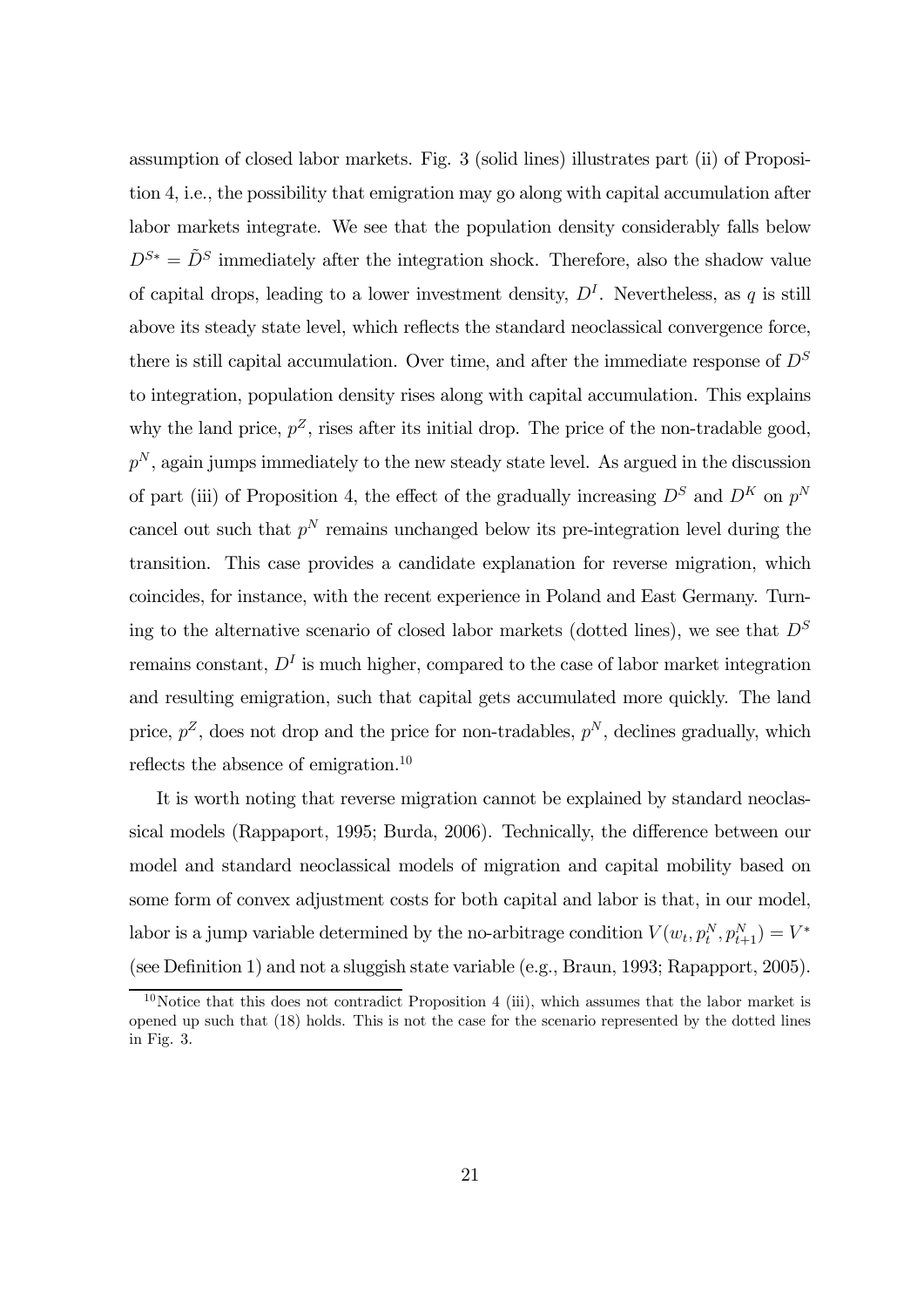## 5 Distribution of Land and Welfare

For simplicity, we have so far assumed that land is not owned by individuals in the domestic economy. Moreover, the previous analysis suggests that the price of the nontradable good is higher than its initial level at all times after a shock which induces labor inflows. Thus, if individuals earn labor income only, the native population necessarily loses from immigration, according to (10).

In this section, by contrast, we assume that initially land is fully owned by the  $L_{-1}$ old natives. Landowners bequeath their landholding to their child when leaving the scene, such that the number of landowners and the land distribution among natives is time-invariant. Let  $z(i)$  denote the landholding of individual i. For the sake of realism, suppose that a non-negligible fraction of natives is landless (for such an individual  $i$ ,  $z(i)=0$ ).

In period  $t$ , a young individual  $i$  who stays in the domestic economy has a present discounted value of life-time income,  $W_t(i)$ , which is given by

$$
W_t(i) = a + \frac{p_{t+1}^Z}{1+r}z(i)
$$
\n(21)

(recall that the wage rate is  $w_t = a$  and land is owned by old individuals). Life-time utility of individual *i* born in *t* is  $V(W_t(i), p_t^N, p_{t+1}^N)$ , where function *V* is given by (10).

#### 5.1 Equilibrium Analysis

We again start with the case where population density is exogenous. The dynamic system modifies as follows.

**Proposition 5.** Suppose that the sequence of population density  $\{D_t^S\}_{t=0}^{\infty}$  is given.

(i) The capital density  $(D_t^K)$ , the investment density  $(D_t^I)$ , the shadow value of capital  $(q_t)$ , the price of the non-tradable good  $(p_t^N)$ , and the price of land  $(p_t^Z)$  jointly evolve over time according to (11), (12) and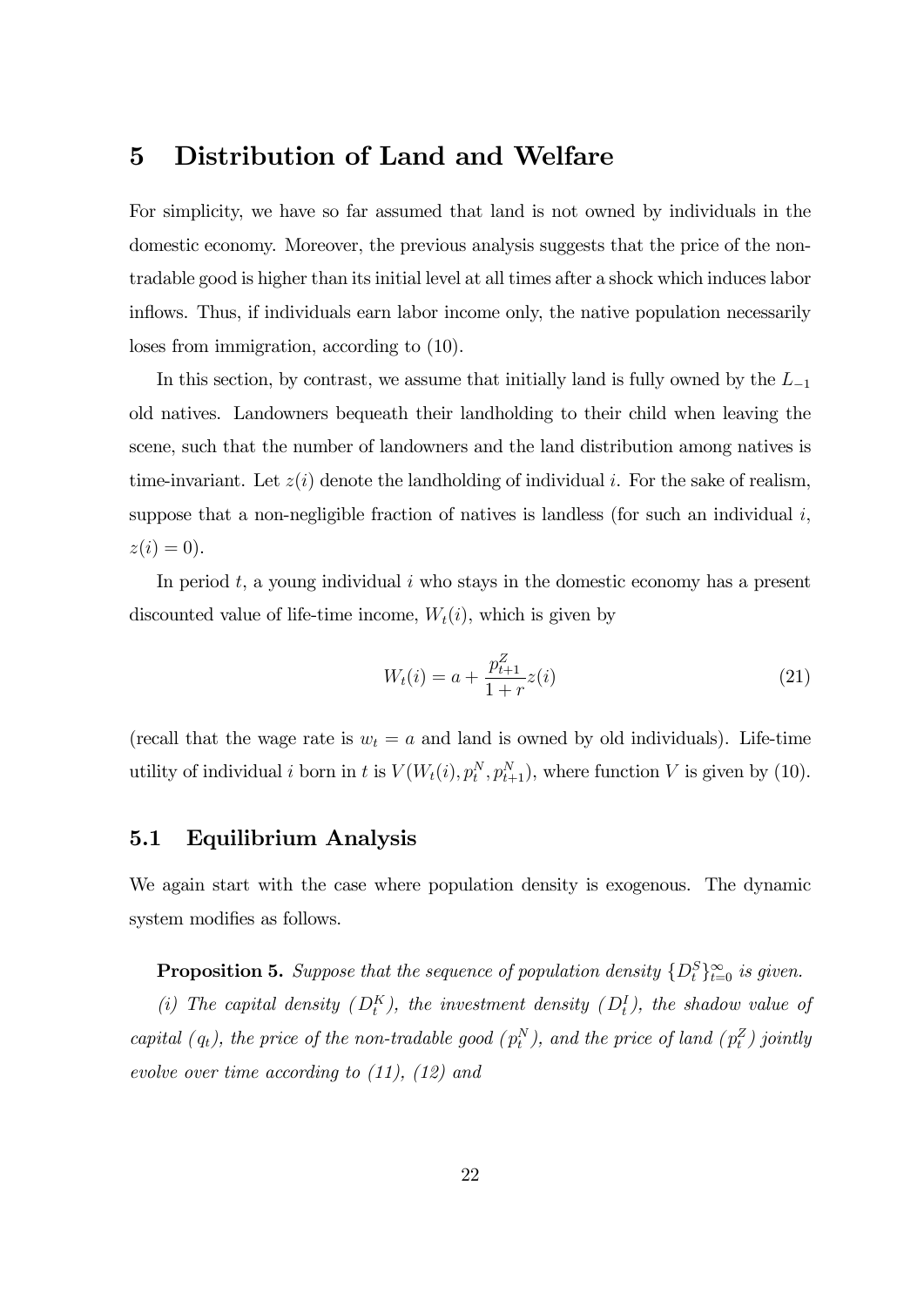$$
(1 - \delta)q_{t+1} = (1 + r)q_t - \theta \eta \left(\frac{D_{t+1}^I}{D_{t+1}^K}\right)^{\eta+1} -
$$
  

$$
p_{t+1}^N \beta b \left(D_{t+1}^K\right)^{\beta-1} \left[\frac{\alpha (1 - \gamma)}{a (1 + \rho)} \left(a D_{t+1}^S + \rho \left(p_{t+2}^Z + p_{t+1}^Z\right)\right)\right]^\alpha, (22)
$$

$$
p_t^N = \frac{1}{b} \left(\frac{a}{\alpha}\right)^{\alpha} \left(\frac{1-\gamma}{1+\rho}\right)^{1-\alpha} \left[\rho(p_{t+1}^Z + p_t^Z) + aD_t^S\right]^{1-\alpha} \left(D_t^K\right)^{-\beta},\tag{23}
$$

$$
p_{t+1}^{Z} = \frac{1}{\rho} \left( \frac{1+\rho}{(1-\alpha-\beta)(1-\gamma)} - \rho \right) p_{t}^{Z} - \frac{a}{\rho} D_{t}^{S}.
$$
 (24)

(ii) If  $D^S$  is time-invariant, then, in the long run, the price of land, the capital density, and the price of the non-tradable good are respectively given by  $y^{11}$ 

$$
p^Z = \frac{\tilde{p}^Z(D^S, a)}{1 - 2\rho\phi} \equiv \hat{p}^Z(D^S, a),
$$
\n(25)

$$
D^{K} = \frac{\tilde{D}^{K}(D^{S}, a)}{1 - 2\rho\phi} \equiv \hat{D}^{K}(D^{S}, a), \qquad (26)
$$

$$
p^N = \left(\frac{1}{1 - 2\rho\phi}\right)^{1 - \alpha - \beta} \tilde{p}^N(D^S, a, b) \equiv \hat{p}^N(D^S, a, b). \tag{27}
$$

Comparing Proposition 5 with Proposition 1, the dynamics appear more complicated than in the case where natives do not own land. The reason is that individuals who own land have to anticipate the future price of land.

Comparison with Proposition 1 also reveals that, in the long run, the price of land  $(p^Z)$ , the capital density  $(D^K)$  and the price of non-tradables  $(p^N)$  are higher than in the case where nobody owns land:  $\hat{p}^Z > \tilde{p}^Z$ ,  $\hat{D}^K > \tilde{D}^K$ ,  $\hat{p}^N > \tilde{p}^N$ . The key ingredient of the model which gives rise to this result is the declining marginal productivity of land: if natives receive land rents in addition to wage income, this raises the demand for all goods. However, since land is a fixed factor, it becomes more scarce. This raises the price of land along with house prices. As a consequence of the latter, incentives to

<sup>&</sup>lt;sup>11</sup>Recall from part (i) of Proposition 1 the parameter definition  $\phi = \frac{(1-\alpha-\beta)(1-\gamma)}{1+\rho}$ . Note that  $\rho, \alpha, \beta, \gamma \in (0, 1)$  and  $\alpha + \beta < 1$  implies  $1 > 2\rho\phi$ .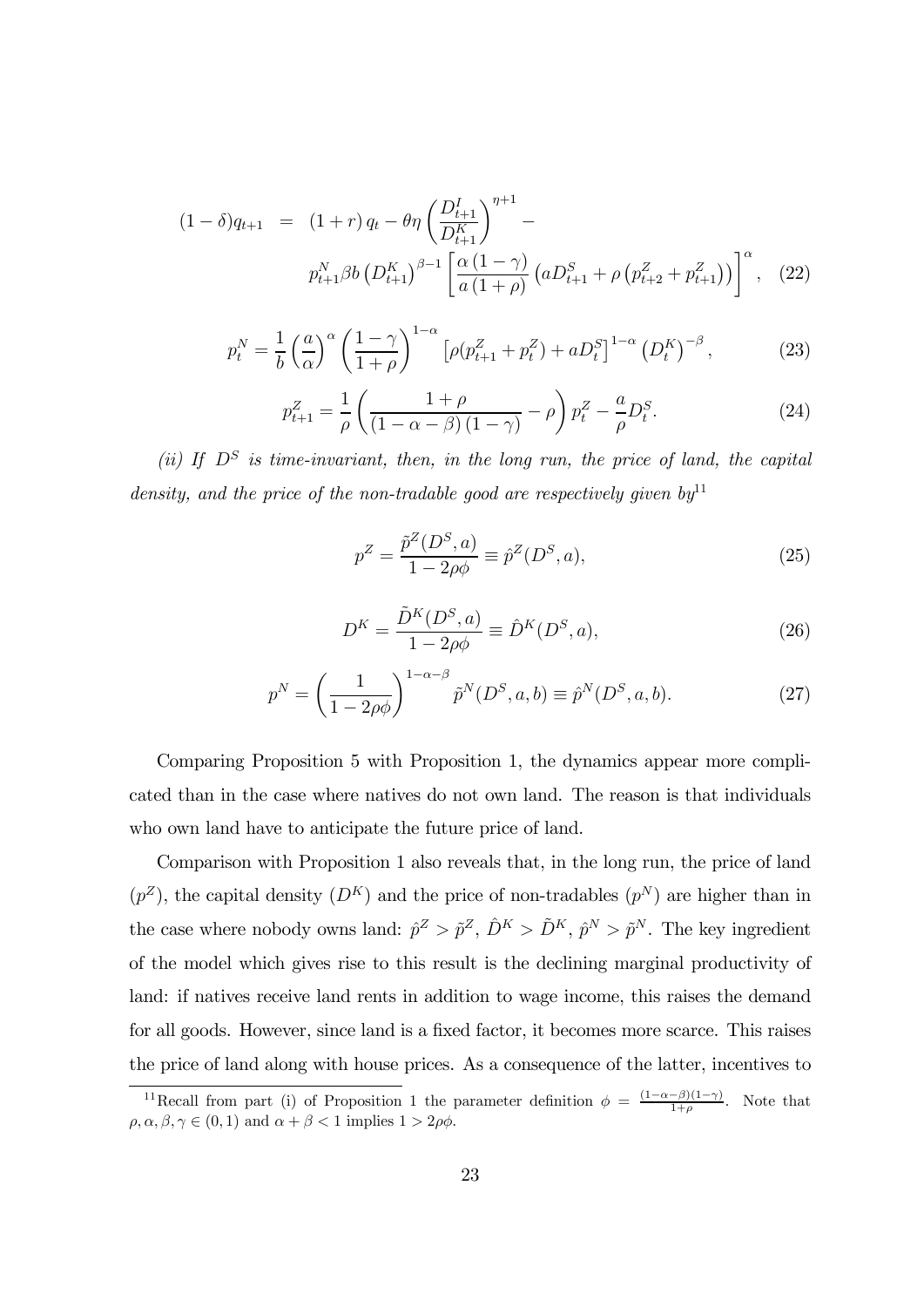accumulate capital are higher as well.

Note that the distribution of land does not affect the dynamic system. The reason lies in the assumption of homothetic preferences, which implies that aggregate goods demand is independent of the income distribution.

We now turn to the equilibrium analysis for the case of interregionally mobile labor.

**Lemma 2.** When landless individuals are indifferent whether or not to migrate, no landowner wants to migrate.

Lemma 2 suggests that the incentive to migrate is higher for landless individuals. The reason is simple. Land rents are received from the home region irrespective of the location decision, whereas wage income depends on the chosen location. Thus, incomerelated migration benefits come from wage differentials only. Differences in the log of income across regions are therefore higher for landless individuals. We focus on an equilibrium where only (some) landless individuals migrate. For such an equilibrium to exist, the share of landless individuals has to be sufficiently large. In this case, the no-arbitrage condition (18) for the migration decision (equilibrium condition 3 of Definition 1) still holds, where now the price of non-tradables abroad is given by  $p^{N*} = \hat{p}^N(D^{S^*}, a^*, b^*)$ . Consequently, the steady state population density is still given by (19) such that Corollary 1 applies. Thus, the implications on structural estimations, discussed in subsection 3.3, still apply.

Moreover, if we conduct the same experiments as for Fig. 2 and 3, the dynamics triggered by an integration shock are qualitatively the same as in the case where no individual owns land (available on request). That is, if labor markets are opened when the economy is in steady state initially, population density  $(D^S)$ , capital density  $(D^K)$ , and prices for both non-tradables  $(p^N)$  and land  $(p^Z)$  move into the same direction (Fig. 2). When the economy is not in steady state at the time labor markets integrate, population density and capital density may move in different directions instantaneously in response to integration (Fig. 3).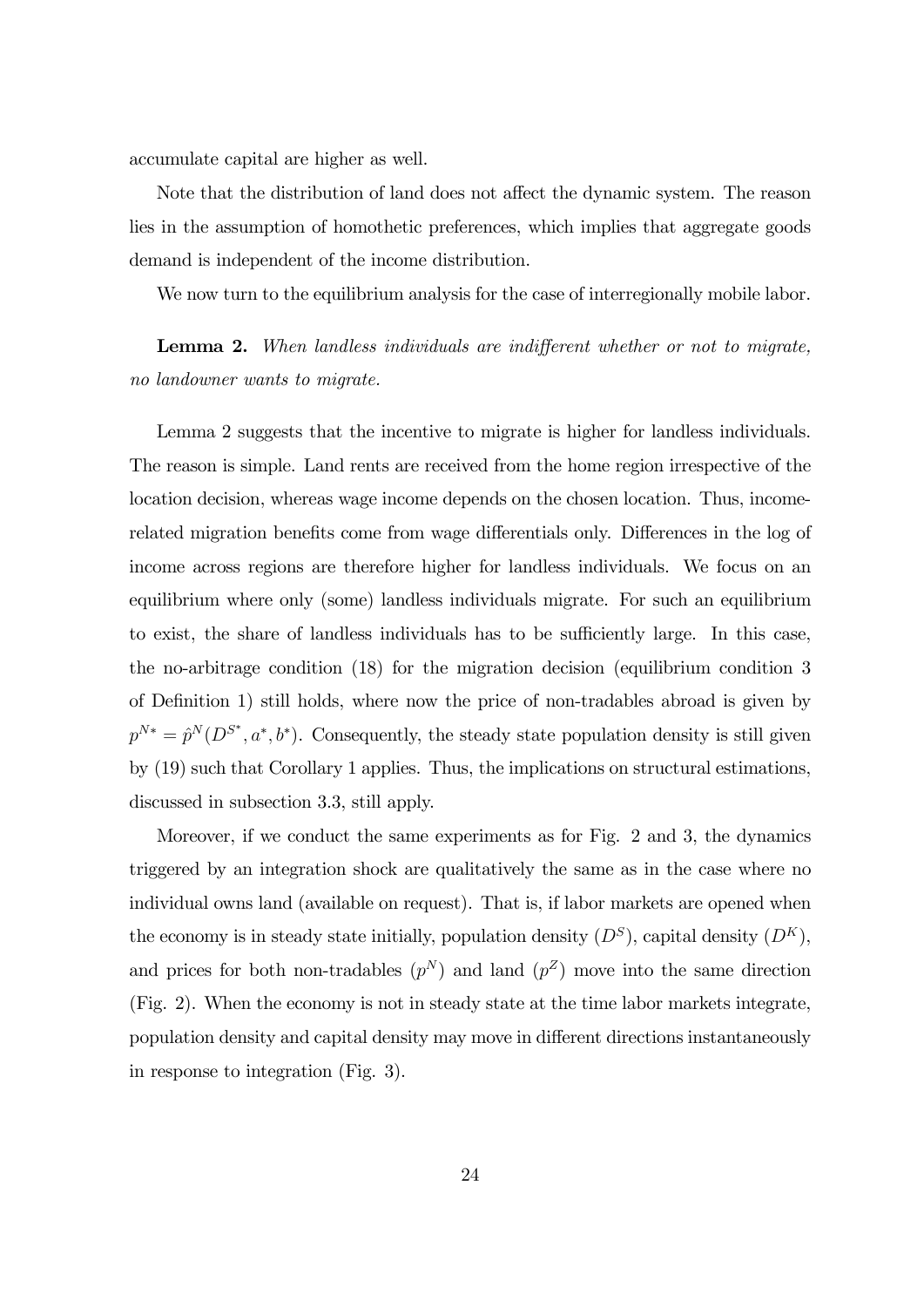#### 5.2 Welfare

We now analyze the effects of labor market integration on individual welfare, conditional on land endowment. For the long run, we find the following result.

Proposition 6. If labor market integration leads to an increase in the long run population density, landowners of the steady state generations win if and only if they own a sufficient amount of land; landless individuals lose.

Proposition 6 suggests an important distributional impact of immigration which is different from effects on the distribution of labor income often discussed in the literature. If housing demand increases in response to immigration, both land rents of landowners and the price of housing increase.<sup>12</sup> If and only if the land estate of an individual is sufficiently high, the positive effect of immigration on land income dominates. Thus, there is a threshold amount of landholding,  $\bar{z} > 0$ , such that all individuals with  $z(i) > (\langle \rangle \bar{z}$  win (lose) from labor market integration.

We now discuss welfare effects of integration over time for non-steady state generations. To do so, we need to compare the time paths of house prices and land prices with and without integrated labor markets. Recall that house prices immediately jump to the new steady state level after labor market integration. In the scenario where the pre-integration capital stock was initially at the steady state level and population density was low to begin with, the land price rises over time (Fig. 2). Thus, the threshold land endowment  $\bar{z}$  above which an individual gains from immigration falls over time. As consumers, individuals lose from integration in any period. But as the stock of immigrants rises, later generations of landowners earn higher income than earlier ones.

When the economy is initially capital-poor, labor market integration leads to emigration and retarded capital accumulation (Fig. 3). Also recall that the land price drops initially in response to integration but, in contrast to house prices, rises afterwards as the migration flow reverses. Without migration, the land price would have

<sup>&</sup>lt;sup>12</sup>As discussed after Proposition 1, there are also two counteracting supply effects of immigration on the price of land, which cancel each other. First, when more houses are built, land becomes scarcer. This raises land prices for given house prices. Second, however, house prices decline. This has a depressing effect on the value of the marginal product of land.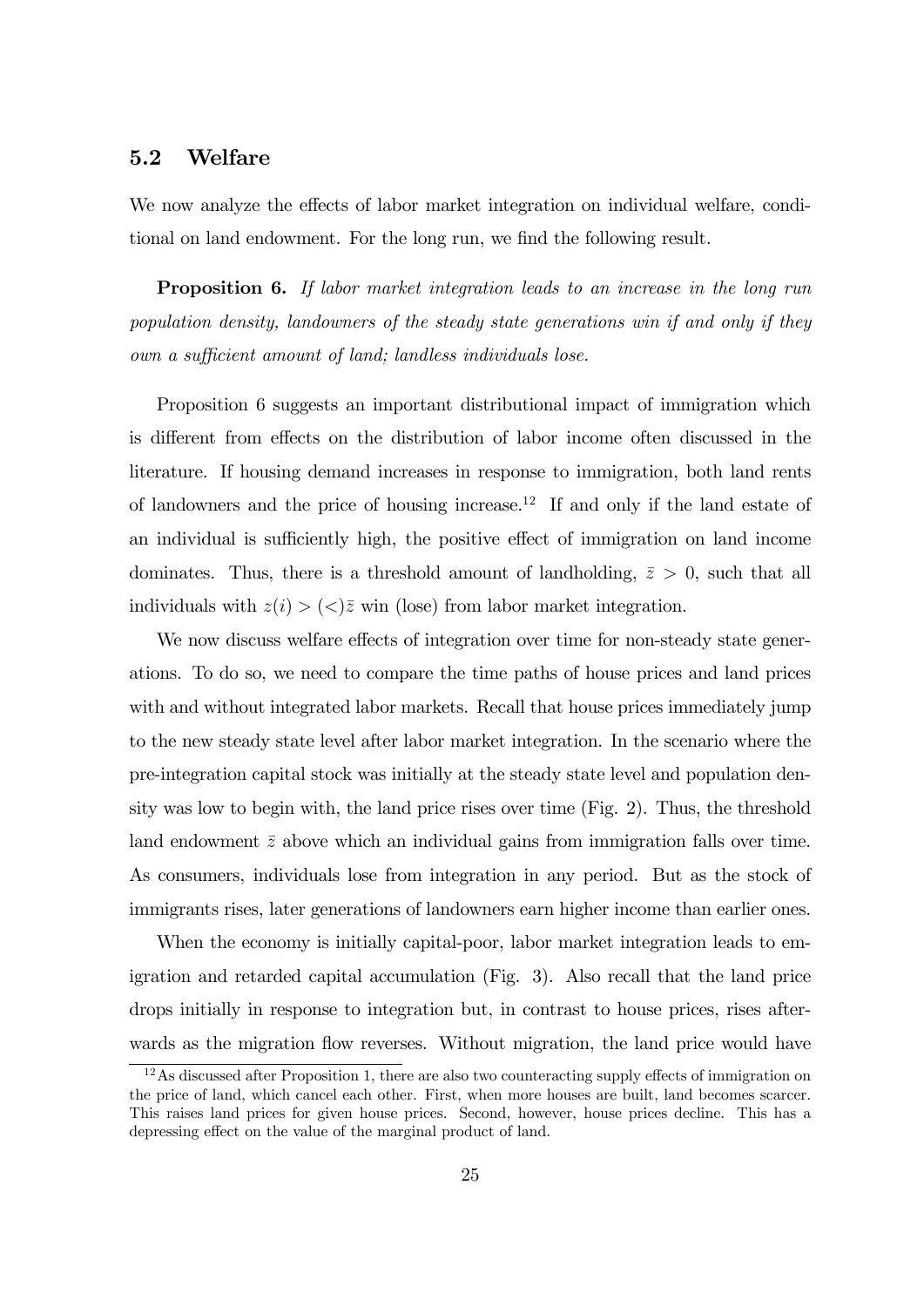been constant over time whereas the house price would have fallen gradually without integration due to capital accumulation. Thus, in the scenario of Fig. 3, where the steady states with and without migration coincide, we can conclude that non-steady state generations of landless individuals are better off with integration. Non-steady state generations of rich landowners, however, may lose during the transition.

# 6 The Case of Switzerland

Without exaggeration, immigration is one of the most debated issues in the Swiss public in the last 10 years and beyond. Switzerland is an interesting case because it is a high-wage country which has experienced a substantial labor market integration shock. In the year 2002, it signed a bilateral agreement with the European Union on the free movement of labor. With respect to the EU15 plus Malta and Cyprus, referred to as EU17 in the following, it came into full effect in  $2007<sup>13</sup>$  This exogenous event in a small high-wage country serves as a kind of "natural experiment" to "test" the predictions of our model as visualized in Fig. 2 (a). (Recall that, in Fig. 2 (a), we study the impact of labor market integration on an economy with high productivity and an initial capital density which coincides with the pre-labor-market-integration steady state level).

Fig. 4 shows the annual net migration inflow into Switzerland from the year 2002 to 2010 by the region of origin. The integration process provoked net immigration from the EU17 at first to slightly increase after 2002, jumping upwards after 2007. In the "control group" of non-EU17 countries, net immigration shows only a slight upward trend. Consistent with the first panel in Fig. 2 (a), which displays the population density as a strictly concave function during the transition to the new steady state after labor markets integrate, net migration inflows decreased after the initial jumps

<sup>&</sup>lt;sup>13</sup>Between 2002-2006, immigration to Switzerland was only slightly facilitated. Like before, residents were still preferred in the labor market, meaning that a potential employer had to prove that the firm does not find an adequate resident for the job. Moreover, immigration quotas were held in place. For most Eastern European countries free movement of labor has come into effect in May 2011. Burgaria and Romania even have to wait until mid 2016. See http://www.bfm.admin.ch/content/bfm/en/home/themen/fza\_schweiz-eu-efta.html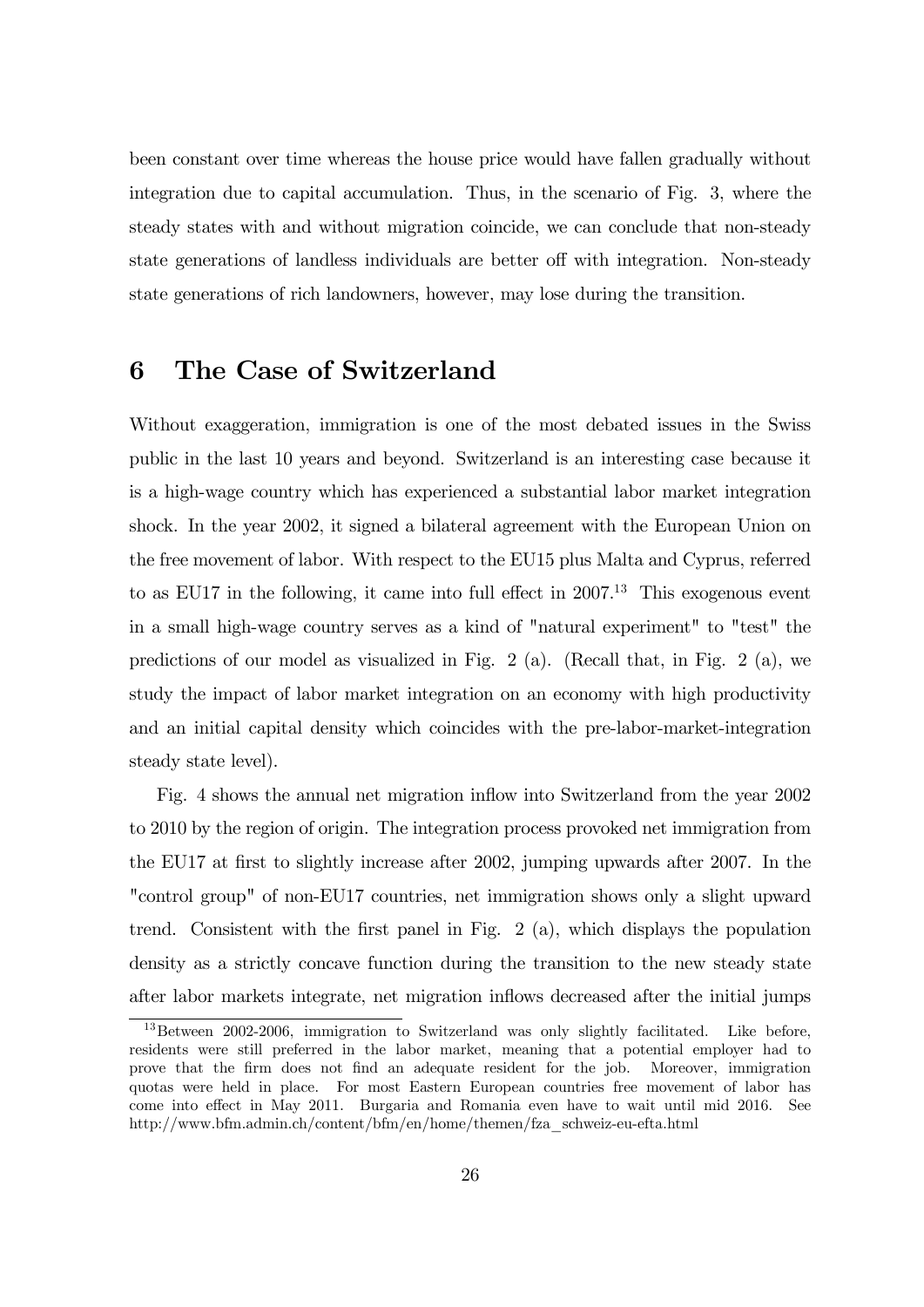

Figure 4: Net immigration flow to Switzerland (annual number of immigrants minus number of emigrants) between 2002-2010 from EU17 and non-EU17 countries. (Source: bfs.admin.ch; own calculations)



Figure 5: Rental price index for Switzerland, monthly data, offer-based. (Source: ZKB, Zürcher Kantonal Bank; www.zkb.ch)

Moreover, rental prices for houses and apartments in Switzerland started to increase in 2004 and rose by 20 percent between 2002 and 2010, as displayed by Fig.  $5^{14}$  This

<sup>&</sup>lt;sup>14</sup>Similarly, sales prices for houses rose slightly between 2002-2006 and surged thereafter. There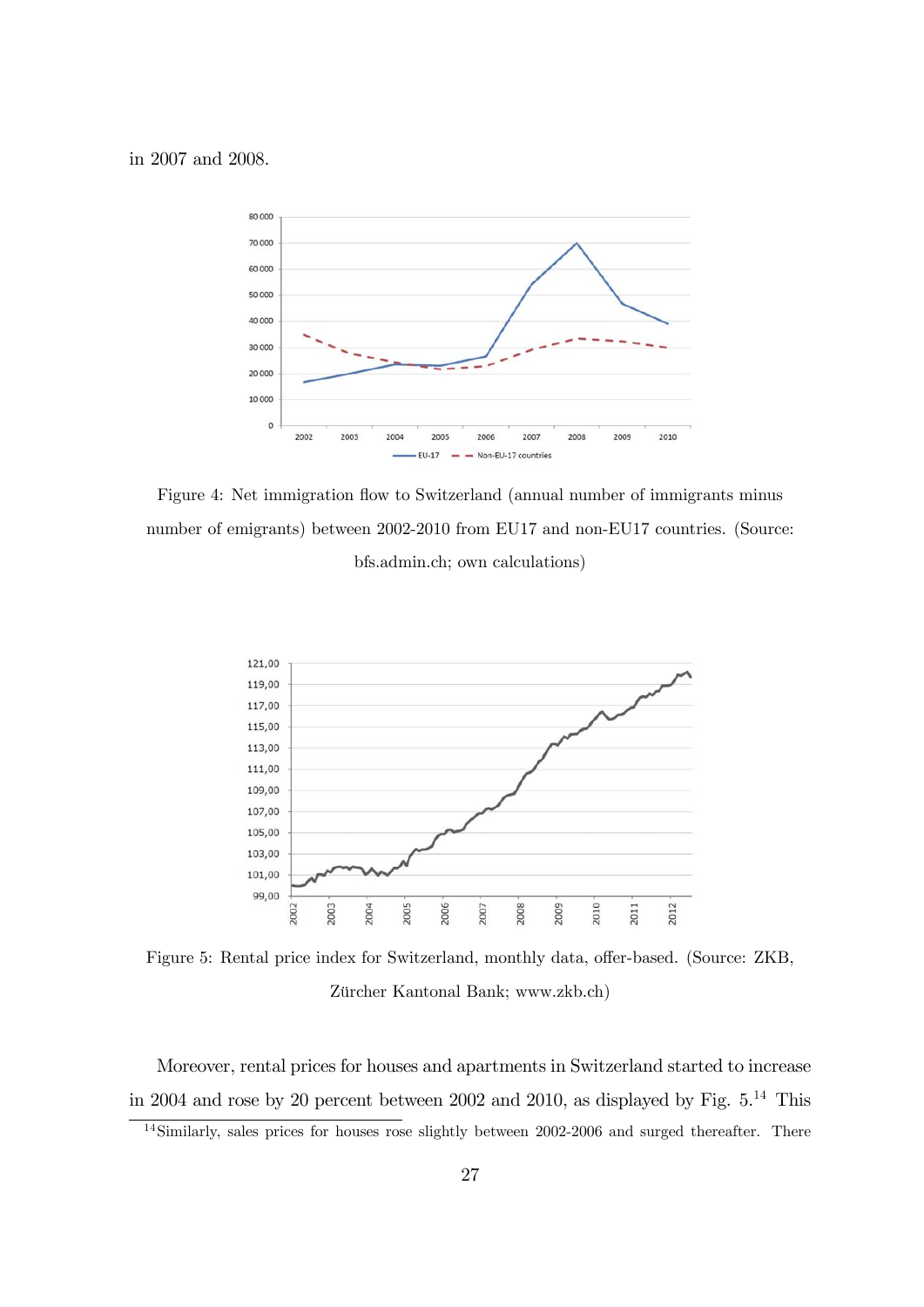sluggish price increase is not readily compatible with the transitional dynamics for the price of housing,  $p^N$ , derived from our basic model. Fig. 2 (a) suggests that  $p^N$  jumps immediately to a higher steady state level in response to integration. However, the absence of transitional dynamics in  $p^N$  hinges on the simplifying assumption that only labor enters the production function of the tradable good  $(Y_t^T = a L_t^T)$ . Allowing for capital as a second input in the tradable goods sector modifies the transition path of  $p^N$ . Let  $K_t^T$  denote the stock of capital employed in the tradable goods sector. We maintain a constant-returns to scale technology and modify the production function to

$$
Y_t^T = a \left( L_t^T \right)^\kappa \left( K_t^T \right)^{1-\kappa},\tag{28}
$$

 $\kappa \in (0,1)$ . Conducting the same experiment as in Fig. 2 (a), Fig. 6 shows that  $p^N$ (left panel) increases smoothly during the transition to the new steady state. The price of non-tradable goods,  $p^N$ , drops initially because the wage rate, w, falls at  $t = 0$  in response to migration inflows, as displayed in the right panel. This reduces the demand for the non-tradeable good, as can be seen from (9) and  $W_t = w_t$ . The reduction in the wage rate is, however, not persistent since the wage converges back to its initial steady state value, despite further massive immigration. This behavior of the wage rate is consistent with empirical evidence which, if anything, suggests a short-run drop in the wage rate and negligible long-run effects (e.g. Friedberg, 2001; Borjas, 2003; Dustmann et al., 2005). The underlying reason for the increase in  $w$  along the smooth transition is that firms, in both sectors, build up their capital stock because a larger labor force makes installed capital goods more valuable. All other properties of the transition paths are qualitatively similar to Fig. 2 (a).

is no official house price index in Switzerland. However, the Zürcher Kantonalbank, a local bank based in Zurich, publishes estimates based on own sales transactions data and data from an internet platform for buying and renting houses and appartments (www.zkb.ch).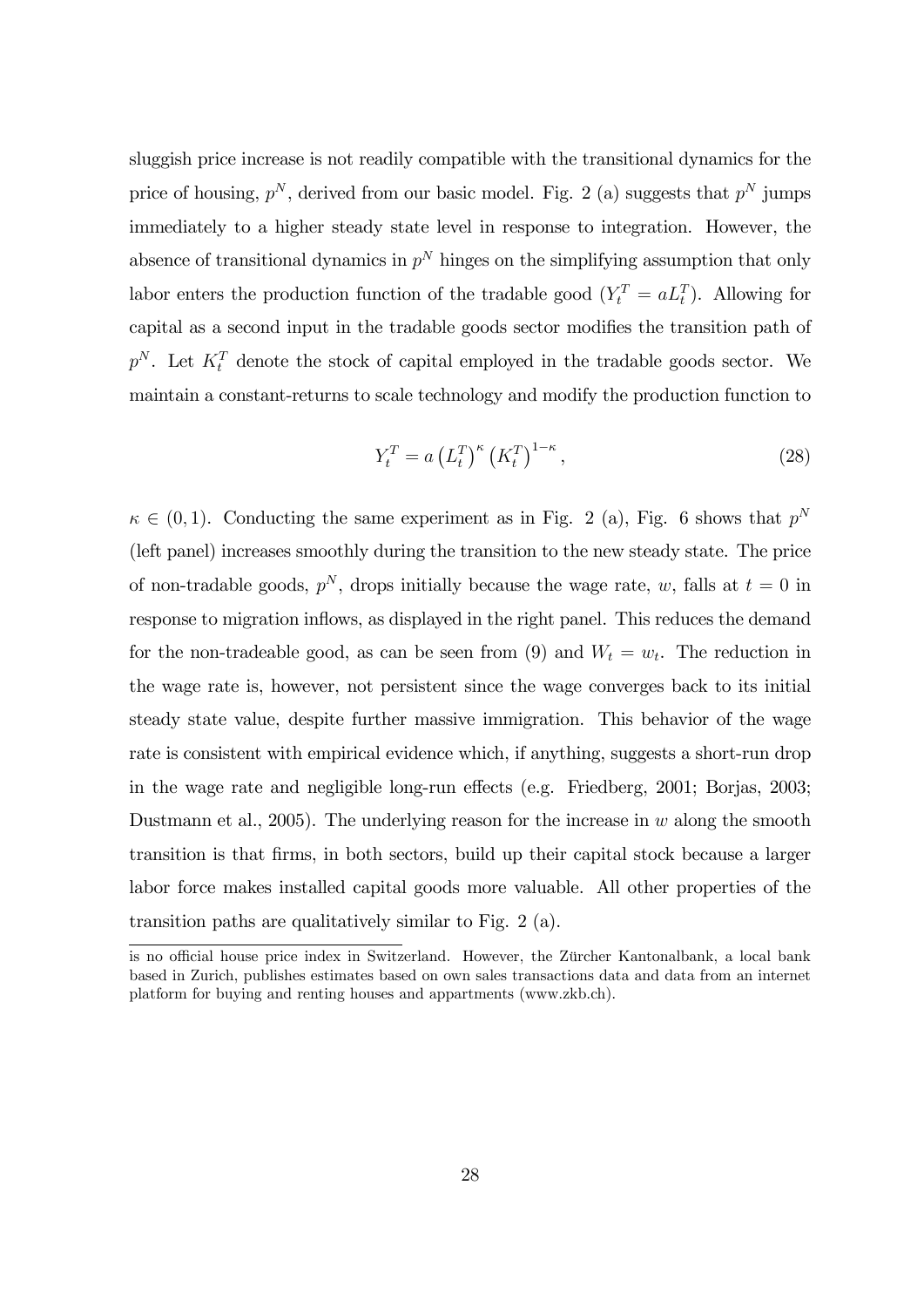

Figure 6: The impact of labor market integration in period  $t = 0$  under the same presumptions as in Fig. 2 (a), except that the production technology for the tradable good is modified to (28) with  $\kappa = 0.5$ .

From Fig. 4 and 5 one also recognizes that rental prices started to increase (in 2004) before net immigration started to increase (in 2006). This observation is in line with our theory by noting that the Swiss labor market integration represents an expected integration shock. We kept the analysis deliberately as simple as possible by assuming an unexpected integration shock. Hence, the timing of events in the data (i.e., the price increase first, then the increase in net immigration rates) can easily be reconciled with our theory.

A sceptic may ask whether the observed magnitude of migration inflows can plausibly be held responsible for the rental price increase. Two aspects are noteworthy in this regard. An annual (net) migration inflow of 100 thousand people, like in the year 2008 where Switzerland had 7.7 million inhabitants, amounted to a 1.4 percent increase of the domestic population. Although this increase does not sound dramatic at the first glance, these migration inflows were highly concentrated in urban areas. For instance, the residential population in the canton of Zurich increased by about 9.1 percent between 2006 and 2011. The sales price index for residential property during this period rose by about 30 percent (data source: http://www.zkb.ch).

The considerably rising prices for housing services have provoked an intensive debate on the gains from migration in Switzerland. At the first glance, this seems remarkable as wage effects are barely visible and a large fraction of immigrants from EU countries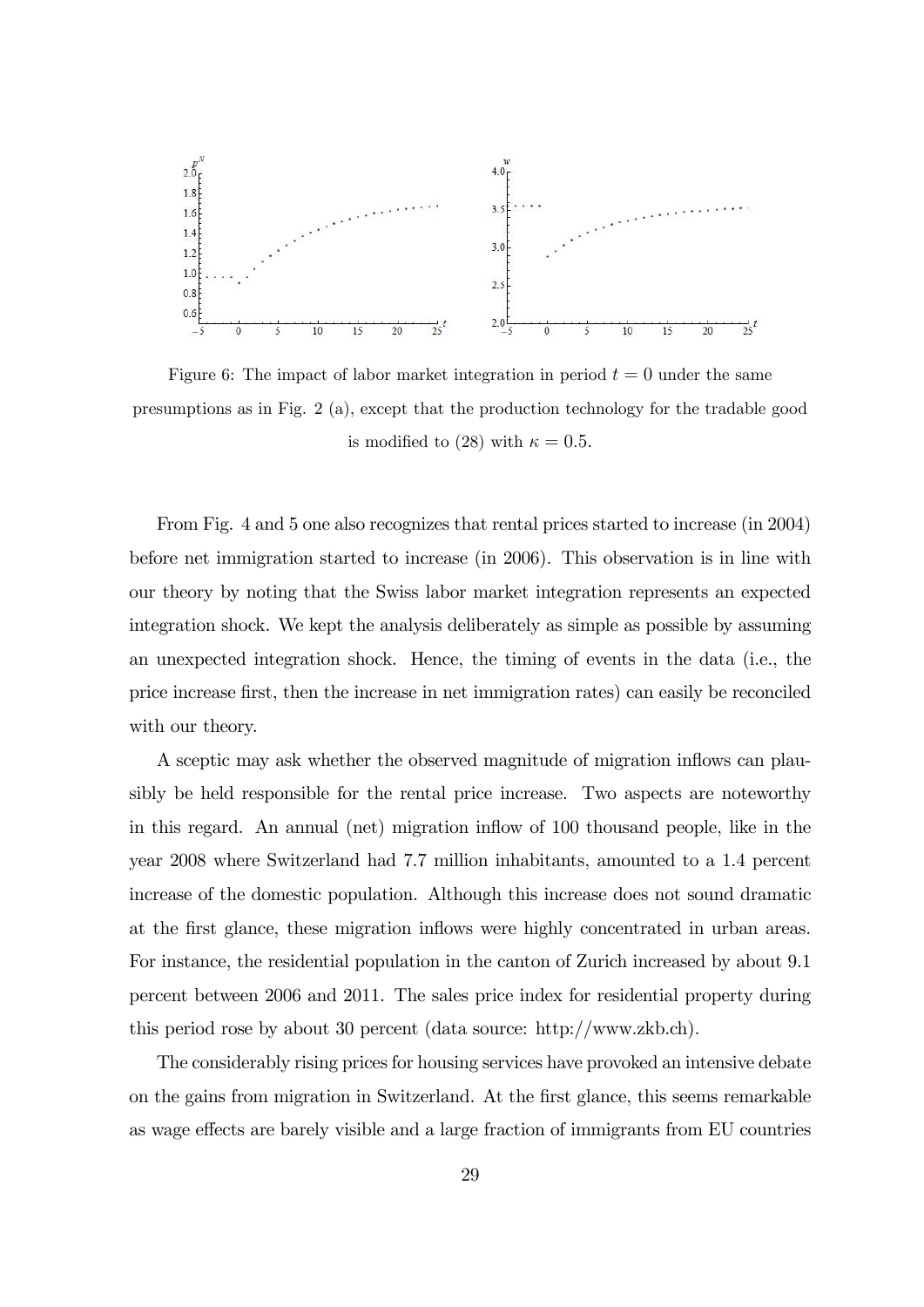is tertiary educated. The debate seems reasonable, however, in view of our model. In particular, and consistent with the welfare effects suggested by Proposition 6, the association of tenants but not those of house owners have recently opposed further immigration. This indicates that immigration to Switzerland has triggered a new distributional conflict, which dominates recent policy and media debates. Previous debates on migration have centered on wage effects and the implications of low-skilled migration on the social policy system. Recently, by contrast, not only populist rightwing parties but also left-wing parties and interest groups argue in favor of slowing down or even reversing migration flows. All important opponents to immigration started focussing on rental rates of housing.<sup>15</sup> The parties in the middle do not express strong views. In the light of our model, this could be rationalized by the fact that their constituency is particularly heterogenous in terms of their land- and houseownership.

# 7 Conclusion

This paper has examined the impact of labor market integration on migration, capital formation, house prices, and land prices in an intertemporal model in which firms face capital adjustment costs. Our theory is compatible with no or weak wage effects. The mechanism which acts as a drag on migration flows and prevents that everyone moves to high-productivity regions, once this is legally made feasible, works through changes in the price of housing. The predictions of our model are, for instance, in line with the recent experience of Switzerland after integration of its labor market to the European labor market.

We have examined how initial conditions (i.e., initial levels of population density, productivity, and the capital stock) affect the direction and evolution of migration and capital flows over time. In particular, our theory provides a candidate explanation for reverse migration. According to the best of our knowledge, previous studies based on

<sup>&</sup>lt;sup>15</sup> According to our analysis, redistribution of land or wealth, or more indirect redistribution measures from rich landowners to poorer individuals, would be a way to spread the gains of landowners from immigration to a wider population. This points to the possibility that, from a normative point of view, redistribution measures may be preferable to reversing labor market integration.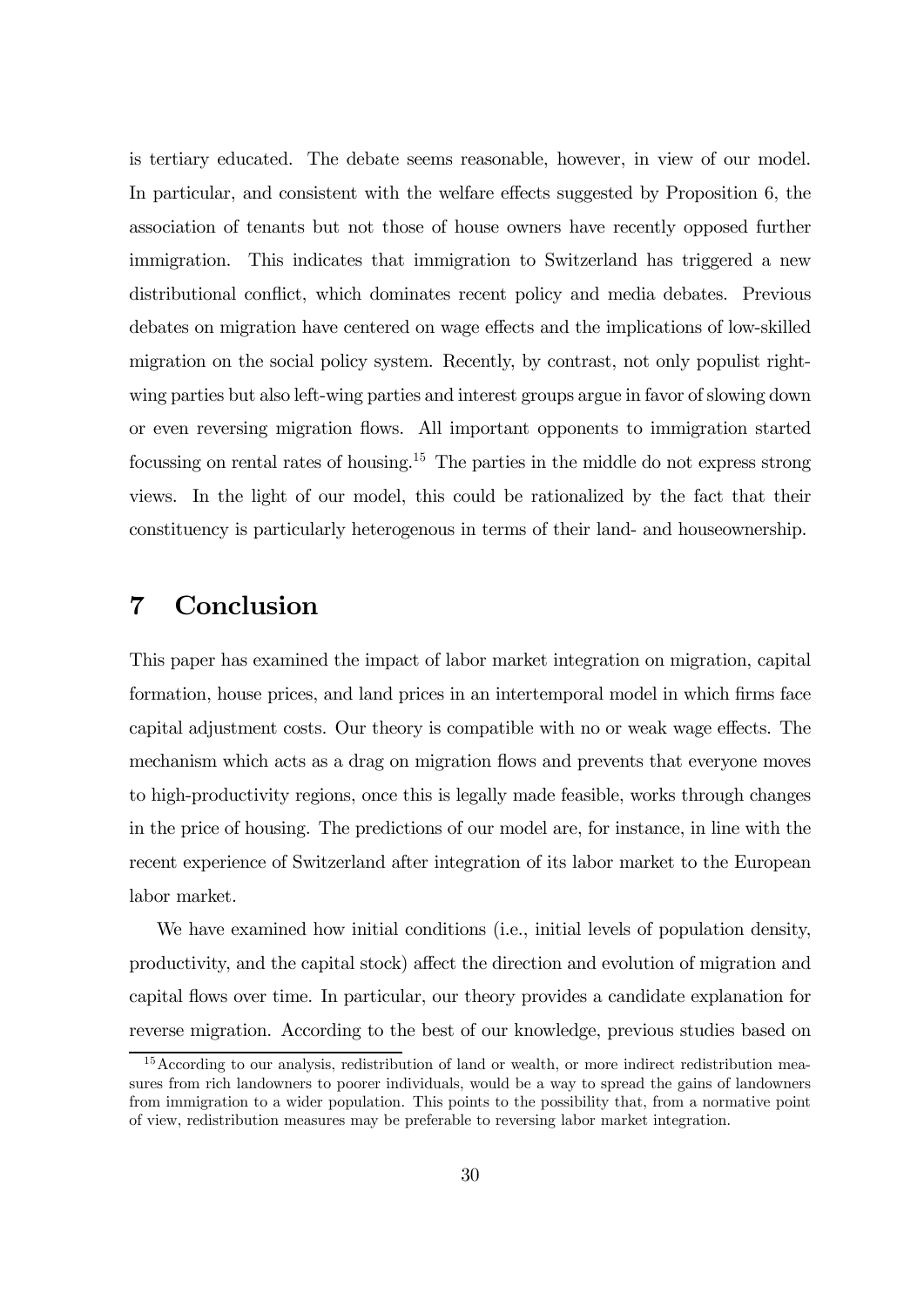neoclassical models which rest on constant returns to scale did not explain that labor market integration may lead to labor outflows in early phases of the transition to the new long run equilibrium and immigration in later phases. In our model, the number of people in the domestic economy is determined by the condition that life-time utility in the source and the destination are equalized. As a result, technically, population density is a jump variable which allows for non-monotonic transitions in a natural and intuitive way.

At a normative level, the paper has shown how heterogeneity of landownership determines the distributional consequences in response to labor market integration, caused by changes in the rental rate of land. This may help to understand political debates on and resistance to immigration even if immigration has negligible effects on the wage distribution.

As regards future research, we suggest to introduce externalities, implying that the aggregate output technologies exhibit increasing returns to scale, such that multiple equilibria may emerge. This modification could then be employed to examine how initial conditions and expectations interact for the dynamic evolution of migration, capital formation, house prices, and land prices.

# Appendix

**Proof of Lemma 1.** The household's problem is solved in two steps. In the first step, the intertemporal consumption problem is solved. Omitting subscripts, define a Cobb-Douglas consumption index,  $C := (c^T)^{\gamma} (c^N)^{1-\gamma}$  such that instantaneous utility is given by  $log C$ . Consumption expenditure in a given period can be expressed as

$$
PC = c^T + p^N c^N,\tag{29}
$$

where  $P$  denotes an appropriately defined price index (see below). Life-time utility of an individual born in t reads as  $U_t = \log C_{1,t} + \rho \log C_{2,t+1}$ .

For later use, we also allow for second-period income. Denote income of an individ-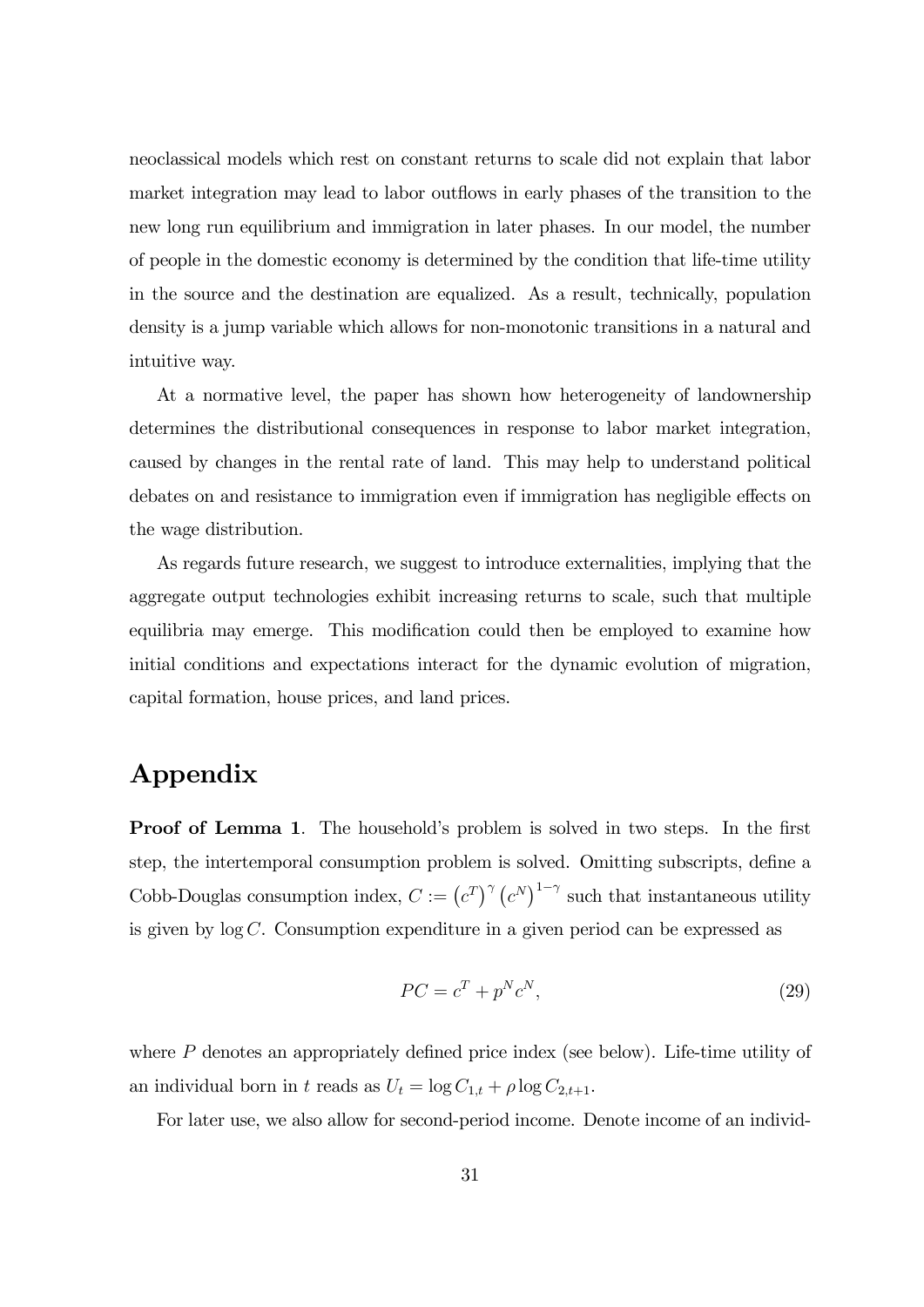ual born in t in the first and second period of life by  $y_{1,t}$  and  $y_{2,t+1}$ , respectively. Firstperiod income is equal to the wage rate,  $y_1 = w$ . (Moreover, in the basic model,  $y_2 \equiv 0$ .) Let  $Sav_t$  denote individual savings in working age at time t, i.e.,  $Sav_t := w_t - P_{1,t}C_{1,t}$ . We have

$$
C_{1,t} = \frac{w_t - Sav_t}{P_{1,t}},
$$
\n(30)

$$
C_{2,t+1} = \frac{(1+r) S a v_t + y_{2,t+1}}{P_{2,t+1}}.
$$
\n(31)

The intertemporal problem may be expressed as follows:

$$
\max_{Sav_t} \left\{ \log \left( w_t - Sav_t \right) - \log \left( P_{1,t} \right) + \rho \log \left[ \left( 1+r \right) Sav_t + y_{2,t+1} \right] - \rho \log \left( P_{2,t+1} \right) \right\}.
$$
 (32)

Defining  $W_t \equiv w_t + \frac{y_{2,t+1}}{1+r}$ , the first-order condition implies

$$
P_t C_{1,t} = \frac{1}{1+\rho} W_t,\tag{33}
$$

$$
\frac{P_{2,t+1}C_{2,t+1}}{1+r} = \frac{\rho}{1+\rho}W_t.
$$
\n(34)

In the second step, we analyze the static problems. Given the amount of first period consumption expenditure when young in t,  $P_t C_{1,t} = \frac{1}{1+\rho} W_t$ , the household solves

$$
\max_{c_{1,t}^T, c_{1,t}^N} \log \left[ \left( c_{1,t}^T \right)^\gamma \left( c_{1,t}^N \right)^{1-\gamma} \right] \quad \text{s.t.} \quad \frac{1}{1+\rho} W_t = c_{1,t}^T + p_t^N c_{1,t}^N. \tag{35}
$$

Hence,

$$
c_{1,t}^T = \frac{\gamma}{1 - \gamma} p_t^N c_{1,t}^N,
$$
\n(36)

which combined with  $\frac{1}{1+\rho}W_t = c_{1,t}^T + p_t^N c_{1,t}^N$  implies

$$
c_{1,t}^T = \frac{\gamma}{1+\rho}W_t, \quad c_{1,t}^N = \frac{1-\gamma}{1+\rho}\frac{W_t}{p_t^N}.\tag{37}
$$

Similarly, given the amount of second period consumption expenditures when old in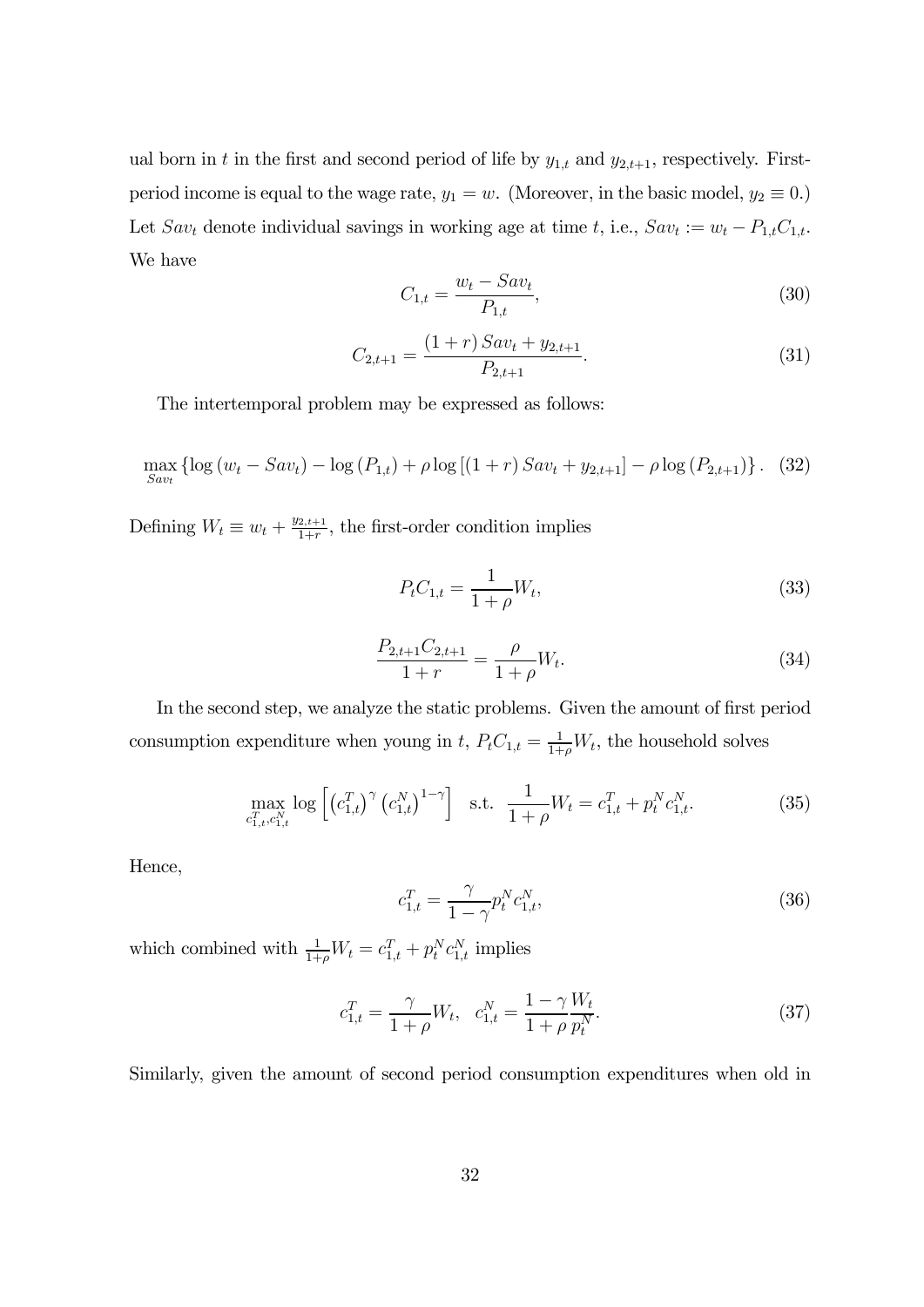$t + 1$ ,  $P_{2,t+1}C_{2,t+1} = \frac{\rho(1+r)}{1+\rho}W_t$ , the household solves

$$
\max_{c_{2,t+1}^T, c_{2,t+1}^N} \log \left[ \left( c_{2,t+1}^T \right)^\gamma \left( c_{2,t+1}^N \right)^{1-\gamma} \right] \text{ s.t. } \frac{\rho \left( 1+r \right)}{1+\rho} W_t = c_{2,t+1}^T + p_{t+1}^N c_{2,t+1}^N. \tag{38}
$$

Hence, we get

$$
c_{2,t+1}^T = \frac{\gamma}{1 - \gamma} p_{t+1}^N c_{2,t+1}^N
$$
\n(39)

which combined with  $\frac{(1+r)\rho}{1+\rho}W_t = c_{2,t+1}^T + p_{t+1}^N c_{2,t+1}^N$  leads to

$$
c_{2,t+1}^T = \frac{\gamma (1+r) \rho}{1+\rho} W_t, \quad c_{2,t+1}^N = \frac{(1-\gamma) (1+r) \rho}{1+\rho} \frac{W_t}{p_{t+1}^N}.
$$
 (40)

Substituting  $(1 + r) \rho = 1$  and inserting the goods demand functions into the intertemporal utility function confirms  $(8)-(10)$ . It remains to be shown that there exists a price index as used above. Using  $C = (c^T)^{\gamma} (c^N)^{1-\gamma}$ , the price index P may be expressed as

$$
P = \frac{c^T + p^N c^N}{C} = \left(\frac{c^T}{c^N}\right)^{1-\gamma} + p^N \left(\frac{c^N}{c^T}\right)^{\gamma}.
$$
 (41)

Noting that  $\frac{c^T}{c^N} = \frac{\gamma}{1-\gamma} p^N$  one gets

$$
P = (p^N)^{1-\gamma} \left[ \left( \frac{\gamma}{1-\gamma} \right)^{1-\gamma} + \left( \frac{1-\gamma}{\gamma} \right)^{\gamma} \right]. \tag{42}
$$

This concludes the proof.  $\blacksquare$ 

Proof of Proposition 1. The Lagrangian function to the optimization problem  $(3)$  of firms in sector N, implied by equilibrium condition 1 in Definition 1, is given by

$$
\mathcal{L} = \sum_{t=0}^{\infty} \left( \frac{1}{1+r} \right)^t \left( p_t^N b \left( L_t^N \right)^{\alpha} \left( K_t \right)^{\beta} Z^{1-\alpha-\beta} - w_t L_t^N - p_t^Z Z - I_t \left[ 1 + \theta \left( \frac{I_t}{K_t} \right)^{\eta} \right] + q_t \left[ I_t + (1-\delta) K_t - K_{t+1} \right] \right).
$$
\n(43)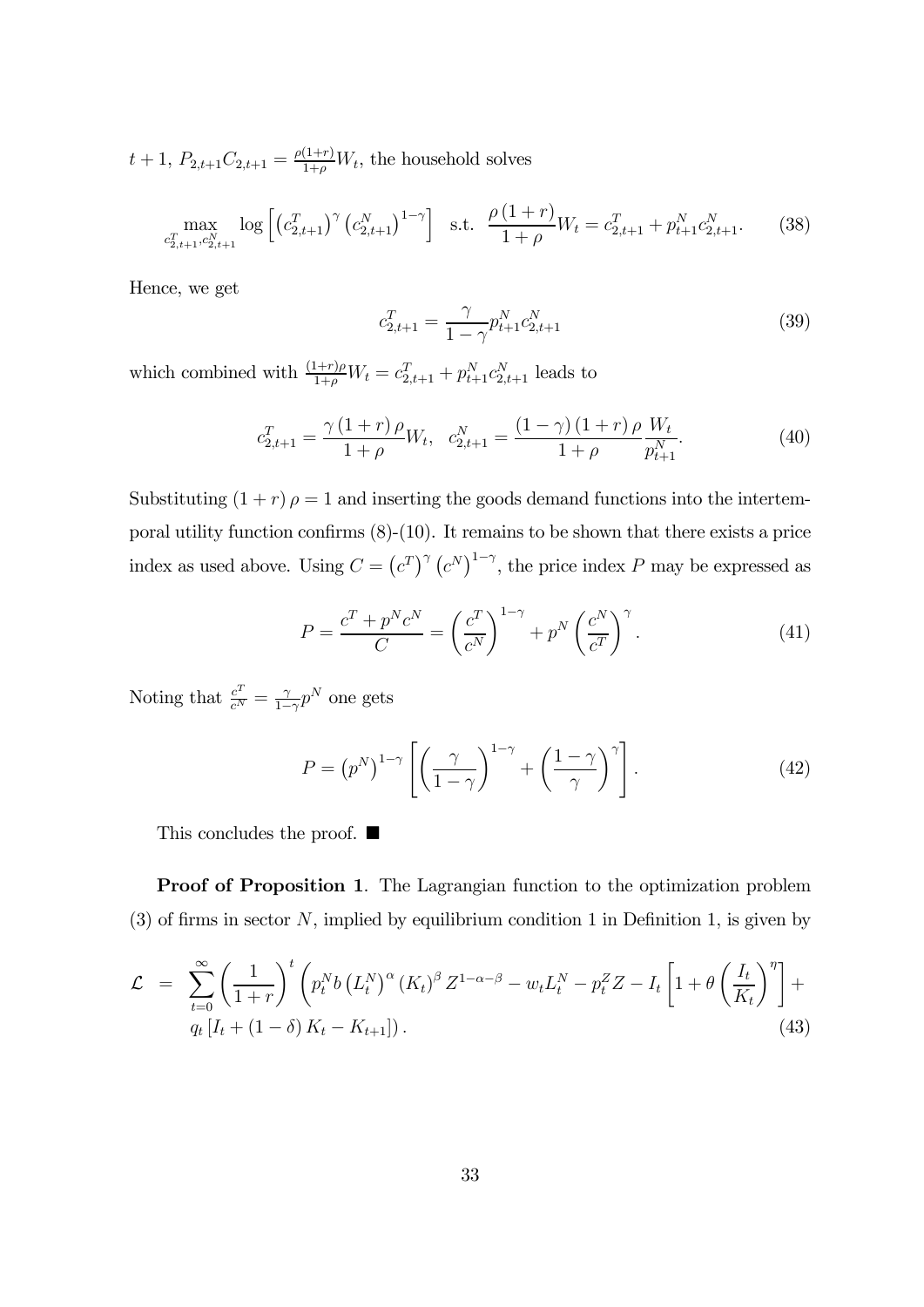Using  $w_t = a$ , the associated first-order conditions  $\frac{\partial \mathcal{L}}{\partial L_t^N} = \frac{\partial \mathcal{L}}{\partial Z} = \frac{\partial \mathcal{L}}{\partial I_t} = \frac{\partial \mathcal{L}}{\partial K_{t+1}} = 0$  imply

$$
p_t^N = \frac{a\left(L_t^N\right)^{1-\alpha}}{\alpha b\left(K_t\right)^{\beta}Z^{1-\alpha-\beta}},\tag{44}
$$

$$
p_t^Z = p_t^N \left(1 - \alpha - \beta\right) b \left(L_t^N\right)^\alpha \left(K_t\right)^\beta Z^{-\alpha - \beta},\tag{45}
$$

$$
I_t = \left(\frac{q_t - 1}{(\eta + 1)\theta}\right)^{\frac{1}{\eta}} K_t,
$$
\n(46)

$$
(1 - \delta)q_{t+1} + p_{t+1}^N \beta b \left(L_{t+1}^N\right)^\alpha \left(K_{t+1}\right)^{\beta - 1} Z^{1 - \alpha - \beta} + \theta \eta \left(\frac{I_{t+1}^N}{K_{t+1}^N}\right)^{\eta + 1} = (1 + r)q_t. \tag{47}
$$

Recall  $D^{K} = \frac{K}{Z}$  and  $D^{I} = \frac{I}{Z}$ . Then, first, (46) gives us (12). Substituting (46) into (2) confirms (11). Substituting (1) as well as  $c_{1,t}^N$  and  $c_{2,t}^N$  as given by (9) into equilibrium condition 6 in Definition 1,  $Y_t^N = c_{1,t}^N L_t + c_{2,t}^N L_{t-1}$ , and using  $W_t = a$ implies

$$
b (L_t^N)^{\alpha} (K_t)^{\beta} Z^{1-\alpha-\beta} = \frac{1-\gamma}{1+\rho} \frac{a}{p_t^N} (L_t + L_{t-1}).
$$
 (48)

Substituting (44) into (48) and solving for  $L_t^N$  we obtain

$$
L_t^N = \frac{\alpha(1-\gamma)}{1+\rho}(L_t + L_{t-1}).
$$
\n(49)

Advancing (49) by one period and using it in (47), as well as recalling  $D^{K} = \frac{K}{Z}$ ,  $D^{I} = \frac{I}{Z}, D^{S} = \frac{S}{Z}$ , and  $S_{t} = L_{t} + L_{t-1}$  confirms (13). Moreover, substituting (49) into  $(44)$  confirms  $(14)$ . Substituting  $(44)$  into  $(45)$  and using  $(49)$  confirms  $(15)$ .

We next show that, for a given population density  $(D^S)$ , the system  $(11)-(13)$  is saddle-point stable. To see this, use (12) in (11) to find

$$
\Delta D_{t+1}^K := D_{t+1}^K - D_t^K = \left[ \left( \frac{q_t - 1}{(\eta + 1)\theta} \right)^{\frac{1}{\eta}} - \delta \right] D_t^K.
$$
 (50)

Thus,  $\Delta D_{t+1}^K$  is increasing in  $q_t$ . Moreover, the locus which is given by  $\Delta D_{t+1}^K = 0$  in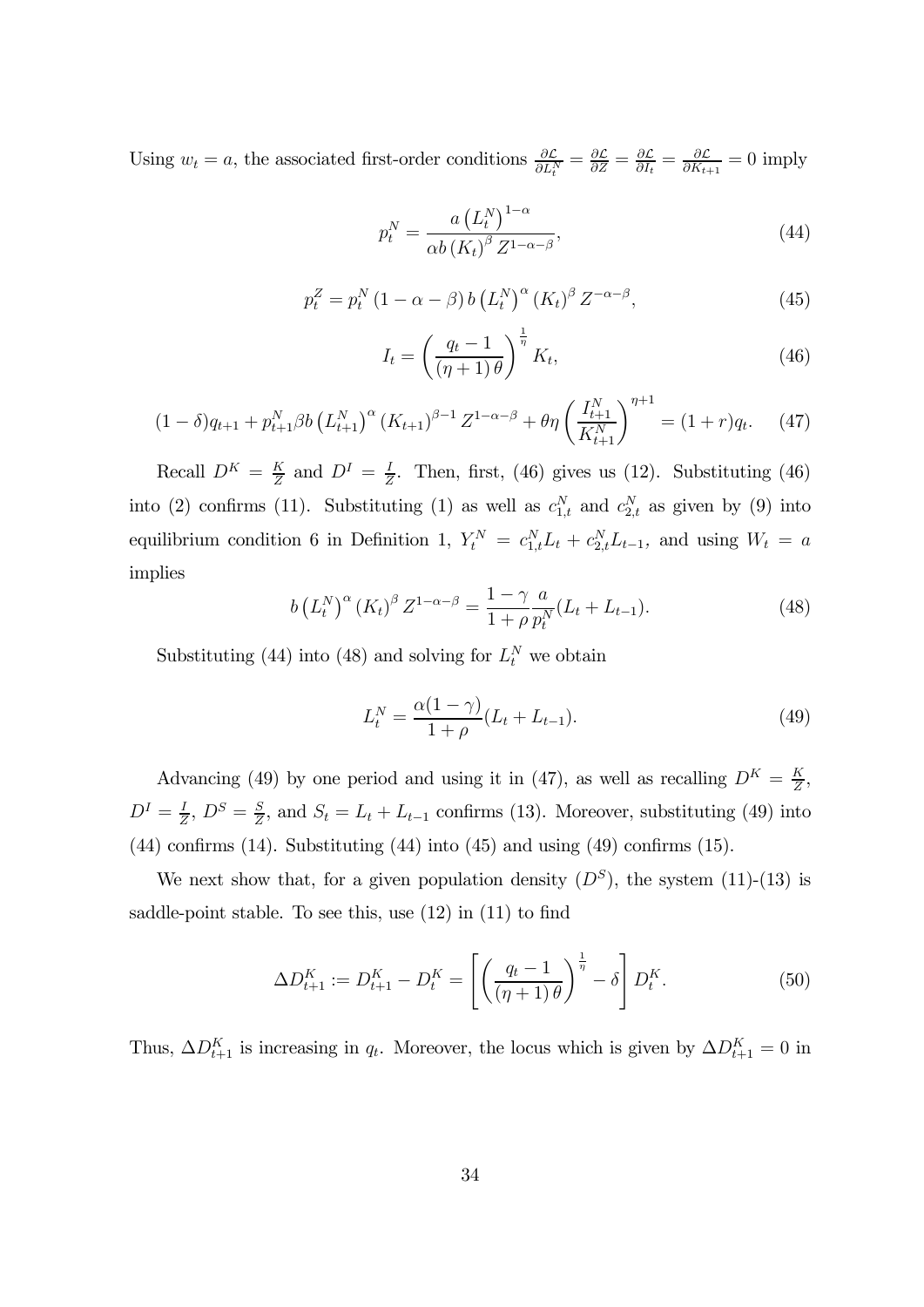$D_t^K - q_t$ –space is a horizontal line which is given by

$$
q_t = 1 + (1 + \eta)\theta \delta^{\eta} \equiv \tilde{q}.
$$
\n(51)

Next, using (12) in (13) defines  $q_{t+1}$  implicitly as a function of  $D_t^K$  and  $q_t$ . We see that  $\Delta q_{t+1} := q_{t+1} - q_t$  is increasing in  $D_t^K$ . However, substituting  $q_{t+1} = \Delta q_{t+1} + q_t$  in (13) and setting  $\Delta q_{t+1} = 0$  could give us a positive or negative relationship between  $D_t^K$ and  $q_t$ . Thus, it is possible that the locus which is given by  $\Delta q_{t+1} = 0$  in  $D_t^K - q_t$ -space is positively sloped or negatively sloped. Fortunately, in either case, the phase diagram based on the derived properties of the dynamic system reveals saddle-point stability. In either case, like in Fig. 1, the saddle-path is negatively sloped. This confirms part (i).

To derive steady state expressions in part (ii), set  $q_{t+1} = q_t = \tilde{q}$  as given by (51) in (13) to confirm (16). Substituting  $D_t^K = \chi a D^S$  into (14) gives us (17). This concludes the proof.  $\blacksquare$ 

Proof of Proposition 2. First, recall from the proof of Proposition 1 that the saddle-path of the phase diagram in  $D^{K} - q$ -space is downward-sloping. Moreover, note that an increase in  $D^S$  or in a shifts the  $\Delta q$ −locus to the right and leaves the  $\Delta D^{K}$ –locus unaffected. This explains the effects on  $D^{K}$  in part (i). The impact on  $p^Z$  follows from (15). The impact on  $p^N$  follows from (14) and (17). With respect to part (ii), note by inspection of  $(11)-(13)$  that parameter  $b$  does not enter the dynamic system.  $\blacksquare$ 

Proof of Proposition 3. Steady state utility of a foreign individual with wage income only is given by  $V^* \equiv V(a^*, p^{N*}, p^{N*})$ . Using this and (10) in equilibrium condition 3 in Definition 1 then confirms (18). Setting  $p_t^N = p_{t+1}^N = \tilde{p}^N(D^S, a, b)$  and, as the foreign economy is in steady state by assumption,  $p^{N*} = \tilde{p}^N(D^{S^*}, a^*, b^*)$  in (18), using (17) and solving for  $D^S$  confirms (19). This concludes the proof.  $\blacksquare$ 

**Proof of Corollary 1.** Directly follows from (19).  $\blacksquare$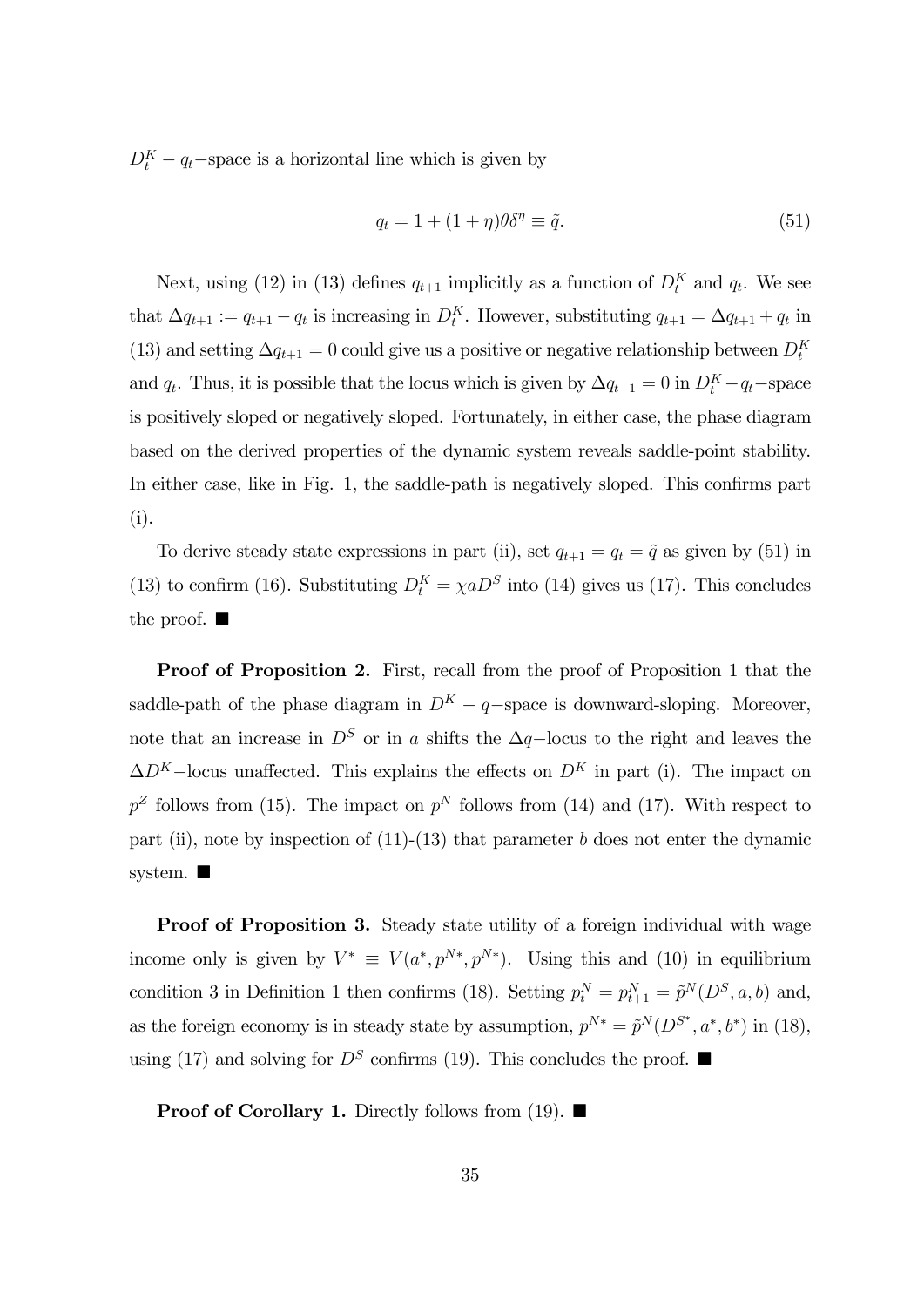**Proof of Proposition 4.** Part (i) directly follows from  $(15)-(17)$ , as discussed in the main text. For part (ii), an example suffices. It is given in Fig. 3. To prove part (iii), rewrite (18) as

$$
\log p_{t+1}^N + \frac{1}{\rho} \log p_t^N = \frac{1+\rho}{\rho} \left[ \frac{\log \left( \frac{a}{a^*} \right)}{1-\gamma} + \log p^{N*} \right] \equiv \Omega. \tag{52}
$$

Defining  $x_t := \log p_t^N$ , we can write (52) as  $x_{t+1} = -\frac{1}{\rho}x_t + \Omega$ , which represents a linear, inhomogenous, first-order difference equation. The solution is given by

$$
x_t = \left(x_0 - \frac{\Omega}{1 + \frac{1}{\rho}}\right) \left(-\frac{1}{\rho}\right)^t + \frac{\Omega}{1 + \frac{1}{\rho}}.\tag{53}
$$

Difference equation  $x_{t+1} = -\frac{1}{\rho}x_t + \Omega$  also implies that, in a steady state where  $x_{t+1} = x_t$  as  $t \to \infty$ , we must have  $\lim_{t \to \infty} x_t = \frac{\Omega}{1 + \frac{1}{\rho}}$ . Since  $0 < \rho < 1$ , this requires  $x_0 = \frac{\Omega}{1 + \frac{1}{\rho}}$ . In this case the solution for  $p_t^N$  as given by (52) is constant over time.

Proof of Proposition 5. First, note that  $(44)-(47)$  still hold. Thus,  $(11)$  and  $(12)$ still hold.

We now have to reconsider equilibrium condition 6 in Definition 1 (clearing of the non-tradable goods market). According to (9) and (21), demand for the non-tradable good of a young and an old individual  $i$  in period  $t$ , with landholding  $z(i)$  in the second period of life, is

$$
c_{1,t}^N(i) = \frac{1 - \gamma a + \rho p_{t+1}^Z z(i)}{1 + \rho} , \ c_{2,t}^N(i) = \frac{1 - \gamma a + \rho p_t^Z z(i)}{1 + \rho} , \tag{54}
$$

respectively, where we used (7). Thus, total demand for the non-tradable good, denoted by  $C_t^N$ , reads as

$$
C_t^N = \frac{1}{p_t^N} \frac{1 - \gamma}{1 + \rho} \left[ (L_t + L_{t-1})a + \rho (p_{t+1}^Z + p_t^Z) Z \right].
$$
 (55)

Substituting (44) into (55) and using (1), goods market clearing condition  $Y_t^N = C_t^N$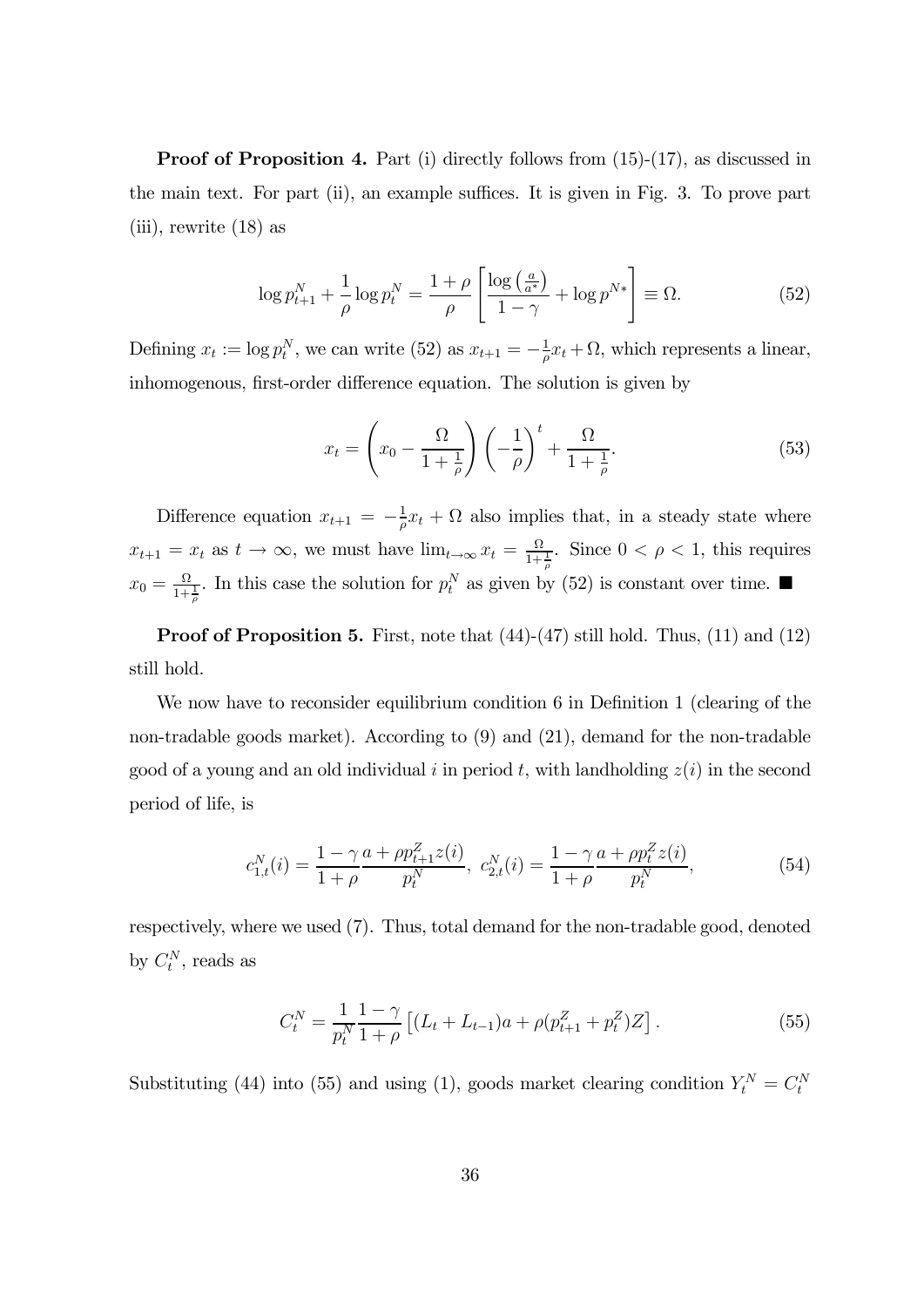implies

$$
\frac{L_t^N}{Z} = \frac{\alpha}{a} \frac{1-\gamma}{1+\rho} \left[ aD_t^S + \rho \left( p_{t+1}^Z + p_t^Z \right) \right],\tag{56}
$$

where we used the definition of  $D<sup>S</sup>$ . Combining (44) and (45) yields

$$
p_t^Z = \frac{a}{\alpha} (1 - \alpha - \beta) \frac{L_t^N}{Z}.
$$
\n(57)

Combining (56) and (57) confirms (24). Advancing (56) by one period and using it in  $(47)$  confirms  $(22)$ . Inserting  $(56)$  into  $(44)$  leads to  $(23)$ . This confirms part  $(i)$ .

To derive steady state expressions in part (ii), recall the definitions of parameters in part (ii) of Proposition 1. First, set  $p_{t+1}^Z = p_Z^Z = p^Z$  in (24) to confirm (25). Using  $q_{t+1} = q_t = \tilde{q}$  as given by (51) in (22) and substituting the steady state value for the price of land as given in (25) for  $p_{t+2}^Z$  confirms (26). Substituting the steady state values for  $p^Z$  from (25) and for  $D^K$  from (26) into (23) gives us (27). This concludes the proof.  $\blacksquare$ 

**Proof of Lemma 2.** Individual  $i$  born in  $t$  does not want to migrate from the domestic to the foreign economy if  $V(W_t(i), p_t^N, p_{t+1}^N) > V(W_t(i), \hat{p}^{N*}, \hat{p}^{N*})$ . According to (10) and (21), this is equivalent to

$$
(1+\rho)\log\left(\frac{a+\frac{y_{2,t+1}(i)}{1+r}}{a^*+\frac{y_{2,t+1}(i)}{1+r}}\right) > (1-\gamma)\left[\log\left(\frac{p_t^N}{p^{N*}}\right)+\rho\log\left(\frac{p_{t+1}^N}{p^{N*}}\right)\right],\qquad(58)
$$

where  $y_{2,t+1}(i) = p_{t+1}^Z(z)$  denotes the land income received in the second period of life of an individual *i* born in *t*. Note that for  $y_2 > 0$ , we have  $\frac{a + \frac{y_2}{1+r}}{a^* + \frac{y_2}{1+r}} > (\langle \rangle)^{\frac{a}{a^*}}$  if  $a < (\rangle)^{a^*}$ . Thus, if  $a < a^*$  and (18) holds, a landowning individual does not want to migrate from the domestic to the foreign economy, as (58) is fulfilled. Similarly, if  $a > a^*$  and (18) holds, a landowning individual does not want to migrate from the foreign to the domestic economy. This concludes the proof.  $\blacksquare$ 

**Proof of Proposition 6.** Recall that  $w_t = a$  and that the dynamic system in Proposition 5 is independent of the distribution of land among individuals. The result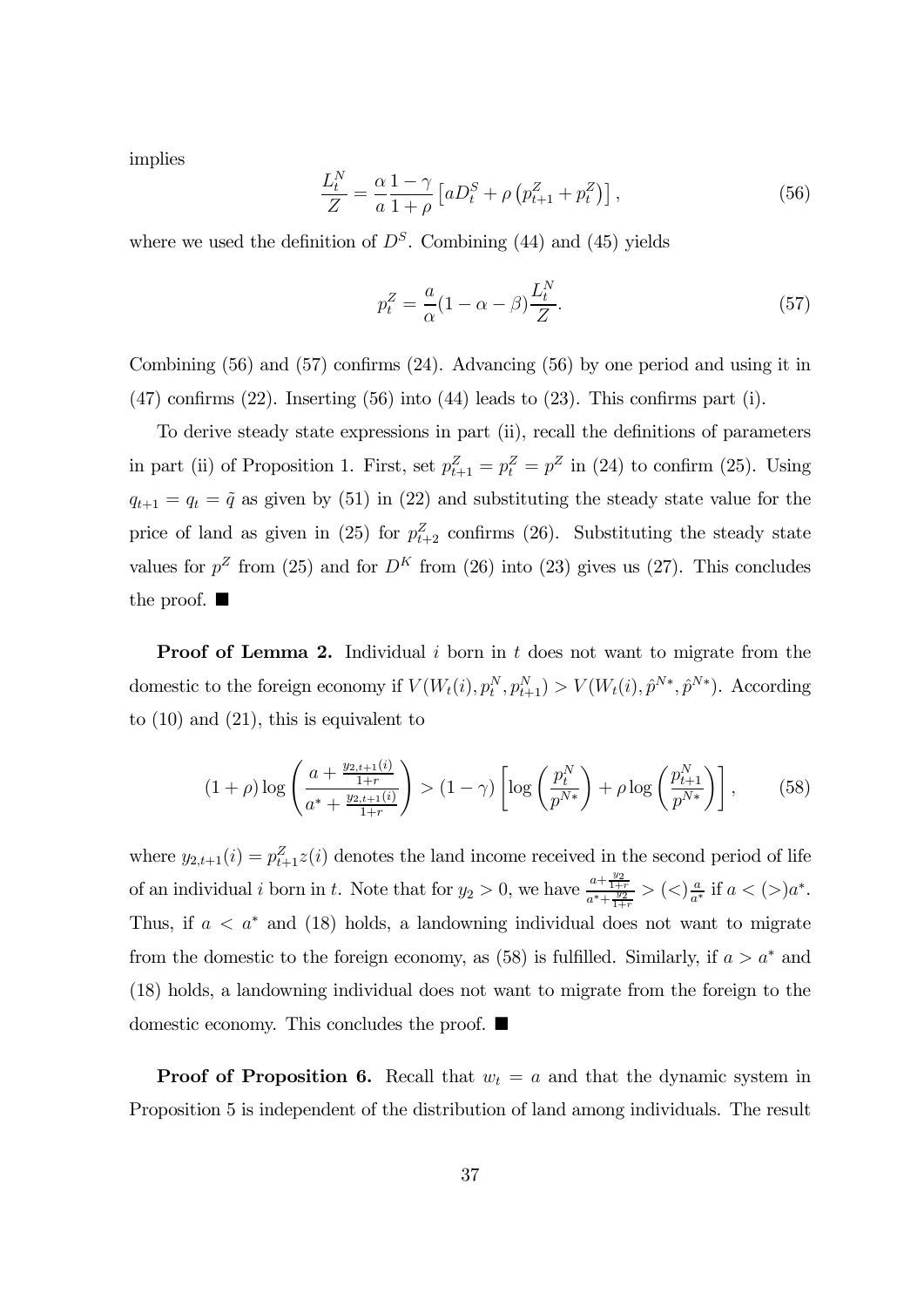then follows from using (21), (25) and (27) in (10).  $\blacksquare$ 

# References

- [1] Abel, Andrew B. (1982). Dynamic Effects of Permanent and Temporary Tax Policies in a q model of Investment, Journal of Monetary Economics 9, 353—373.
- [2] Beine, Michel, Frédéric Docquier and Caglar Ozden (2011). Diasporas, Journal of Development Economics 95, 30-41.
- [3] Borjas, George (2003). The Labor Demand Curve Is Downward Sloping: Reexamining the Impact of Immigration on the Labor Market, Quarterly Journal of Economics 118, 1335—1374.
- [4] Braun, Juan (1993). Essays on Economic Growth and Migration, Cambridge MA, Harvard University, Ph.D. Dissertation.
- [5] Burda, Michael C. (2006). Factor Reallocation in Eastern Germany after Reunification, American Economic Review 96, 368-374.
- [6] Dustmann, Christian, Francesca Fabbri, and Ian Preston (2005). The Impact of Immigration on the British Labour Market, Economic Journal 115, F324—F341.
- [7] Faini, Riccardo (1996). Increasing Returns, Migration and Convergence, Journal of Development Economics 49, 121-136.
- [8] Felbermayr, Gabriel, Volker Grossmann and Wilhelm Kohler (2012). Migration, International Trade and Capital Formation: Cause or Effect?, IZA Discussion Paper No. 6975 (first draft of a forthcoming chapter in: Barry R. Chiswick and Paul W. Miller, The Handbook on the Economics of International Migration, Elsevier).
- [9] Grogger, Jeffrey and Gordon H. Hanson (2011). Income Maximization and the Selection and Sorting of International Migrants, Journal of Development Economics 95, 42-57.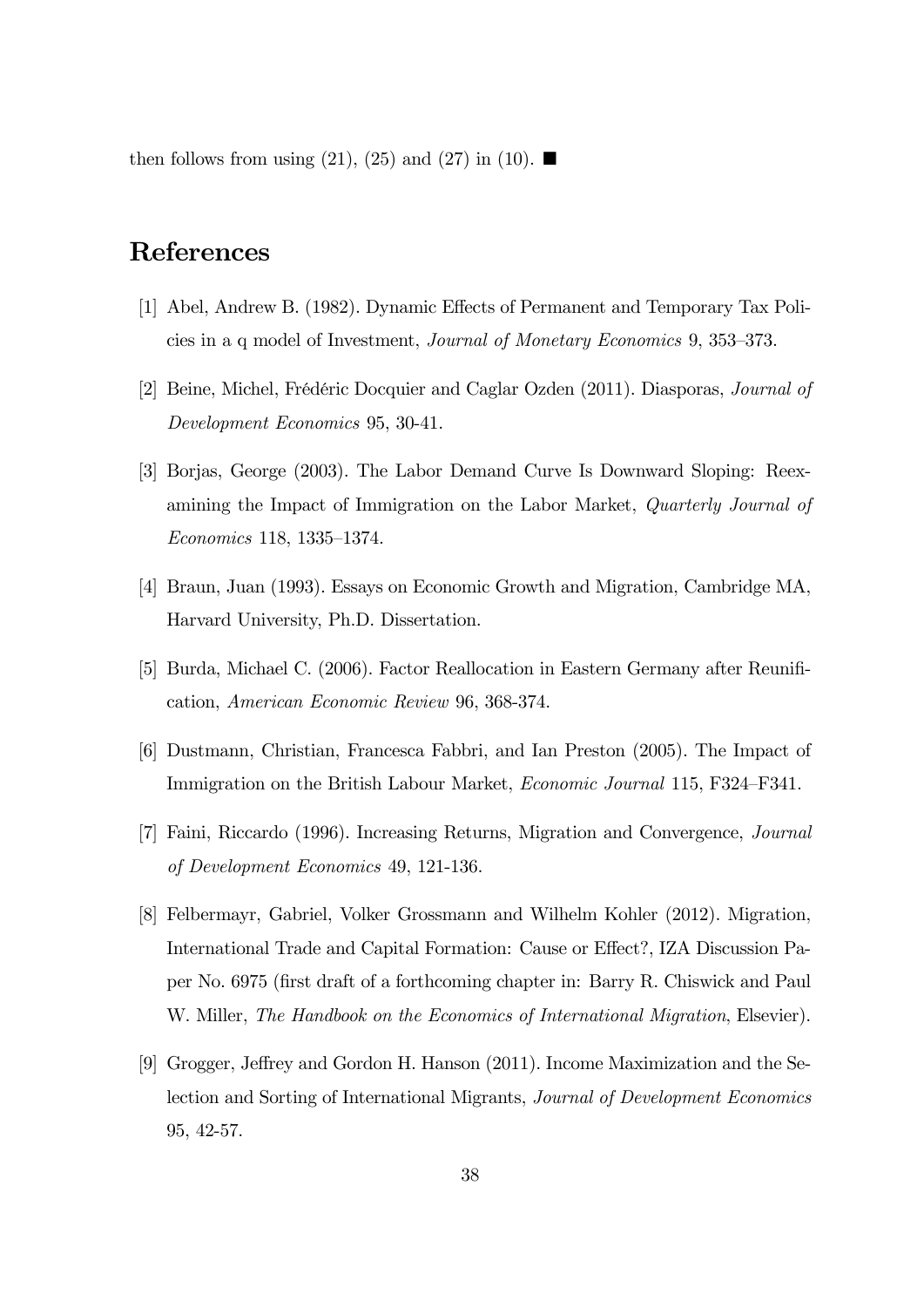- [10] Grossmann, Volker and David Stadelmann (2011). Does International Mobility of High-Skilled Workers Aggravate Between-Country Inequality?, Journal of Development Economics 95, 88-94.
- [11] Grossmann, Volker and David Stadelmann (2012). Wage Effects of High-skilled Migration: International Evidence, World Bank Economic Review, forthcoming.
- [12] Hayashi, Fumio (1982). Tobin's marginal q and average q: a neoclassical interpretation, Econometrica 50, 213—224.
- [13] Johnson, David S., John M. Rogers and Lucilla Tan (2001). A Century of Family Budgets in the United States, Monthly Labor Review 124 (5), 28-45.
- [14] Nygaard, Christian (2011). International Migration, Housing Demand and Access to Homeownership in the UK, Urban Studies 48, 2211-2229.
- [15] O'Rourke, Kevin H. and Jeffrey G. Williamson (1999). Globalization and History: The Evolution of a Nineteenth Century Atlantic economy, Cambridge, Mass.: MIT Press.
- [16] Ottaviano, Gianmarco I.P. and Giovanni Peri (2012). Rethinking the Effect of Immigration on Wages, *Journal of the European Economic Association* 10, 152– 197.
- [17] Rappaport, Jordan (2005). How does labor mobility affect income convergence?, Journal of Economic Dynamics and Control 29, 567-581,
- [18] Reichlin, Pietro and Aldo Rustichini (1998). Diverging Patterns with Endogenous Labor Migration, Journal of Economic Dynamics and Control 22, 703-728.
- [19] Saiz, Albert (2003). Room in the Kitchen for the Melting Pot: Immigration and Rental Prices, Review of Economics and Statistics 85, 502—521.
- [20] Saiz, Albert (2007). Immigration and Housing Rents in American Cities, Journal of Urban Economics 61, 345-371.